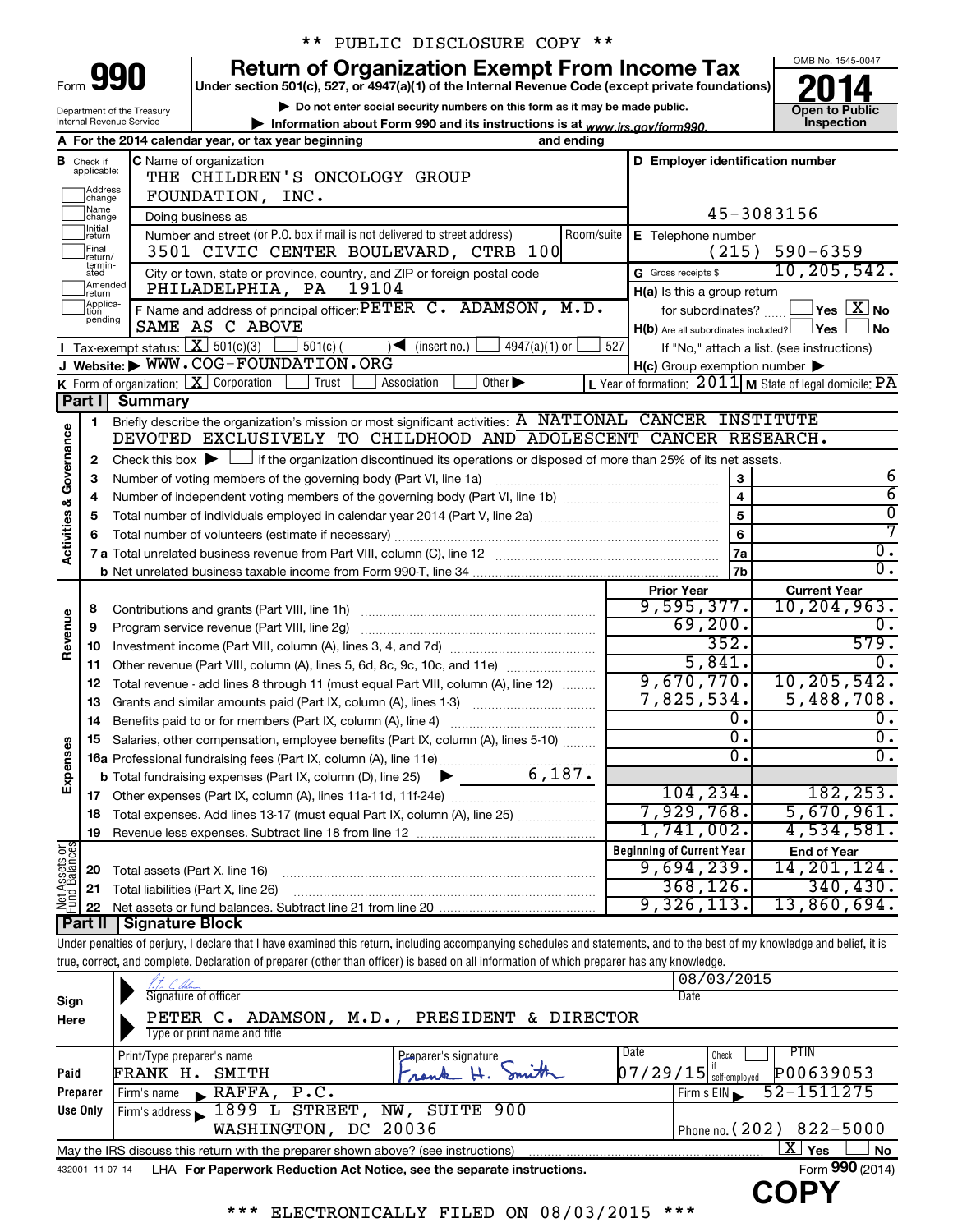|                | THE CHILDREN'S ONCOLOGY GROUP                                                                                                                           |
|----------------|---------------------------------------------------------------------------------------------------------------------------------------------------------|
|                | 45-3083156<br>FOUNDATION, INC.<br>Page 2<br>Form 990 (2014)<br>Part III   Statement of Program Service Accomplishments                                  |
|                |                                                                                                                                                         |
| 1              | Briefly describe the organization's mission:                                                                                                            |
|                | THE CHILDREN'S ONCOLOGY GROUP FOUNDATION (THE FOUNDATION), HELPS                                                                                        |
|                | SUPPORT THE RESEARCH OF THE CHILDREN'S ONCOLOGY GROUP (COG), WHICH IS                                                                                   |
|                | THE WORLD'S LARGEST ORGANIZATION DEVOTED EXCLUSIVELY TO CHILDHOOD AND                                                                                   |
|                | ADOLESCENT CANCER RESEARCH.                                                                                                                             |
| $\overline{2}$ | Did the organization undertake any significant program services during the year which were not listed on                                                |
|                | $\exists$ Yes $\boxed{\text{X}}$ No                                                                                                                     |
|                | If "Yes," describe these new services on Schedule O.                                                                                                    |
| 3              | $\Box$ Yes $[\overline{\mathrm{X}}]$ No<br>Did the organization cease conducting, or make significant changes in how it conducts, any program services? |
|                | If "Yes," describe these changes on Schedule O.                                                                                                         |
| 4              | Describe the organization's program service accomplishments for each of its three largest program services, as measured by expenses.                    |
|                | Section 501(c)(3) and 501(c)(4) organizations are required to report the amount of grants and allocations to others, the total expenses, and            |
|                | revenue, if any, for each program service reported.                                                                                                     |
|                | 5, 602, 161. including grants of \$ 5, 488, 708. ) (Revenue \$<br>) (Expenses \$<br>4a (Code:                                                           |
|                | THE CHILDREN'S ONCOLOGY GROUP FOUNDATION ENABLES COG'S LEADERSHIP,<br>COMPRISED OF A TEAM OF DOCTORS, NURSES, LABORATORY SCIENTISTS AND OTHER           |
|                | ALLIED PROFESSIONALS, THE ABILITY TO DIRECT THE RESOURCES RAISED FOR                                                                                    |
|                | CHILDHOOD CANCER RESEARCH TO THE AREAS OF HIGHEST NEED AND OPPORTUNITY.                                                                                 |
|                | THE FOUNDATION ALLOWS PHILANTHROPIC FUNDS FROM INDIVIDUAL SUPPORTERS                                                                                    |
|                | AND ORGANIZATIONS TO GO DIRECTLY TO COG TO FUND ITS MUCH NEEDED                                                                                         |
|                | RESEARCH. IN AN ERA OF RAPID SCIENTIFIC DISCOVERY, THIS DIRECT LINK                                                                                     |
|                | ALLOWS COG RESEARCHERS TO RESPOND QUICKLY TO NEW DISCOVERIES WITH THE                                                                                   |
|                | GREATEST POTENTIAL TO BENEFIT CHILDREN WITH CANCER.                                                                                                     |
|                |                                                                                                                                                         |
|                | THE CHILDREN'S ONCOLOGY GROUP HAS NEARLY 100 ACTIVE CLINICAL TRIALS                                                                                     |
|                | OPEN AT ANY GIVEN TIME. THESE TRIALS INCLUDE FRONT-LINE TREATMENT FOR                                                                                   |
| 4b             | $\int (Code: ) (Express $ )$                                                                                                                            |
|                |                                                                                                                                                         |
|                |                                                                                                                                                         |
|                |                                                                                                                                                         |
|                |                                                                                                                                                         |
|                |                                                                                                                                                         |
|                |                                                                                                                                                         |
|                |                                                                                                                                                         |
|                |                                                                                                                                                         |
|                |                                                                                                                                                         |
|                |                                                                                                                                                         |
|                |                                                                                                                                                         |
| 4c             | (Expenses \$<br>) (Revenue \$                                                                                                                           |
|                | $\left(\text{Code:}\right)$<br>including grants of \$                                                                                                   |
|                |                                                                                                                                                         |
|                |                                                                                                                                                         |
|                |                                                                                                                                                         |
|                |                                                                                                                                                         |
|                |                                                                                                                                                         |
|                |                                                                                                                                                         |
|                |                                                                                                                                                         |
|                |                                                                                                                                                         |
|                |                                                                                                                                                         |
|                |                                                                                                                                                         |
|                |                                                                                                                                                         |
| 4d             | Other program services (Describe in Schedule O.)                                                                                                        |
|                | (Expenses \$<br>(Revenue \$<br>including grants of \$                                                                                                   |
|                | 5,602,161.<br>Total program service expenses                                                                                                            |
| 432002         | Form 990 (2014)                                                                                                                                         |
| $11 - 07 - 14$ | SEE SCHEDULE O FOR CONTINUATION(S)                                                                                                                      |
|                | 2014.03050 THE CHILDREN'S ONCOLOGY GROPOGF                                                                                                              |
|                | 11500803 786783 COGF                                                                                                                                    |
|                |                                                                                                                                                         |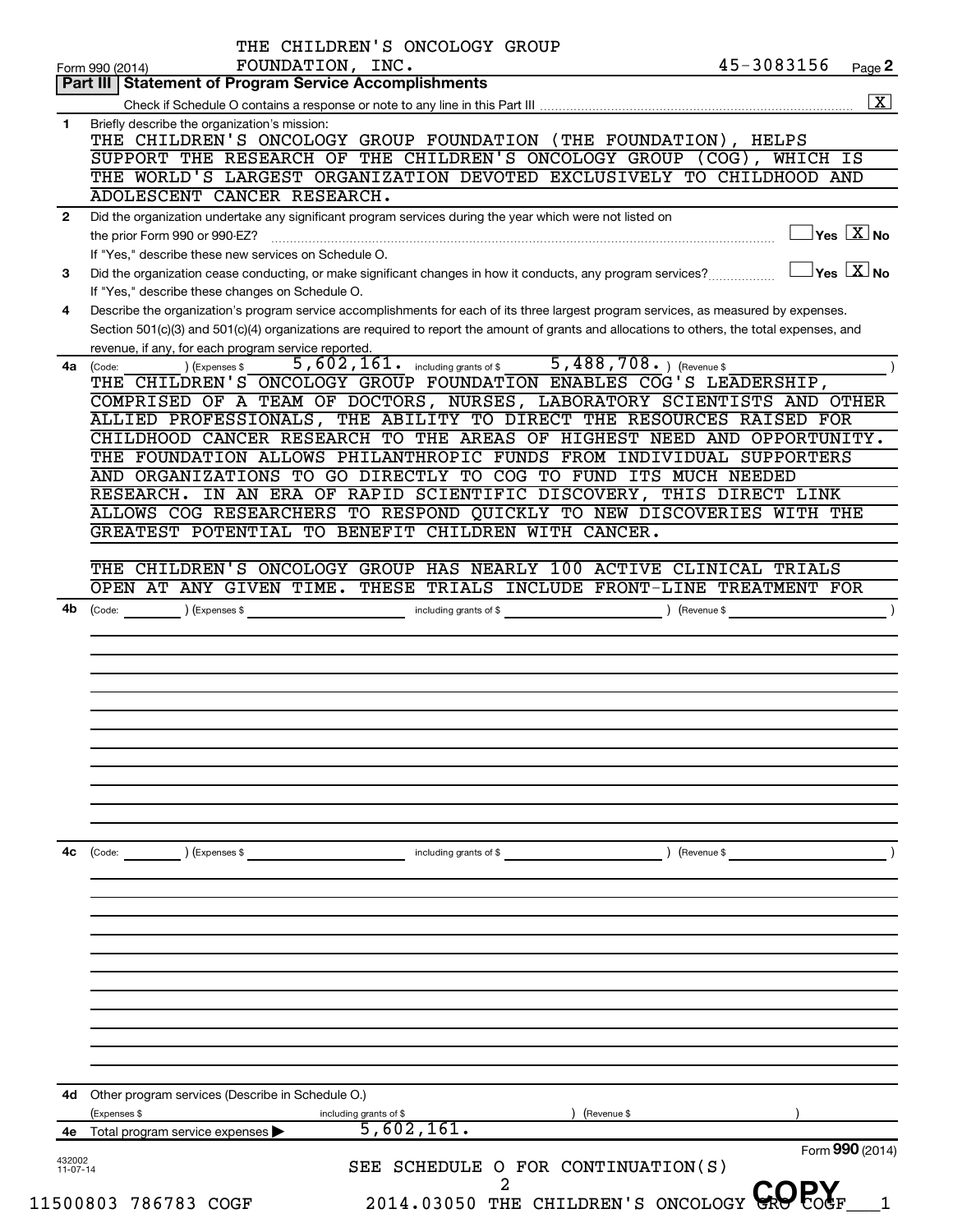|     | <b>Part IV   Checklist of Required Schedules</b>                                                                                                                                                                                    |                 |                       |                         |
|-----|-------------------------------------------------------------------------------------------------------------------------------------------------------------------------------------------------------------------------------------|-----------------|-----------------------|-------------------------|
|     |                                                                                                                                                                                                                                     |                 | <b>Yes</b>            | No                      |
| 1   | Is the organization described in section 501(c)(3) or 4947(a)(1) (other than a private foundation)?                                                                                                                                 |                 |                       |                         |
|     |                                                                                                                                                                                                                                     | 1               | x                     |                         |
| 2   | Is the organization required to complete Schedule B, Schedule of Contributors? [11] the organization required to complete Schedule B, Schedule of Contributors?                                                                     | $\overline{2}$  | $\overline{\text{x}}$ |                         |
| З   | Did the organization engage in direct or indirect political campaign activities on behalf of or in opposition to candidates for                                                                                                     |                 |                       |                         |
|     |                                                                                                                                                                                                                                     | 3               |                       | x                       |
| 4   | Section 501(c)(3) organizations. Did the organization engage in lobbying activities, or have a section 501(h) election in effect                                                                                                    |                 |                       |                         |
|     |                                                                                                                                                                                                                                     | 4               |                       | x                       |
|     | Is the organization a section 501(c)(4), 501(c)(5), or 501(c)(6) organization that receives membership dues, assessments, or                                                                                                        |                 |                       |                         |
| 5   |                                                                                                                                                                                                                                     |                 |                       | x                       |
|     |                                                                                                                                                                                                                                     | 5               |                       |                         |
| 6   | Did the organization maintain any donor advised funds or any similar funds or accounts for which donors have the right to                                                                                                           |                 |                       | x                       |
|     | provide advice on the distribution or investment of amounts in such funds or accounts? If "Yes," complete Schedule D, Part I                                                                                                        | 6               |                       |                         |
| 7   | Did the organization receive or hold a conservation easement, including easements to preserve open space,                                                                                                                           |                 |                       |                         |
|     |                                                                                                                                                                                                                                     | $\overline{7}$  |                       | x                       |
| 8   | Did the organization maintain collections of works of art, historical treasures, or other similar assets? If "Yes," complete                                                                                                        |                 |                       |                         |
|     | Schedule D, Part III <b>Martin Communication</b> and the Contract of the Contract of the Contract of the Contract of the Contract of the Contract of the Contract of the Contract of the Contract of the Contract of the Contract o | 8               |                       | x                       |
| 9   | Did the organization report an amount in Part X, line 21, for escrow or custodial account liability; serve as a custodian for                                                                                                       |                 |                       |                         |
|     | amounts not listed in Part X; or provide credit counseling, debt management, credit repair, or debt negotiation services?                                                                                                           |                 |                       |                         |
|     | If "Yes," complete Schedule D, Part IV                                                                                                                                                                                              | 9               |                       | x                       |
| 10  | Did the organization, directly or through a related organization, hold assets in temporarily restricted endowments, permanent                                                                                                       |                 |                       |                         |
|     |                                                                                                                                                                                                                                     | 10              |                       | x                       |
| 11  | If the organization's answer to any of the following questions is "Yes," then complete Schedule D, Parts VI, VII, VIII, IX, or X                                                                                                    |                 |                       |                         |
|     | as applicable.                                                                                                                                                                                                                      |                 |                       |                         |
|     | a Did the organization report an amount for land, buildings, and equipment in Part X, line 10? If "Yes," complete Schedule D,                                                                                                       |                 |                       |                         |
|     |                                                                                                                                                                                                                                     | 11a             |                       | x                       |
|     | <b>b</b> Did the organization report an amount for investments - other securities in Part X, line 12 that is 5% or more of its total                                                                                                |                 |                       |                         |
|     | assets reported in Part X, line 16? If "Yes," complete Schedule D, Part VII [11] [11] [12] [12] [12] [12] [12] [                                                                                                                    | 11b             |                       | x                       |
|     | c Did the organization report an amount for investments - program related in Part X, line 13 that is 5% or more of its total                                                                                                        |                 |                       |                         |
|     |                                                                                                                                                                                                                                     | 11c             |                       | x                       |
|     | d Did the organization report an amount for other assets in Part X, line 15 that is 5% or more of its total assets reported in                                                                                                      |                 |                       |                         |
|     |                                                                                                                                                                                                                                     | 11d             |                       | x                       |
|     |                                                                                                                                                                                                                                     | 11e             |                       | $\overline{\mathtt{x}}$ |
| f   | Did the organization's separate or consolidated financial statements for the tax year include a footnote that addresses                                                                                                             |                 |                       |                         |
|     | the organization's liability for uncertain tax positions under FIN 48 (ASC 740)? If "Yes," complete Schedule D, Part X                                                                                                              | 11f             | х                     |                         |
|     | 12a Did the organization obtain separate, independent audited financial statements for the tax year? If "Yes," complete                                                                                                             |                 |                       |                         |
|     | Schedule D, Parts XI and XII                                                                                                                                                                                                        | 12a             | х                     |                         |
|     | <b>b</b> Was the organization included in consolidated, independent audited financial statements for the tax year?                                                                                                                  |                 |                       |                         |
|     |                                                                                                                                                                                                                                     |                 |                       | x                       |
|     | If "Yes," and if the organization answered "No" to line 12a, then completing Schedule D, Parts XI and XII is optional <i>manum</i>                                                                                                  | 12b<br>13       |                       | $\overline{\text{x}}$   |
| 13  |                                                                                                                                                                                                                                     |                 |                       | $\overline{\texttt{x}}$ |
| 14a | Did the organization maintain an office, employees, or agents outside of the United States? [1111] Did the organization maintain an office, employees, or agents outside of the United States?                                      | 14a             |                       |                         |
| b   | Did the organization have aggregate revenues or expenses of more than \$10,000 from grantmaking, fundraising, business,                                                                                                             |                 |                       |                         |
|     | investment, and program service activities outside the United States, or aggregate foreign investments valued at \$100,000                                                                                                          |                 |                       |                         |
|     |                                                                                                                                                                                                                                     | 14b             | х                     |                         |
| 15  | Did the organization report on Part IX, column (A), line 3, more than \$5,000 of grants or other assistance to or for any                                                                                                           |                 |                       |                         |
|     |                                                                                                                                                                                                                                     | 15              | х                     |                         |
| 16  | Did the organization report on Part IX, column (A), line 3, more than \$5,000 of aggregate grants or other assistance to                                                                                                            |                 |                       |                         |
|     |                                                                                                                                                                                                                                     | 16              |                       | x                       |
| 17  | Did the organization report a total of more than \$15,000 of expenses for professional fundraising services on Part IX,                                                                                                             |                 |                       |                         |
|     |                                                                                                                                                                                                                                     | 17              |                       | x                       |
| 18  | Did the organization report more than \$15,000 total of fundraising event gross income and contributions on Part VIII, lines                                                                                                        |                 |                       |                         |
|     |                                                                                                                                                                                                                                     | 18              |                       | x                       |
| 19  | Did the organization report more than \$15,000 of gross income from gaming activities on Part VIII, line 9a? If "Yes,"                                                                                                              |                 |                       |                         |
|     |                                                                                                                                                                                                                                     | 19              |                       | x                       |
|     |                                                                                                                                                                                                                                     | 20a             |                       | $\overline{\text{x}}$   |
|     |                                                                                                                                                                                                                                     | 20 <sub>b</sub> |                       |                         |
|     |                                                                                                                                                                                                                                     |                 |                       |                         |

Form (2014) **990**

432003 11-07-14

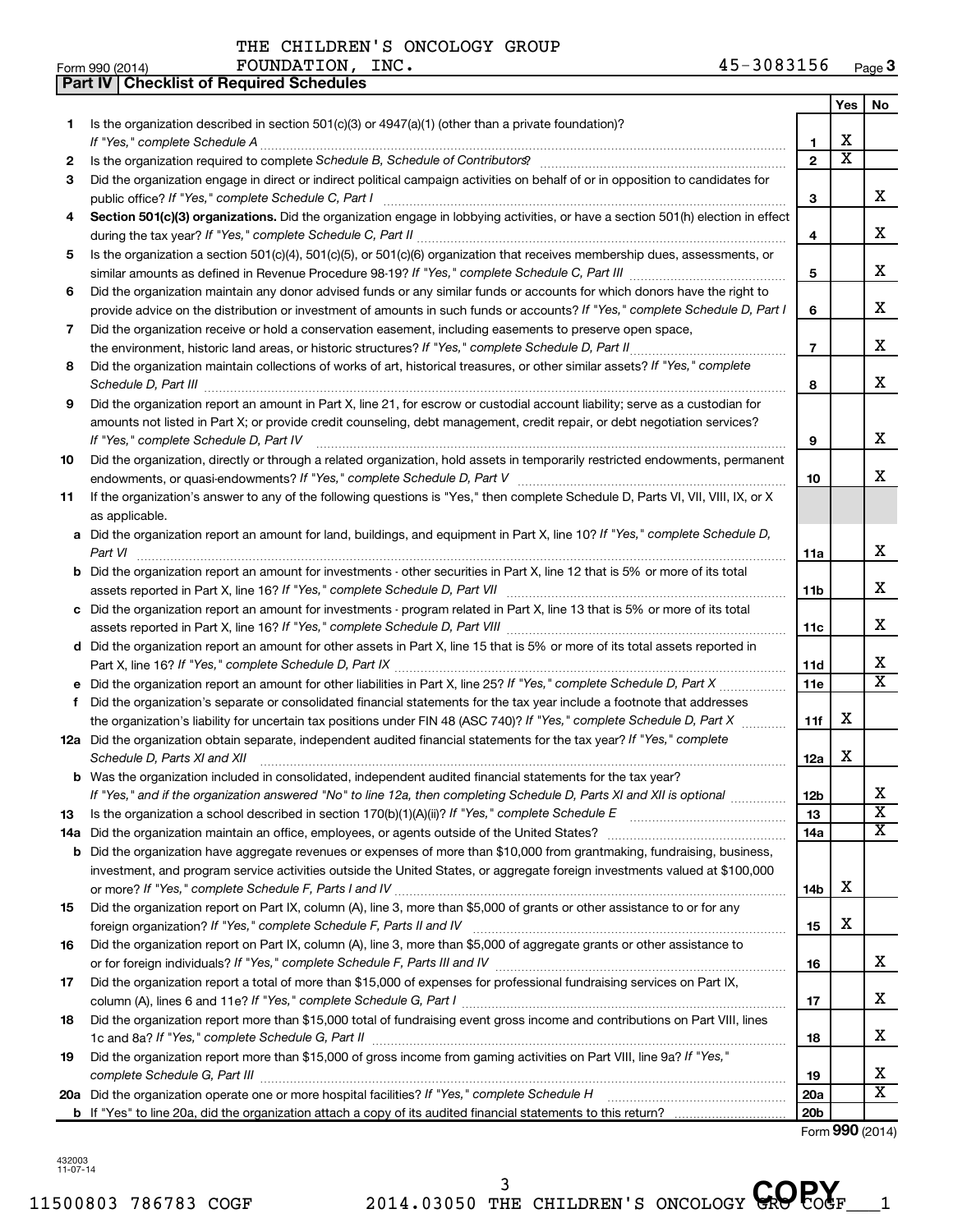|    | FOUNDATION, INC.<br>Form 990 (2014)                                                                                                 | 45-3083156      |                 | Page 4                       |
|----|-------------------------------------------------------------------------------------------------------------------------------------|-----------------|-----------------|------------------------------|
|    | <b>Part IV   Checklist of Required Schedules (continued)</b>                                                                        |                 |                 |                              |
|    |                                                                                                                                     |                 | Yes             | No                           |
| 21 | Did the organization report more than \$5,000 of grants or other assistance to any domestic organization or                         |                 |                 |                              |
|    |                                                                                                                                     | 21              | х               |                              |
| 22 | Did the organization report more than \$5,000 of grants or other assistance to or for domestic individuals on                       |                 |                 |                              |
|    |                                                                                                                                     | 22              |                 | x                            |
| 23 | Did the organization answer "Yes" to Part VII, Section A, line 3, 4, or 5 about compensation of the organization's current          |                 |                 |                              |
|    | and former officers, directors, trustees, key employees, and highest compensated employees? If "Yes," complete                      |                 |                 |                              |
|    | Schedule J                                                                                                                          | 23              |                 | х                            |
|    | 24a Did the organization have a tax-exempt bond issue with an outstanding principal amount of more than \$100,000 as of the         |                 |                 |                              |
|    | last day of the year, that was issued after December 31, 2002? If "Yes," answer lines 24b through 24d and complete                  |                 |                 |                              |
|    | Schedule K. If "No", go to line 25a                                                                                                 | 24a             |                 | x                            |
|    | <b>b</b> Did the organization invest any proceeds of tax-exempt bonds beyond a temporary period exception?                          | 24b             |                 |                              |
| с  | Did the organization maintain an escrow account other than a refunding escrow at any time during the year to defease                |                 |                 |                              |
|    |                                                                                                                                     | 24c             |                 |                              |
|    |                                                                                                                                     | 24d             |                 |                              |
|    | 25a Section 501(c)(3), 501(c)(4), and 501(c)(29) organizations. Did the organization engage in an excess benefit                    |                 |                 |                              |
|    |                                                                                                                                     | 25a             |                 | x                            |
|    | <b>b</b> Is the organization aware that it engaged in an excess benefit transaction with a disqualified person in a prior year, and |                 |                 |                              |
|    | that the transaction has not been reported on any of the organization's prior Forms 990 or 990-EZ? If "Yes," complete               |                 |                 |                              |
|    | Schedule L, Part I                                                                                                                  | 25b             |                 | х                            |
|    |                                                                                                                                     |                 |                 |                              |
| 26 | Did the organization report any amount on Part X, line 5, 6, or 22 for receivables from or payables to any current or               |                 |                 |                              |
|    | former officers, directors, trustees, key employees, highest compensated employees, or disqualified persons? If "Yes,"              |                 |                 | х                            |
|    | complete Schedule L, Part II                                                                                                        | 26              |                 |                              |
| 27 | Did the organization provide a grant or other assistance to an officer, director, trustee, key employee, substantial                |                 |                 |                              |
|    | contributor or employee thereof, a grant selection committee member, or to a 35% controlled entity or family member                 |                 |                 | x                            |
|    |                                                                                                                                     | 27              |                 |                              |
| 28 | Was the organization a party to a business transaction with one of the following parties (see Schedule L, Part IV                   |                 |                 |                              |
|    | instructions for applicable filing thresholds, conditions, and exceptions):                                                         |                 |                 |                              |
| а  | A current or former officer, director, trustee, or key employee? If "Yes," complete Schedule L, Part IV                             | 28a             |                 | х<br>$\overline{\mathbf{x}}$ |
| b  | A family member of a current or former officer, director, trustee, or key employee? If "Yes," complete Schedule L, Part IV          | 28 <sub>b</sub> |                 |                              |
|    | c An entity of which a current or former officer, director, trustee, or key employee (or a family member thereof) was an officer,   |                 |                 |                              |
|    | director, trustee, or direct or indirect owner? If "Yes," complete Schedule L, Part IV                                              | 28c             |                 | х<br>X                       |
| 29 |                                                                                                                                     | 29              |                 |                              |
| 30 | Did the organization receive contributions of art, historical treasures, or other similar assets, or qualified conservation         |                 |                 |                              |
|    |                                                                                                                                     | 30              |                 | X                            |
| 31 | Did the organization liquidate, terminate, or dissolve and cease operations?                                                        |                 |                 |                              |
|    | If "Yes," complete Schedule N, Part I                                                                                               | 31              |                 | х                            |
| 32 | Did the organization sell, exchange, dispose of, or transfer more than 25% of its net assets? If "Yes," complete                    |                 |                 |                              |
|    | Schedule N, Part II                                                                                                                 | 32              |                 | х                            |
| 33 | Did the organization own 100% of an entity disregarded as separate from the organization under Regulations                          |                 |                 |                              |
|    |                                                                                                                                     | 33              |                 | х                            |
| 34 | Was the organization related to any tax-exempt or taxable entity? If "Yes," complete Schedule R, Part II, III, or IV, and           |                 |                 |                              |
|    | Part V, line 1                                                                                                                      | 34              |                 | х                            |
|    |                                                                                                                                     | 35a             |                 | x                            |
|    | b If "Yes" to line 35a, did the organization receive any payment from or engage in any transaction with a controlled entity         |                 |                 |                              |
|    |                                                                                                                                     | 35b             |                 |                              |
| 36 | Section 501(c)(3) organizations. Did the organization make any transfers to an exempt non-charitable related organization?          |                 |                 |                              |
|    |                                                                                                                                     | 36              |                 | х                            |
| 37 | Did the organization conduct more than 5% of its activities through an entity that is not a related organization                    |                 |                 |                              |
|    |                                                                                                                                     | 37              |                 | x                            |
| 38 | Did the organization complete Schedule O and provide explanations in Schedule O for Part VI, lines 11b and 19?                      |                 |                 |                              |
|    |                                                                                                                                     | 38              | X               |                              |
|    |                                                                                                                                     |                 | Form 990 (2014) |                              |

432004 11-07-14



|  | THE CHILDREN'S ONCOLOGY GROU |  |
|--|------------------------------|--|
|  |                              |  |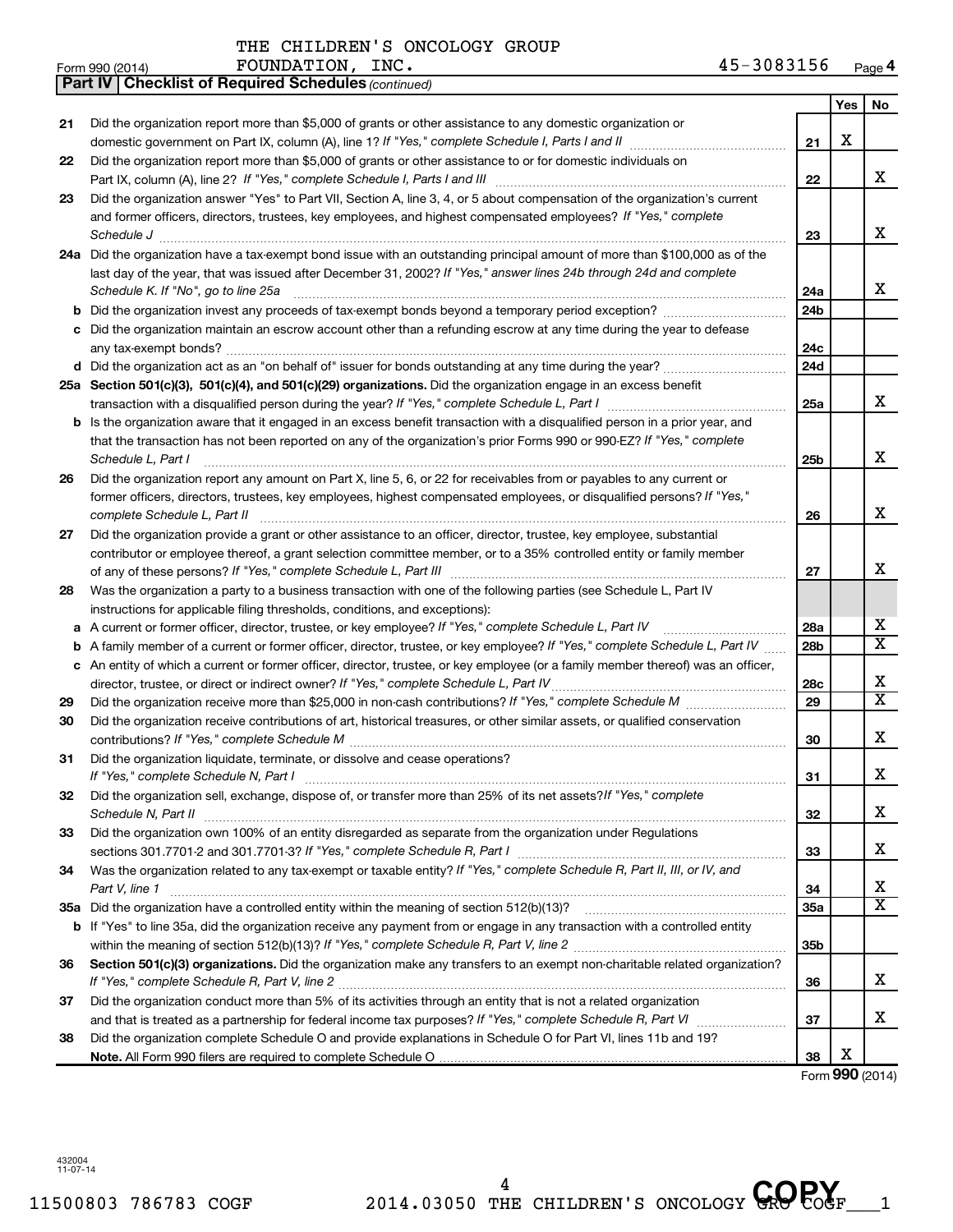| THE CHILDREN'S ONCOLOGY GROUP |  |  |
|-------------------------------|--|--|
|                               |  |  |

| Part V |                                                                                                                     | <b>Statements Regarding Other IRS Filings and Tax Compliance</b>                                                                                |                 |              |                      |     |                         |
|--------|---------------------------------------------------------------------------------------------------------------------|-------------------------------------------------------------------------------------------------------------------------------------------------|-----------------|--------------|----------------------|-----|-------------------------|
|        |                                                                                                                     | Check if Schedule O contains a response or note to any line in this Part V                                                                      |                 |              |                      |     |                         |
|        |                                                                                                                     |                                                                                                                                                 |                 |              |                      | Yes | No                      |
|        |                                                                                                                     |                                                                                                                                                 | 1a              | 3            |                      |     |                         |
|        |                                                                                                                     | Enter the number of Forms W-2G included in line 1a. Enter -0- if not applicable                                                                 | 1 <sub>b</sub>  | U            |                      |     |                         |
| с      |                                                                                                                     | Did the organization comply with backup withholding rules for reportable payments to vendors and reportable gaming                              |                 |              |                      |     |                         |
|        |                                                                                                                     |                                                                                                                                                 |                 |              | 1c                   | х   |                         |
|        |                                                                                                                     | 2a Enter the number of employees reported on Form W-3, Transmittal of Wage and Tax Statements,                                                  |                 |              |                      |     |                         |
|        |                                                                                                                     | filed for the calendar year ending with or within the year covered by this return                                                               | 2a              | <sup>0</sup> |                      |     |                         |
|        |                                                                                                                     |                                                                                                                                                 |                 |              | 2 <sub>b</sub>       |     |                         |
|        |                                                                                                                     | Note. If the sum of lines 1a and 2a is greater than 250, you may be required to e-file (see instructions) <i>marroummann</i>                    |                 |              |                      |     |                         |
|        |                                                                                                                     | 3a Did the organization have unrelated business gross income of \$1,000 or more during the year?                                                |                 |              | За                   |     | x                       |
|        |                                                                                                                     |                                                                                                                                                 |                 |              | 3 <sub>b</sub>       |     |                         |
|        |                                                                                                                     | 4a At any time during the calendar year, did the organization have an interest in, or a signature or other authority over, a                    |                 |              |                      |     | x                       |
|        |                                                                                                                     | financial account in a foreign country (such as a bank account, securities account, or other financial account)?                                |                 |              | 4a                   |     |                         |
|        |                                                                                                                     | <b>b</b> If "Yes," enter the name of the foreign country: $\blacktriangleright$                                                                 |                 |              |                      |     |                         |
|        |                                                                                                                     | See instructions for filing requirements for FinCEN Form 114, Report of Foreign Bank and Financial Accounts (FBAR).                             |                 |              |                      |     | х                       |
|        |                                                                                                                     |                                                                                                                                                 |                 |              | 5a<br>5 <sub>b</sub> |     | $\overline{\text{X}}$   |
|        |                                                                                                                     |                                                                                                                                                 |                 |              | 5 <sub>c</sub>       |     |                         |
|        |                                                                                                                     | 6a Does the organization have annual gross receipts that are normally greater than \$100,000, and did the organization solicit                  |                 |              |                      |     |                         |
|        |                                                                                                                     | any contributions that were not tax deductible as charitable contributions?                                                                     |                 |              | 6a                   |     | x                       |
|        |                                                                                                                     | b If "Yes," did the organization include with every solicitation an express statement that such contributions or gifts                          |                 |              |                      |     |                         |
|        |                                                                                                                     | were not tax deductible?                                                                                                                        |                 |              | 6b                   |     |                         |
| 7      |                                                                                                                     | Organizations that may receive deductible contributions under section 170(c).                                                                   |                 |              |                      |     |                         |
| a      |                                                                                                                     | Did the organization receive a payment in excess of \$75 made partly as a contribution and partly for goods and services provided to the payor? |                 |              | 7a                   |     | x.                      |
|        |                                                                                                                     |                                                                                                                                                 |                 |              |                      |     |                         |
|        | c Did the organization sell, exchange, or otherwise dispose of tangible personal property for which it was required |                                                                                                                                                 |                 |              |                      |     |                         |
|        |                                                                                                                     | to file Form 8282?                                                                                                                              |                 |              | 7c                   |     | x                       |
|        |                                                                                                                     |                                                                                                                                                 | 7d              |              |                      |     |                         |
| е      |                                                                                                                     | Did the organization receive any funds, directly or indirectly, to pay premiums on a personal benefit contract?                                 |                 |              | 7e                   |     | х                       |
|        |                                                                                                                     | Did the organization, during the year, pay premiums, directly or indirectly, on a personal benefit contract?                                    |                 |              | 7f                   |     | $\overline{\textbf{X}}$ |
| g      |                                                                                                                     | If the organization received a contribution of qualified intellectual property, did the organization file Form 8899 as required?                |                 |              | 7g                   |     |                         |
|        |                                                                                                                     | If the organization received a contribution of cars, boats, airplanes, or other vehicles, did the organization file a Form 1098-C?              |                 |              | 7h                   |     |                         |
| 8      |                                                                                                                     | Sponsoring organizations maintaining donor advised funds. Did a donor advised fund maintained by the                                            |                 |              |                      |     |                         |
|        |                                                                                                                     | sponsoring organization have excess business holdings at any time during the year?                                                              |                 |              | 8                    |     |                         |
| 9      |                                                                                                                     | Sponsoring organizations maintaining donor advised funds.                                                                                       |                 |              |                      |     |                         |
|        |                                                                                                                     | <b>a</b> Did the sponsoring organization make any taxable distributions under section 4966?                                                     |                 |              | 9а                   |     |                         |
| b      |                                                                                                                     | Did the sponsoring organization make a distribution to a donor, donor advisor, or related person?                                               |                 |              | 9b                   |     |                         |
| 10     |                                                                                                                     | Section 501(c)(7) organizations. Enter:                                                                                                         | 10a             |              |                      |     |                         |
| а      |                                                                                                                     | <b>b</b> Gross receipts, included on Form 990, Part VIII, line 12, for public use of club facilities <i>manument</i> .                          | 10 <sub>b</sub> |              |                      |     |                         |
| 11     |                                                                                                                     | Section 501(c)(12) organizations. Enter:                                                                                                        |                 |              |                      |     |                         |
| а      |                                                                                                                     |                                                                                                                                                 | 11a             |              |                      |     |                         |
|        |                                                                                                                     | b Gross income from other sources (Do not net amounts due or paid to other sources against                                                      |                 |              |                      |     |                         |
|        |                                                                                                                     | amounts due or received from them.)                                                                                                             | 11b             |              |                      |     |                         |
|        |                                                                                                                     | 12a Section 4947(a)(1) non-exempt charitable trusts. Is the organization filing Form 990 in lieu of Form 1041?                                  |                 |              | 12a                  |     |                         |
|        |                                                                                                                     | <b>b</b> If "Yes," enter the amount of tax-exempt interest received or accrued during the year                                                  | 12b             |              |                      |     |                         |
| 13     |                                                                                                                     | Section 501(c)(29) qualified nonprofit health insurance issuers.                                                                                |                 |              |                      |     |                         |
|        |                                                                                                                     | a Is the organization licensed to issue qualified health plans in more than one state?                                                          |                 |              | 13a                  |     |                         |
|        |                                                                                                                     | Note. See the instructions for additional information the organization must report on Schedule O.                                               |                 |              |                      |     |                         |
|        |                                                                                                                     | <b>b</b> Enter the amount of reserves the organization is required to maintain by the states in which the                                       |                 |              |                      |     |                         |
|        |                                                                                                                     |                                                                                                                                                 | 13 <sub>b</sub> |              |                      |     |                         |
|        |                                                                                                                     |                                                                                                                                                 | 13с             |              |                      |     |                         |
|        |                                                                                                                     | 14a Did the organization receive any payments for indoor tanning services during the tax year?                                                  |                 |              | 14a                  |     | x                       |
|        |                                                                                                                     |                                                                                                                                                 |                 |              | 14b                  |     |                         |

Form (2014) **990**

432005 11-07-14

I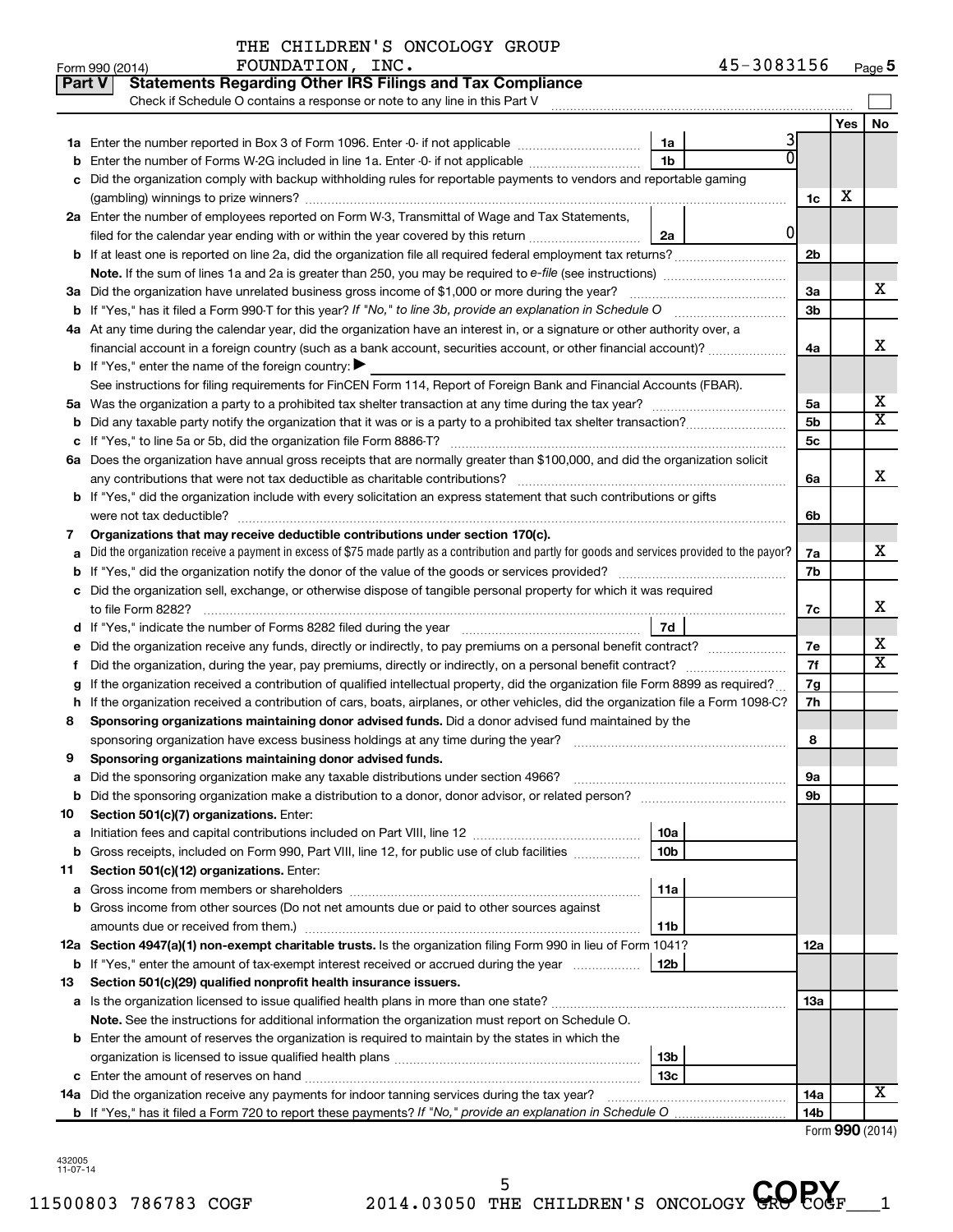**Part VI** Governance, Management, and Disclosure For each "Yes" response to lines 2 through 7b below, and for a "No" response *to line 8a, 8b, or 10b below, describe the circumstances, processes, or changes in Schedule O. See instructions.*

|    | Check if Schedule O contains a response or note to any line in this Part VI [11] [12] Check if Schedule O contains a response or note to any line in this Part VI |    |    |                 |                         | $\mathbf{X}$ |
|----|-------------------------------------------------------------------------------------------------------------------------------------------------------------------|----|----|-----------------|-------------------------|--------------|
|    | <b>Section A. Governing Body and Management</b>                                                                                                                   |    |    |                 |                         |              |
|    |                                                                                                                                                                   |    |    |                 | Yes                     | No           |
|    | <b>1a</b> Enter the number of voting members of the governing body at the end of the tax year                                                                     | 1a |    | 6               |                         |              |
|    | If there are material differences in voting rights among members of the governing body, or if the governing                                                       |    |    |                 |                         |              |
|    | body delegated broad authority to an executive committee or similar committee, explain in Schedule O.                                                             |    |    |                 |                         |              |
|    | <b>b</b> Enter the number of voting members included in line 1a, above, who are independent                                                                       | 1b |    | 6               |                         |              |
| 2  | Did any officer, director, trustee, or key employee have a family relationship or a business relationship with any other                                          |    |    |                 |                         |              |
|    | officer, director, trustee, or key employee?                                                                                                                      |    |    | $\mathbf{2}$    |                         |              |
| З  | Did the organization delegate control over management duties customarily performed by or under the direct supervision                                             |    |    |                 |                         |              |
|    |                                                                                                                                                                   |    |    | 3               |                         |              |
| 4  | Did the organization make any significant changes to its governing documents since the prior Form 990 was filed?                                                  |    |    | 4               |                         |              |
| 5  |                                                                                                                                                                   |    |    | 5               |                         |              |
| 6  |                                                                                                                                                                   |    |    | 6               | $\overline{\textbf{x}}$ |              |
|    |                                                                                                                                                                   |    |    |                 |                         |              |
| 7a | Did the organization have members, stockholders, or other persons who had the power to elect or appoint one or                                                    |    |    |                 | X                       |              |
|    |                                                                                                                                                                   |    |    | 7a              |                         |              |
|    | <b>b</b> Are any governance decisions of the organization reserved to (or subject to approval by) members, stockholders, or                                       |    |    |                 |                         |              |
|    |                                                                                                                                                                   |    |    | 7b              | Х                       |              |
| 8  | Did the organization contemporaneously document the meetings held or written actions undertaken during the year by the following:                                 |    |    |                 |                         |              |
| a  |                                                                                                                                                                   |    |    | 8а              | X                       |              |
| b  |                                                                                                                                                                   |    |    | 8b              |                         |              |
| 9  | Is there any officer, director, trustee, or key employee listed in Part VII, Section A, who cannot be reached at the                                              |    |    |                 |                         |              |
|    |                                                                                                                                                                   |    |    | 9               |                         |              |
|    | <b>Section B. Policies</b> (This Section B requests information about policies not required by the Internal Revenue Code.)                                        |    |    |                 |                         |              |
|    |                                                                                                                                                                   |    |    |                 | Yes                     |              |
|    |                                                                                                                                                                   |    |    | 10a             |                         |              |
|    | b If "Yes," did the organization have written policies and procedures governing the activities of such chapters, affiliates,                                      |    |    |                 |                         |              |
|    |                                                                                                                                                                   |    |    | 10 <sub>b</sub> |                         |              |
|    |                                                                                                                                                                   |    |    | 11a             | $\overline{\mathbf{X}}$ |              |
|    | 11a Has the organization provided a complete copy of this Form 990 to all members of its governing body before filing the form?                                   |    |    |                 |                         |              |
|    | <b>b</b> Describe in Schedule O the process, if any, used by the organization to review this Form 990.                                                            |    |    |                 |                         |              |
|    | 12a Did the organization have a written conflict of interest policy? If "No," go to line 13                                                                       |    |    | 12a             | х                       |              |
| b  | Were officers, directors, or trustees, and key employees required to disclose annually interests that could give rise to conflicts?                               |    |    | 12 <sub>b</sub> | $\overline{\textbf{x}}$ |              |
| c  | Did the organization regularly and consistently monitor and enforce compliance with the policy? If "Yes," describe                                                |    |    |                 |                         |              |
|    | in Schedule O how this was done                                                                                                                                   |    |    | 12c             | X                       |              |
| 13 |                                                                                                                                                                   |    |    | 13              |                         |              |
| 14 | Did the organization have a written document retention and destruction policy? [11] manufaction manufaction in                                                    |    |    | 14              |                         |              |
| 15 | Did the process for determining compensation of the following persons include a review and approval by independent                                                |    |    |                 |                         |              |
|    | persons, comparability data, and contemporaneous substantiation of the deliberation and decision?                                                                 |    |    |                 |                         |              |
|    |                                                                                                                                                                   |    |    | 15a             |                         |              |
|    |                                                                                                                                                                   |    |    | 15b             |                         |              |
|    | If "Yes" to line 15a or 15b, describe the process in Schedule O (see instructions).                                                                               |    |    |                 |                         |              |
|    |                                                                                                                                                                   |    |    |                 |                         |              |
|    | 16a Did the organization invest in, contribute assets to, or participate in a joint venture or similar arrangement with a                                         |    |    |                 |                         |              |
|    | taxable entity during the year?                                                                                                                                   |    |    | 16a             |                         |              |
|    | b If "Yes," did the organization follow a written policy or procedure requiring the organization to evaluate its participation                                    |    |    |                 |                         |              |
|    | in joint venture arrangements under applicable federal tax law, and take steps to safeguard the organization's                                                    |    |    |                 |                         |              |
|    | exempt status with respect to such arrangements?                                                                                                                  |    |    | 16b             |                         |              |
|    | <b>Section C. Disclosure</b>                                                                                                                                      |    |    |                 |                         |              |
| 17 | List the states with which a copy of this Form 990 is required to be filed $\blacktriangleright$ PA                                                               |    |    |                 |                         |              |
| 18 | Section 6104 requires an organization to make its Forms 1023 (or 1024 if applicable), 990, and 990-T (Section 501(c)(3)s only) available                          |    |    |                 |                         |              |
|    | for public inspection. Indicate how you made these available. Check all that apply.                                                                               |    |    |                 |                         |              |
|    | $ \mathbf{X} $ Own website<br>$\lfloor \underline{X} \rfloor$ Upon request<br>Another's website<br>Other (explain in Schedule O)                                  |    |    |                 |                         |              |
|    | Describe in Schedule O whether (and if so, how) the organization made its governing documents, conflict of interest policy, and financial                         |    |    |                 |                         |              |
|    | statements available to the public during the tax year.                                                                                                           |    |    |                 |                         |              |
| 19 |                                                                                                                                                                   |    |    |                 |                         |              |
|    |                                                                                                                                                                   |    |    |                 |                         |              |
|    | State the name, address, and telephone number of the person who possesses the organization's books and records:                                                   |    |    |                 |                         |              |
| 20 | PETER C. ADAMSON - (215) 590-6359<br>3501 CIVIC CENTER BOULEVARD, CTRB 100060, PHILADELPHIA,                                                                      |    | PA | 19104           |                         |              |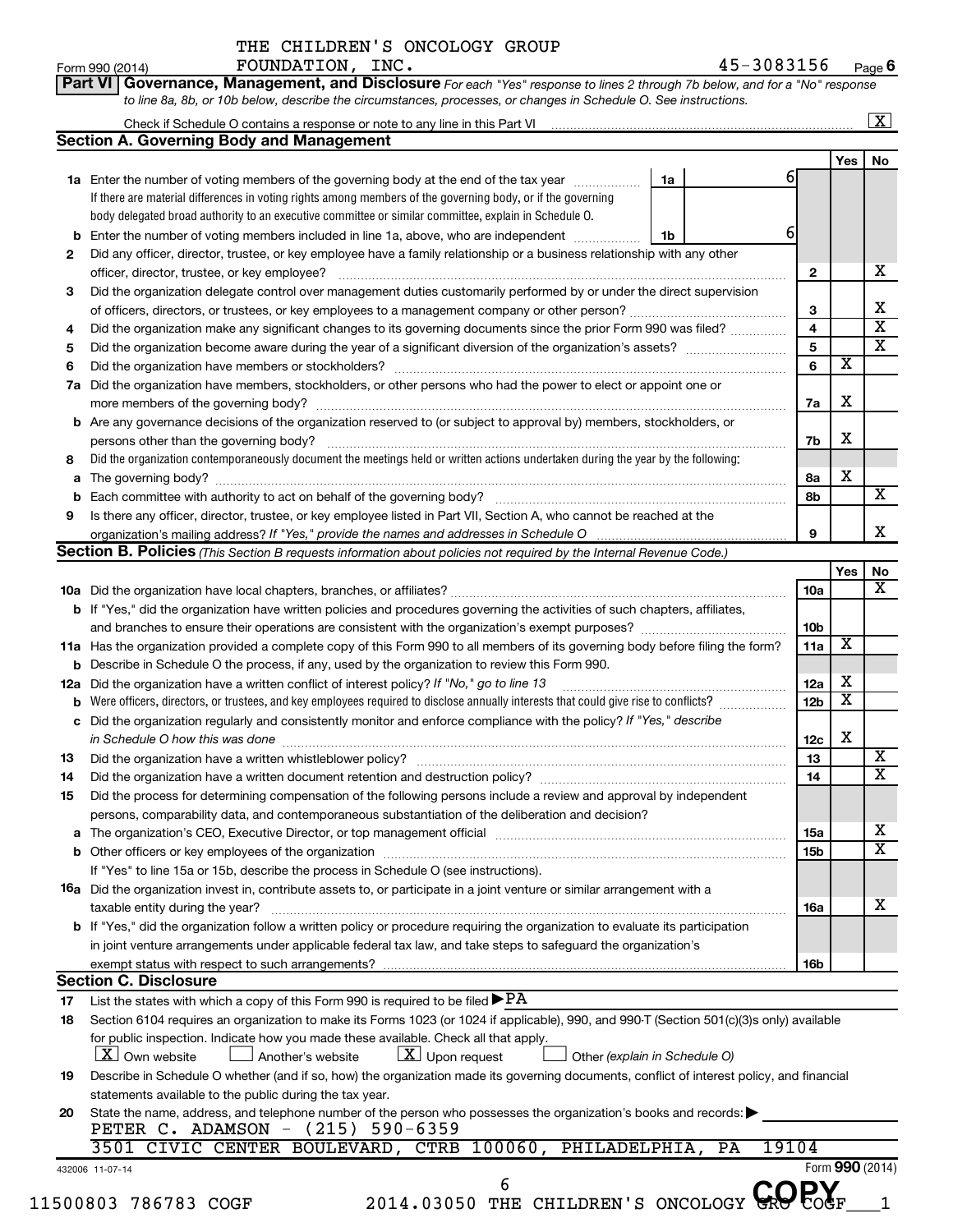| THE CHILDREN'S ONCOLOGY GROUP |  |
|-------------------------------|--|
|                               |  |

 $\Box$ 

| . |                                                                                            |
|---|--------------------------------------------------------------------------------------------|
|   | Part VII Compensation of Officers, Directors, Trustees, Key Employees, Highest Compensated |
|   | <b>Employees, and Independent Contractors</b>                                              |

### Check if Schedule O contains a response or note to any line in this Part VII

**Section A. Officers, Directors, Trustees, Key Employees, and Highest Compensated Employees**

**1a**  Complete this table for all persons required to be listed. Report compensation for the calendar year ending with or within the organization's tax year.

**•** List all of the organization's current officers, directors, trustees (whether individuals or organizations), regardless of amount of compensation.

**•** List all of the organization's **current** key employees, if any. See instructions for definition of "key employee." Enter  $-0$ - in columns  $(D)$ ,  $(E)$ , and  $(F)$  if no compensation was paid.

**•** List the organization's five current highest compensated employees (other than an officer, director, trustee, or key employee) who received report-

**•** List all of the organization's former officers, key employees, and highest compensated employees who received more than \$100,000 of able compensation (Box 5 of Form W-2 and/or Box 7 of Form 1099-MISC) of more than \$100,000 from the organization and any related organizations.

reportable compensation from the organization and any related organizations.

**•** List all of the organization's former directors or trustees that received, in the capacity as a former director or trustee of the organization, more than \$10,000 of reportable compensation from the organization and any related organizations.

List persons in the following order: individual trustees or directors; institutional trustees; officers; key employees; highest compensated employees; and former such persons.

|  |  |  | $\boxed{\mathbf{X}}$ Check this box if neither the organization nor any related organization compensated any current officer, director, or trustee. |  |  |  |  |  |
|--|--|--|-----------------------------------------------------------------------------------------------------------------------------------------------------|--|--|--|--|--|
|--|--|--|-----------------------------------------------------------------------------------------------------------------------------------------------------|--|--|--|--|--|

| (A)                          | (B)<br>(C)    |                                                                   |                       |             |                                 |                               |        | (D)             | (E)             | (F)             |
|------------------------------|---------------|-------------------------------------------------------------------|-----------------------|-------------|---------------------------------|-------------------------------|--------|-----------------|-----------------|-----------------|
| Name and Title               | Average       |                                                                   |                       | Position    |                                 | (do not check more than one   |        | Reportable      | Reportable      | Estimated       |
|                              | hours per     |                                                                   |                       |             |                                 | box, unless person is both an |        | compensation    | compensation    | amount of       |
|                              | week          |                                                                   |                       |             | officer and a director/trustee) |                               |        | from            | from related    | other           |
|                              | (list any     | Individual trustee or director<br>Highest compensated<br>employee |                       | the         | organizations                   | compensation                  |        |                 |                 |                 |
|                              | hours for     |                                                                   |                       |             |                                 |                               |        | organization    | (W-2/1099-MISC) | from the        |
|                              | related       |                                                                   |                       |             |                                 |                               |        | (W-2/1099-MISC) |                 | organization    |
|                              | organizations |                                                                   |                       |             |                                 |                               |        |                 |                 | and related     |
|                              | below         |                                                                   | Institutional trustee | Officer     | Key employee                    |                               | Former |                 |                 | organizations   |
|                              | line)         |                                                                   |                       |             |                                 |                               |        |                 |                 |                 |
| (1) PETER C. ADAMSON, M.D.   | 2.00          |                                                                   |                       |             |                                 |                               |        |                 |                 |                 |
| PRESIDENT & DIRECTOR         |               | $\mathbf X$                                                       |                       | $\mathbf X$ |                                 |                               |        | 0.              | 0.              | $\mathbf 0$ .   |
| (2) JOSEPH NEGLIA, M.D., MPH | 0.50          |                                                                   |                       |             |                                 |                               |        |                 |                 |                 |
| SECRETARY                    |               | $\mathbf X$                                                       |                       | $\mathbf x$ |                                 |                               |        | 0.              | 0.              | $\mathbf 0$ .   |
| (3) SUSAN COHN, M.D.         | 0.50          |                                                                   |                       |             |                                 |                               |        |                 |                 |                 |
| TREASURER                    |               | $\mathbf X$                                                       |                       | $\mathbf X$ |                                 |                               |        | $\mathbf 0$ .   | $\mathbf 0$ .   | $\mathbf 0$ .   |
| (4) DR. ROBERT ARCECI, M.D.  | 0.50          |                                                                   |                       |             |                                 |                               |        |                 |                 |                 |
| DIRECTOR (AS OF 10/2014)     |               | X                                                                 |                       |             |                                 |                               |        | $\mathbf 0$ .   | 0.              | $\mathbf 0$ .   |
| (5) CAROLA ARNDT, M.D.       | 0.50          |                                                                   |                       |             |                                 |                               |        |                 |                 |                 |
| DIRECTOR                     |               | $\mathbf X$                                                       |                       |             |                                 |                               |        | $\mathbf 0$ .   | 0.              | $\mathbf 0$ .   |
| (6) SUSAN M. BLANEY, M.D.    | 0.50          |                                                                   |                       |             |                                 |                               |        |                 |                 |                 |
| <b>DIRECTOR</b>              |               | $\mathbf X$                                                       |                       |             |                                 |                               |        | $\mathbf 0$ .   | 0.              | $\mathbf 0$ .   |
| (7) MICHAEL BOROWITZ, M.D.   | 0.50          |                                                                   |                       |             |                                 |                               |        |                 |                 |                 |
| DIRECTOR (UNTIL 10/2014)     |               | $\mathbf X$                                                       |                       |             |                                 |                               |        | 0.              | 0.              | 0.              |
|                              |               |                                                                   |                       |             |                                 |                               |        |                 |                 |                 |
|                              |               |                                                                   |                       |             |                                 |                               |        |                 |                 |                 |
|                              |               |                                                                   |                       |             |                                 |                               |        |                 |                 |                 |
|                              |               |                                                                   |                       |             |                                 |                               |        |                 |                 |                 |
|                              |               |                                                                   |                       |             |                                 |                               |        |                 |                 |                 |
|                              |               |                                                                   |                       |             |                                 |                               |        |                 |                 |                 |
|                              |               |                                                                   |                       |             |                                 |                               |        |                 |                 |                 |
|                              |               |                                                                   |                       |             |                                 |                               |        |                 |                 |                 |
|                              |               |                                                                   |                       |             |                                 |                               |        |                 |                 |                 |
|                              |               |                                                                   |                       |             |                                 |                               |        |                 |                 |                 |
|                              |               |                                                                   |                       |             |                                 |                               |        |                 |                 |                 |
|                              |               |                                                                   |                       |             |                                 |                               |        |                 |                 |                 |
|                              |               |                                                                   |                       |             |                                 |                               |        |                 |                 |                 |
|                              |               |                                                                   |                       |             |                                 |                               |        |                 |                 |                 |
|                              |               |                                                                   |                       |             |                                 |                               |        |                 |                 |                 |
|                              |               |                                                                   |                       |             |                                 |                               |        |                 |                 |                 |
|                              |               |                                                                   |                       |             |                                 |                               |        |                 |                 |                 |
|                              |               |                                                                   |                       |             |                                 |                               |        |                 |                 |                 |
|                              |               |                                                                   |                       |             |                                 |                               |        |                 |                 |                 |
|                              |               |                                                                   |                       |             |                                 |                               |        |                 |                 |                 |
|                              |               |                                                                   |                       |             |                                 |                               |        |                 |                 |                 |
| 432007 11-07-14              |               |                                                                   |                       |             |                                 |                               |        |                 |                 | Form 990 (2014) |

 $11500803$  786783 COGF 2014.03050 THE CHILDREN'S ONCOLOGY GRO COGF 1 <sup>7</sup> THE CHILDREN'S ONCOLOGY GROPOGE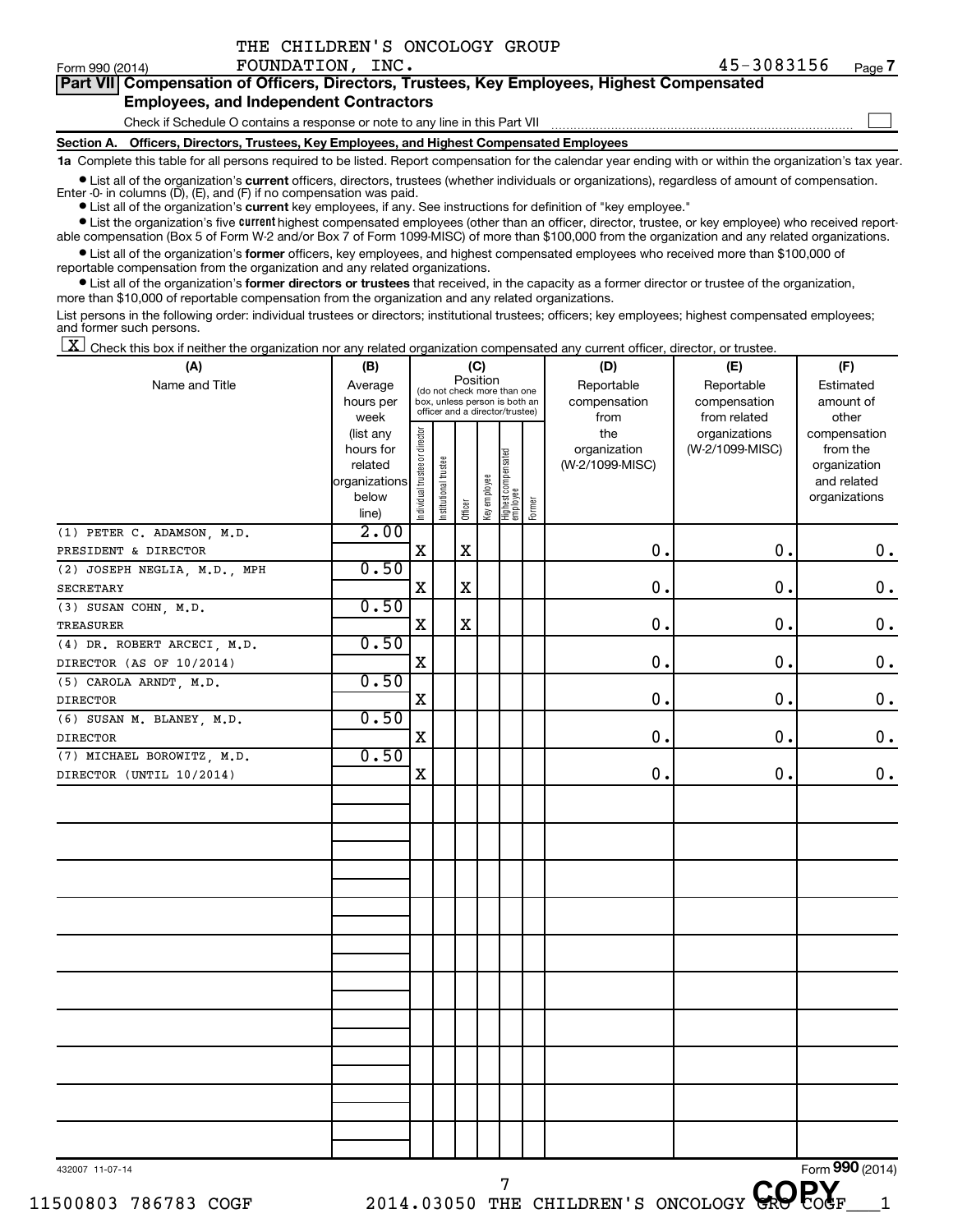|                    | IAE CAILDREN S ONCOLOGI GROUP<br>FOUNDATION, INC.<br>Form 990 (2014)                                                                                                                                                                                   |                                                         |                                |                       |                 |              |                                                                                                 |        |                                                  | 45-3083156                                                         |                                                       |                     | Page 8                                                   |
|--------------------|--------------------------------------------------------------------------------------------------------------------------------------------------------------------------------------------------------------------------------------------------------|---------------------------------------------------------|--------------------------------|-----------------------|-----------------|--------------|-------------------------------------------------------------------------------------------------|--------|--------------------------------------------------|--------------------------------------------------------------------|-------------------------------------------------------|---------------------|----------------------------------------------------------|
|                    | <b>Part VII</b><br>Section A. Officers, Directors, Trustees, Key Employees, and Highest Compensated Employees (continued)                                                                                                                              |                                                         |                                |                       |                 |              |                                                                                                 |        |                                                  |                                                                    |                                                       |                     |                                                          |
|                    | (A)<br>Name and title                                                                                                                                                                                                                                  | (B)<br>Average<br>hours per<br>week<br>(list any        |                                |                       | (C)<br>Position |              | (do not check more than one<br>box, unless person is both an<br>officer and a director/trustee) |        | (D)<br>Reportable<br>compensation<br>from<br>the | (E)<br>Reportable<br>compensation<br>from related<br>organizations |                                                       |                     | (F)<br>Estimated<br>amount of<br>other<br>compensation   |
|                    |                                                                                                                                                                                                                                                        | hours for<br>related<br>organizations<br>below<br>line) | Individual trustee or director | Institutional trustee | Officer         | Key employee | Highest compensated<br> employee                                                                | Former | organization<br>(W-2/1099-MISC)                  | (W-2/1099-MISC)                                                    |                                                       |                     | from the<br>organization<br>and related<br>organizations |
|                    |                                                                                                                                                                                                                                                        |                                                         |                                |                       |                 |              |                                                                                                 |        |                                                  |                                                                    |                                                       |                     |                                                          |
|                    |                                                                                                                                                                                                                                                        |                                                         |                                |                       |                 |              |                                                                                                 |        |                                                  |                                                                    |                                                       |                     |                                                          |
|                    |                                                                                                                                                                                                                                                        |                                                         |                                |                       |                 |              |                                                                                                 |        |                                                  |                                                                    |                                                       |                     |                                                          |
|                    |                                                                                                                                                                                                                                                        |                                                         |                                |                       |                 |              |                                                                                                 |        |                                                  |                                                                    |                                                       |                     |                                                          |
|                    |                                                                                                                                                                                                                                                        |                                                         |                                |                       |                 |              |                                                                                                 |        |                                                  |                                                                    |                                                       |                     |                                                          |
|                    | 1b Sub-total                                                                                                                                                                                                                                           |                                                         |                                |                       |                 |              |                                                                                                 |        | $\overline{0}$ .<br>σ.<br>σ.                     |                                                                    | $\overline{0}$ .<br>σ.<br>$\overline{\mathfrak{o}}$ . |                     | $\overline{0}$ .<br>$\overline{0}$ .<br>$\overline{0}$ . |
| $\mathbf{2}$       | Total number of individuals (including but not limited to those listed above) who received more than \$100,000 of reportable<br>compensation from the organization $\blacktriangleright$                                                               |                                                         |                                |                       |                 |              |                                                                                                 |        |                                                  |                                                                    |                                                       |                     | 0<br>No<br>Yes                                           |
| 3                  | Did the organization list any former officer, director, or trustee, key employee, or highest compensated employee on<br>line 1a? If "Yes," complete Schedule J for such individual                                                                     |                                                         |                                |                       |                 |              |                                                                                                 |        |                                                  |                                                                    |                                                       | 3                   | х                                                        |
| 4                  | For any individual listed on line 1a, is the sum of reportable compensation and other compensation from the organization<br>and related organizations greater than \$150,000? If "Yes," complete Schedule J for such individual                        |                                                         |                                |                       |                 |              |                                                                                                 |        |                                                  |                                                                    |                                                       | 4                   | x                                                        |
| 5                  | Did any person listed on line 1a receive or accrue compensation from any unrelated organization or individual for services<br><b>Section B. Independent Contractors</b>                                                                                |                                                         |                                |                       |                 |              |                                                                                                 |        |                                                  |                                                                    |                                                       | 5                   | x                                                        |
| 1                  | Complete this table for your five highest compensated independent contractors that received more than \$100,000 of compensation from<br>the organization. Report compensation for the calendar year ending with or within the organization's tax year. |                                                         |                                |                       |                 |              |                                                                                                 |        |                                                  |                                                                    |                                                       |                     |                                                          |
|                    | (A)<br>Name and business address                                                                                                                                                                                                                       |                                                         |                                | <b>NONE</b>           |                 |              |                                                                                                 |        | (B)<br>Description of services                   |                                                                    |                                                       | (C)<br>Compensation |                                                          |
|                    |                                                                                                                                                                                                                                                        |                                                         |                                |                       |                 |              |                                                                                                 |        |                                                  |                                                                    |                                                       |                     |                                                          |
|                    |                                                                                                                                                                                                                                                        |                                                         |                                |                       |                 |              |                                                                                                 |        |                                                  |                                                                    |                                                       |                     |                                                          |
|                    |                                                                                                                                                                                                                                                        |                                                         |                                |                       |                 |              |                                                                                                 |        |                                                  |                                                                    |                                                       |                     |                                                          |
|                    |                                                                                                                                                                                                                                                        |                                                         |                                |                       |                 |              |                                                                                                 |        |                                                  |                                                                    |                                                       |                     |                                                          |
| 2                  | Total number of independent contractors (including but not limited to those listed above) who received more than<br>\$100,000 of compensation from the organization                                                                                    |                                                         |                                |                       |                 |              | U                                                                                               |        |                                                  |                                                                    |                                                       |                     | Form 990 (2014)                                          |
| 432008<br>11-07-14 |                                                                                                                                                                                                                                                        |                                                         |                                |                       |                 |              |                                                                                                 |        |                                                  |                                                                    |                                                       |                     |                                                          |

WITE CUTTIDEN'S ONCOLOGY CROUP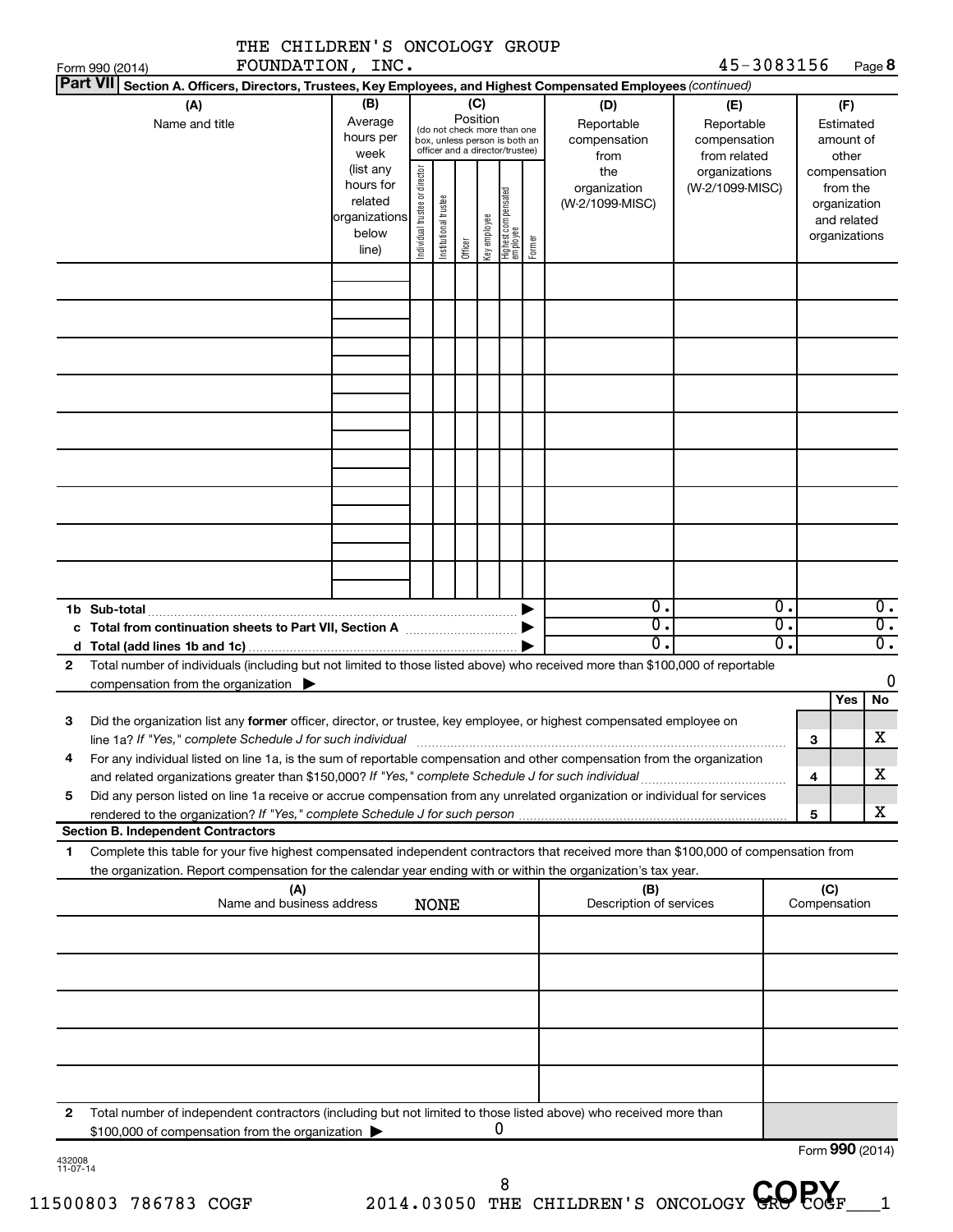|                                                           | <b>Part VIII</b> | <b>Statement or Revenue</b>                                                                  |                            |                      |                      |                                                 |                                         |                                                             |
|-----------------------------------------------------------|------------------|----------------------------------------------------------------------------------------------|----------------------------|----------------------|----------------------|-------------------------------------------------|-----------------------------------------|-------------------------------------------------------------|
|                                                           |                  |                                                                                              |                            |                      | (A)<br>Total revenue | (B)<br>Related or<br>exempt function<br>revenue | (C)<br>Unrelated<br>business<br>revenue | Revenue excluded<br>from tax under<br>sections<br>512 - 514 |
| Contributions, Gifts, Grants<br>and Other Similar Amounts |                  | 1 a Federated campaigns<br><b>b</b> Membership dues<br>c Fundraising events                  | 1a<br>1 <sub>b</sub><br>1c |                      |                      |                                                 |                                         |                                                             |
|                                                           |                  | d Related organizations<br>e Government grants (contributions)                               | 1 <sub>d</sub><br>1e       |                      |                      |                                                 |                                         |                                                             |
|                                                           |                  | f All other contributions, gifts, grants, and<br>similar amounts not included above          | 1f                         | 10204963.            |                      |                                                 |                                         |                                                             |
|                                                           | g                | Noncash contributions included in lines 1a-1f: \$                                            |                            |                      | 10204963.            |                                                 |                                         |                                                             |
|                                                           |                  |                                                                                              |                            | <b>Business Code</b> |                      |                                                 |                                         |                                                             |
|                                                           | 2a               |                                                                                              |                            |                      |                      |                                                 |                                         |                                                             |
|                                                           | b                | the control of the control of the control of the control of the control of                   |                            |                      |                      |                                                 |                                         |                                                             |
|                                                           | с                | the control of the control of the control of the control of the control of                   |                            |                      |                      |                                                 |                                         |                                                             |
|                                                           | d                | the contract of the contract of the contract of the contract of the contract of              |                            |                      |                      |                                                 |                                         |                                                             |
| Program Service<br>Revenue                                |                  |                                                                                              |                            |                      |                      |                                                 |                                         |                                                             |
|                                                           |                  |                                                                                              |                            | ▶                    |                      |                                                 |                                         |                                                             |
|                                                           | 3                | Investment income (including dividends, interest, and                                        |                            |                      |                      |                                                 |                                         |                                                             |
|                                                           |                  |                                                                                              |                            | ▶                    | 579.                 |                                                 |                                         | 579.                                                        |
|                                                           | 4                | Income from investment of tax-exempt bond proceeds                                           |                            | ▶                    |                      |                                                 |                                         |                                                             |
|                                                           | 5                |                                                                                              |                            |                      |                      |                                                 |                                         |                                                             |
|                                                           |                  |                                                                                              | (i) Real                   | (ii) Personal        |                      |                                                 |                                         |                                                             |
|                                                           |                  | 6 a Gross rents<br><b>b</b> Less: rental expenses                                            |                            |                      |                      |                                                 |                                         |                                                             |
|                                                           |                  | c Rental income or (loss)                                                                    |                            |                      |                      |                                                 |                                         |                                                             |
|                                                           |                  |                                                                                              |                            |                      |                      |                                                 |                                         |                                                             |
|                                                           |                  | 7 a Gross amount from sales of                                                               | (i) Securities             | (ii) Other           |                      |                                                 |                                         |                                                             |
|                                                           |                  | assets other than inventory                                                                  |                            |                      |                      |                                                 |                                         |                                                             |
|                                                           |                  | <b>b</b> Less: cost or other basis                                                           |                            |                      |                      |                                                 |                                         |                                                             |
|                                                           |                  | and sales expenses                                                                           |                            |                      |                      |                                                 |                                         |                                                             |
|                                                           |                  |                                                                                              |                            |                      |                      |                                                 |                                         |                                                             |
|                                                           |                  |                                                                                              |                            |                      |                      |                                                 |                                         |                                                             |
| <b>Other Revenue</b>                                      |                  | 8 a Gross income from fundraising events (not<br>contributions reported on line 1c). See     |                            |                      |                      |                                                 |                                         |                                                             |
|                                                           |                  |                                                                                              |                            |                      |                      |                                                 |                                         |                                                             |
|                                                           |                  |                                                                                              |                            |                      |                      |                                                 |                                         |                                                             |
|                                                           |                  | c Net income or (loss) from fundraising events                                               |                            | .                    |                      |                                                 |                                         |                                                             |
|                                                           |                  | 9 a Gross income from gaming activities. See                                                 |                            |                      |                      |                                                 |                                         |                                                             |
|                                                           |                  |                                                                                              |                            |                      |                      |                                                 |                                         |                                                             |
|                                                           |                  |                                                                                              |                            |                      |                      |                                                 |                                         |                                                             |
|                                                           |                  | c Net income or (loss) from gaming activities<br>10 a Gross sales of inventory, less returns |                            |                      |                      |                                                 |                                         |                                                             |
|                                                           |                  |                                                                                              |                            |                      |                      |                                                 |                                         |                                                             |
|                                                           |                  |                                                                                              |                            |                      |                      |                                                 |                                         |                                                             |
|                                                           |                  | c Net income or (loss) from sales of inventory                                               |                            |                      |                      |                                                 |                                         |                                                             |
|                                                           |                  | Miscellaneous Revenue                                                                        |                            | <b>Business Code</b> |                      |                                                 |                                         |                                                             |
|                                                           | 11 a             | the control of the control of the control of the control of the control of                   |                            |                      |                      |                                                 |                                         |                                                             |
|                                                           | b                |                                                                                              |                            |                      |                      |                                                 |                                         |                                                             |
|                                                           | с                | <u> 1989 - Johann John Stein, mars an deus Amerikaansk kommunister (</u>                     |                            |                      |                      |                                                 |                                         |                                                             |
|                                                           | d                |                                                                                              |                            |                      |                      |                                                 |                                         |                                                             |
|                                                           | 12               |                                                                                              |                            |                      | 10205542.            | 0.                                              | 0.                                      | 579.                                                        |
| 432009<br>11-07-14                                        |                  |                                                                                              |                            |                      |                      |                                                 |                                         | Form 990 (2014)                                             |
|                                                           |                  |                                                                                              |                            |                      |                      |                                                 |                                         |                                                             |
|                                                           |                  | 500803 786783 COGF                                                                           |                            |                      |                      | 2014.03050 THE CHILDREN'S ONCOLOGY GR           |                                         |                                                             |

**Part 990 (2014)**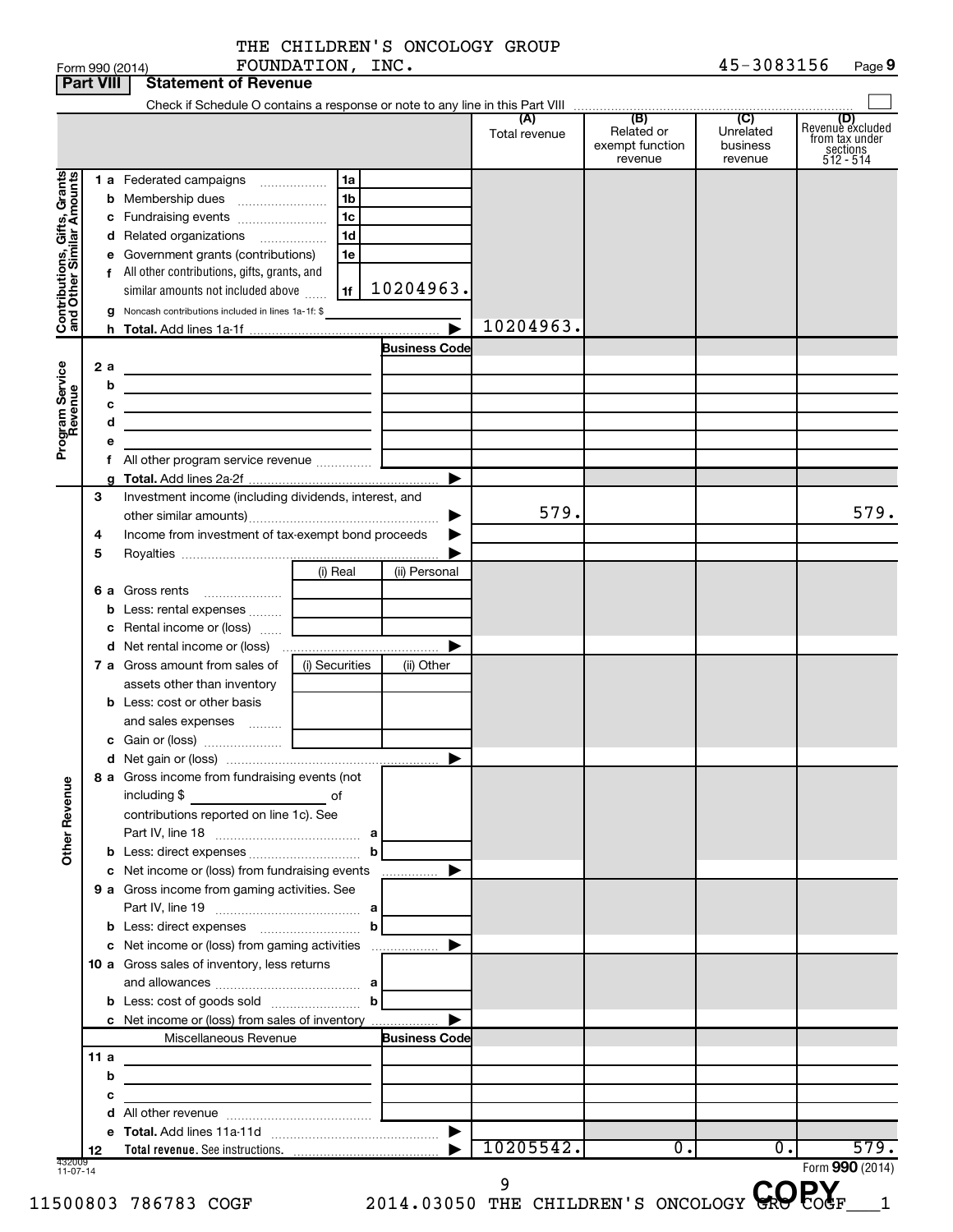#### $\frac{1}{2}$ Form 990 (2014) Page Report of Providence Report of Page Report of Page THE CHILDREN'S ONCOLOGY GROUP FOUNDATION, INC. 45-3083156

|              |           | <b>Part IX Statement of Functional Expenses</b>                                                                                                                                                             |                       |                                    |                                           |                                |
|--------------|-----------|-------------------------------------------------------------------------------------------------------------------------------------------------------------------------------------------------------------|-----------------------|------------------------------------|-------------------------------------------|--------------------------------|
|              |           | Section 501(c)(3) and 501(c)(4) organizations must complete all columns. All other organizations must complete column (A).                                                                                  |                       |                                    |                                           |                                |
|              |           |                                                                                                                                                                                                             |                       |                                    |                                           |                                |
|              |           | Do not include amounts reported on lines 6b,<br>7b, 8b, 9b, and 10b of Part VIII.                                                                                                                           | (A)<br>Total expenses | (B)<br>Program service<br>expenses | (C)<br>Management and<br>general expenses | (D)<br>Fundraising<br>expenses |
| 1            |           | Grants and other assistance to domestic organizations                                                                                                                                                       |                       |                                    |                                           |                                |
|              |           | and domestic governments. See Part IV, line 21                                                                                                                                                              | 5,456,708.            | 5,456,708.                         |                                           |                                |
| $\mathbf{2}$ |           | Grants and other assistance to domestic                                                                                                                                                                     |                       |                                    |                                           |                                |
|              |           | individuals. See Part IV, line 22                                                                                                                                                                           |                       |                                    |                                           |                                |
| 3            |           | Grants and other assistance to foreign                                                                                                                                                                      |                       |                                    |                                           |                                |
|              |           | organizations, foreign governments, and foreign                                                                                                                                                             |                       |                                    |                                           |                                |
|              |           | individuals. See Part IV, lines 15 and 16                                                                                                                                                                   | 32,000.               | 32,000.                            |                                           |                                |
| 4            |           | Benefits paid to or for members                                                                                                                                                                             |                       |                                    |                                           |                                |
| 5            |           | Compensation of current officers, directors,                                                                                                                                                                |                       |                                    |                                           |                                |
|              |           | trustees, and key employees                                                                                                                                                                                 |                       |                                    |                                           |                                |
| 6            |           | Compensation not included above, to disqualified                                                                                                                                                            |                       |                                    |                                           |                                |
|              |           | persons (as defined under section 4958(f)(1)) and                                                                                                                                                           |                       |                                    |                                           |                                |
|              |           | persons described in section 4958(c)(3)(B)                                                                                                                                                                  |                       |                                    |                                           |                                |
| 7            |           | Other salaries and wages                                                                                                                                                                                    |                       |                                    |                                           |                                |
| 8            |           | Pension plan accruals and contributions (include                                                                                                                                                            |                       |                                    |                                           |                                |
|              |           | section 401(k) and 403(b) employer contributions)                                                                                                                                                           |                       |                                    |                                           |                                |
| 9            |           |                                                                                                                                                                                                             |                       |                                    |                                           |                                |
| 10           |           |                                                                                                                                                                                                             |                       |                                    |                                           |                                |
| 11           |           | Fees for services (non-employees):                                                                                                                                                                          |                       |                                    |                                           |                                |
| a            |           |                                                                                                                                                                                                             |                       |                                    |                                           |                                |
| b<br>c       |           |                                                                                                                                                                                                             | 35,079.               |                                    | 35,079.                                   |                                |
| d            |           |                                                                                                                                                                                                             |                       |                                    |                                           |                                |
| e            |           | Professional fundraising services. See Part IV, line 17                                                                                                                                                     |                       |                                    |                                           |                                |
| f            |           | Investment management fees                                                                                                                                                                                  |                       |                                    |                                           |                                |
| q            |           | Other. (If line 11g amount exceeds 10% of line 25,                                                                                                                                                          |                       |                                    |                                           |                                |
|              |           | column (A) amount, list line 11g expenses on Sch O.)                                                                                                                                                        | 26,681.               | 4,689.                             | 21,992.                                   |                                |
| 12           |           |                                                                                                                                                                                                             |                       |                                    |                                           |                                |
| 13           |           |                                                                                                                                                                                                             |                       |                                    |                                           |                                |
| 14           |           |                                                                                                                                                                                                             | 3,432.                | 3,312.                             | 120.                                      |                                |
| 15           |           |                                                                                                                                                                                                             |                       |                                    |                                           |                                |
| 16           |           |                                                                                                                                                                                                             |                       |                                    |                                           |                                |
| 17           | Travel    |                                                                                                                                                                                                             | 15,414.               | 15,414.                            |                                           |                                |
| 18           |           | Payments of travel or entertainment expenses                                                                                                                                                                |                       |                                    |                                           |                                |
|              |           | for any federal, state, or local public officials                                                                                                                                                           |                       |                                    |                                           |                                |
| 19           |           | Conferences, conventions, and meetings                                                                                                                                                                      | 99,924.               | 52,724.                            | 47,200.                                   |                                |
| 20           | Interest  |                                                                                                                                                                                                             |                       |                                    |                                           |                                |
| 21           |           |                                                                                                                                                                                                             |                       |                                    |                                           |                                |
| 22           |           | Depreciation, depletion, and amortization                                                                                                                                                                   |                       |                                    |                                           |                                |
| 23           | Insurance |                                                                                                                                                                                                             | 688.                  |                                    | 688.                                      |                                |
| 24           |           | Other expenses. Itemize expenses not covered<br>above. (List miscellaneous expenses in line 24e. If line<br>24e amount exceeds 10% of line 25, column (A)<br>amount, list line 24e expenses on Schedule O.) |                       |                                    |                                           |                                |
| a            |           | PROF. DEVELOPMENT                                                                                                                                                                                           | 591.                  | 191.                               | 400.                                      |                                |
| b            |           | STATE REGISTRATION FEE                                                                                                                                                                                      | 250.                  |                                    | 250.                                      |                                |
| C            |           | MISCELLANEOUS EXPENSES                                                                                                                                                                                      | 194.                  |                                    | 194.                                      |                                |
| d            |           | INDIRECT COST ALLOC.                                                                                                                                                                                        | 0.                    | 37, 123.                           | $-43,310.$                                | 6,187.                         |
| e            |           | All other expenses                                                                                                                                                                                          |                       |                                    |                                           |                                |
| 25           |           | Total functional expenses. Add lines 1 through 24e                                                                                                                                                          | 5,670,961.            | 5,602,161.                         | 62,613.                                   | 6,187.                         |
| 26           |           | Joint costs. Complete this line only if the organization                                                                                                                                                    |                       |                                    |                                           |                                |
|              |           | reported in column (B) joint costs from a combined                                                                                                                                                          |                       |                                    |                                           |                                |
|              |           | educational campaign and fundraising solicitation.<br>Check here $\blacktriangleright$                                                                                                                      |                       |                                    |                                           |                                |
|              |           | if following SOP 98-2 (ASC 958-720)                                                                                                                                                                         |                       |                                    |                                           |                                |

432010 11-07-14

 $11500803$  786783 COGF 2014.03050 THE CHILDREN'S ONCOLOGY GRO COGF 1

<sup>10</sup> THE CHILDREN'S ONCOLOGY GROPOGE

Form (2014) **990**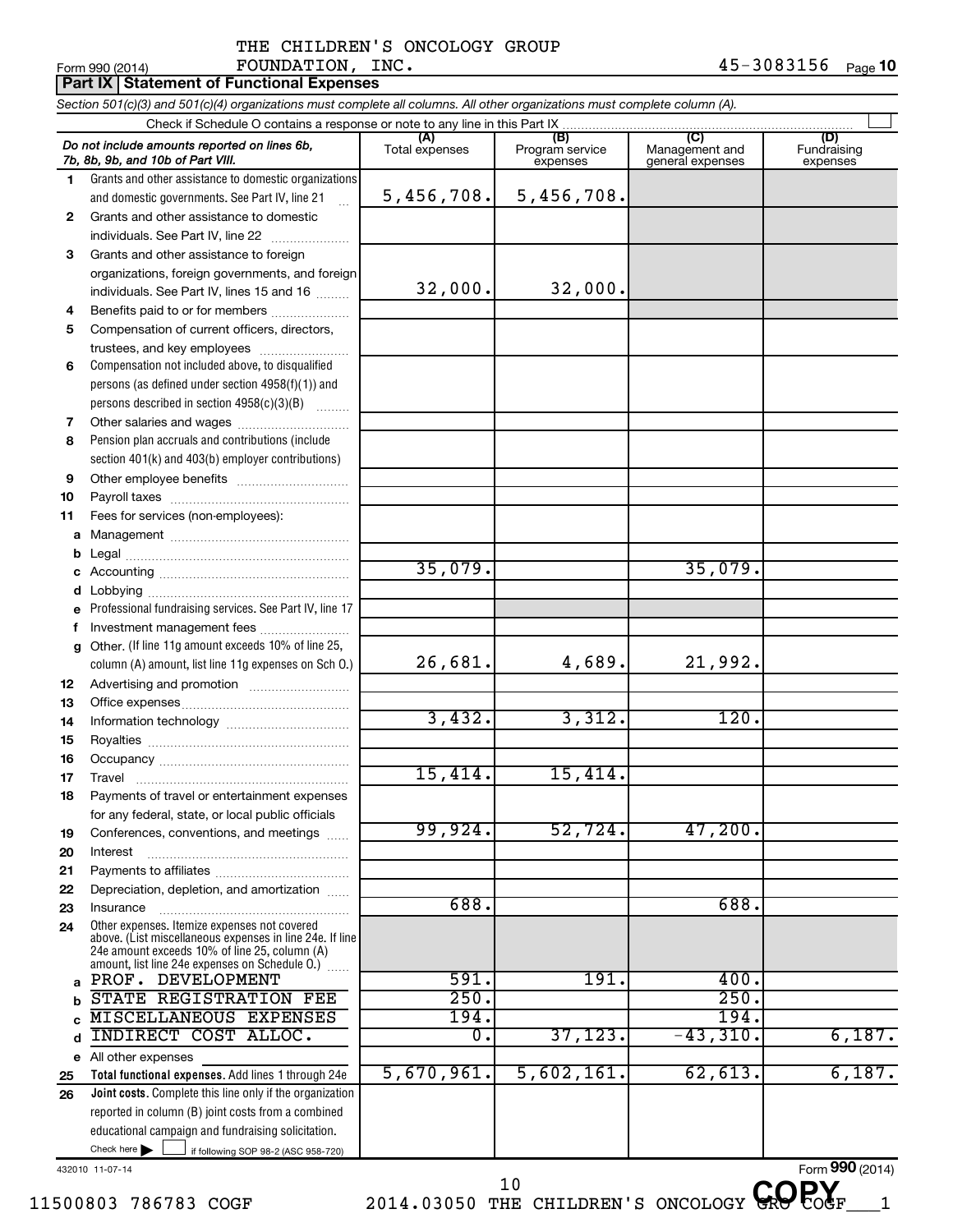| Form 990 (2014) |  |  |
|-----------------|--|--|
|                 |  |  |

### Form 990 (2014)  $\qquad \qquad \text{FOUNDATION}$ ,  $\text{INC.}$   $\qquad \qquad \text{45--3083156}$   $\qquad \text{Page}}$ THE CHILDREN'S ONCOLOGY GROUP

|                             | Part X | <b>Balance Sheet</b>                                                                                                                                                                                                          |                          |                |                    |
|-----------------------------|--------|-------------------------------------------------------------------------------------------------------------------------------------------------------------------------------------------------------------------------------|--------------------------|----------------|--------------------|
|                             |        |                                                                                                                                                                                                                               |                          |                |                    |
|                             |        |                                                                                                                                                                                                                               | (A)<br>Beginning of year |                | (B)<br>End of year |
|                             | 1      |                                                                                                                                                                                                                               |                          | 1.             |                    |
|                             | 2      |                                                                                                                                                                                                                               | 2,655,548.               | $\bf 2$        | 4,358,610.         |
|                             | З      |                                                                                                                                                                                                                               | 7,036,441.               | 3              | 9,661,242.         |
|                             | 4      |                                                                                                                                                                                                                               |                          | 4              |                    |
|                             | 5      | Loans and other receivables from current and former officers, directors,                                                                                                                                                      |                          |                |                    |
|                             |        | trustees, key employees, and highest compensated employees. Complete                                                                                                                                                          |                          |                |                    |
|                             |        | Part II of Schedule L                                                                                                                                                                                                         |                          | 5              |                    |
|                             | 6      | Loans and other receivables from other disqualified persons (as defined under                                                                                                                                                 |                          |                |                    |
|                             |        | section 4958(f)(1)), persons described in section 4958(c)(3)(B), and contributing                                                                                                                                             |                          |                |                    |
|                             |        | employers and sponsoring organizations of section 501(c)(9) voluntary                                                                                                                                                         |                          |                |                    |
|                             |        | employees' beneficiary organizations (see instr). Complete Part II of Sch L                                                                                                                                                   |                          | 6              |                    |
| Assets                      | 7      |                                                                                                                                                                                                                               |                          | $\overline{7}$ |                    |
|                             | 8      |                                                                                                                                                                                                                               |                          | 8              |                    |
|                             | 9      | Prepaid expenses and deferred charges [11] [11] Prepaid expenses and deferred charges [11] [11] Martin Martin (11] (11] Arthur Martin (11] Arthur Martin (11] Arthur Martin (11] Arthur Martin (11] Arthur Martin (11] Arthur |                          | 9              | 179,022.           |
|                             |        | <b>10a</b> Land, buildings, and equipment: cost or other                                                                                                                                                                      |                          |                |                    |
|                             |        | basis. Complete Part VI of Schedule D<br>10a                                                                                                                                                                                  |                          |                |                    |
|                             |        | 10 <sub>b</sub>                                                                                                                                                                                                               |                          | 10c            |                    |
|                             | 11     |                                                                                                                                                                                                                               |                          | 11             |                    |
|                             | 12     |                                                                                                                                                                                                                               |                          | 12             |                    |
|                             | 13     |                                                                                                                                                                                                                               |                          | 13             |                    |
|                             | 14     |                                                                                                                                                                                                                               |                          | 14             |                    |
|                             | 15     |                                                                                                                                                                                                                               | 2,250.                   | 15             | 2,250.             |
|                             | 16     |                                                                                                                                                                                                                               | 9,694,239.               | 16             | 14, 201, 124.      |
|                             | 17     |                                                                                                                                                                                                                               | 368, 126.                | 17             | 39,730.            |
|                             | 18     |                                                                                                                                                                                                                               |                          | 18             |                    |
|                             | 19     |                                                                                                                                                                                                                               |                          | 19             | 300, 700.          |
|                             | 20     |                                                                                                                                                                                                                               |                          | 20             |                    |
|                             | 21     | Escrow or custodial account liability. Complete Part IV of Schedule D                                                                                                                                                         |                          | 21             |                    |
| Liabilities                 | 22     | Loans and other payables to current and former officers, directors, trustees,                                                                                                                                                 |                          |                |                    |
|                             |        | key employees, highest compensated employees, and disqualified persons.                                                                                                                                                       |                          |                |                    |
|                             |        |                                                                                                                                                                                                                               |                          | 22             |                    |
|                             | 23     | Secured mortgages and notes payable to unrelated third parties                                                                                                                                                                |                          | 23             |                    |
|                             | 24     | Unsecured notes and loans payable to unrelated third parties<br>Other liabilities (including federal income tax, payables to related third                                                                                    |                          | 24             |                    |
|                             | 25     | parties, and other liabilities not included on lines 17-24). Complete Part X of                                                                                                                                               |                          |                |                    |
|                             |        | Schedule D                                                                                                                                                                                                                    |                          | 25             |                    |
|                             | 26     |                                                                                                                                                                                                                               | 368, 126.                | 26             | 340, 430.          |
|                             |        | Organizations that follow SFAS 117 (ASC 958), check here $\blacktriangleright \begin{array}{c} \perp X \end{array}$ and                                                                                                       |                          |                |                    |
|                             |        | complete lines 27 through 29, and lines 33 and 34.                                                                                                                                                                            |                          |                |                    |
|                             | 27     |                                                                                                                                                                                                                               | 309,864.                 | 27             | 387,468.           |
|                             | 28     |                                                                                                                                                                                                                               | 9,016,249.               | 28             | 13,473,226.        |
|                             | 29     | Permanently restricted net assets                                                                                                                                                                                             |                          | 29             |                    |
|                             |        | Organizations that do not follow SFAS 117 (ASC 958), check here >                                                                                                                                                             |                          |                |                    |
|                             |        | and complete lines 30 through 34.                                                                                                                                                                                             |                          |                |                    |
|                             | 30     |                                                                                                                                                                                                                               |                          | 30             |                    |
|                             | 31     | Paid-in or capital surplus, or land, building, or equipment fund                                                                                                                                                              |                          | 31             |                    |
| Net Assets or Fund Balances | 32     | Retained earnings, endowment, accumulated income, or other funds                                                                                                                                                              |                          | 32             |                    |
|                             | 33     |                                                                                                                                                                                                                               | 9,326,113.               | 33             | 13,860,694.        |
|                             | 34     |                                                                                                                                                                                                                               | 9,694,239.               | 34             | 14, 201, 124.      |

Form (2014) **990**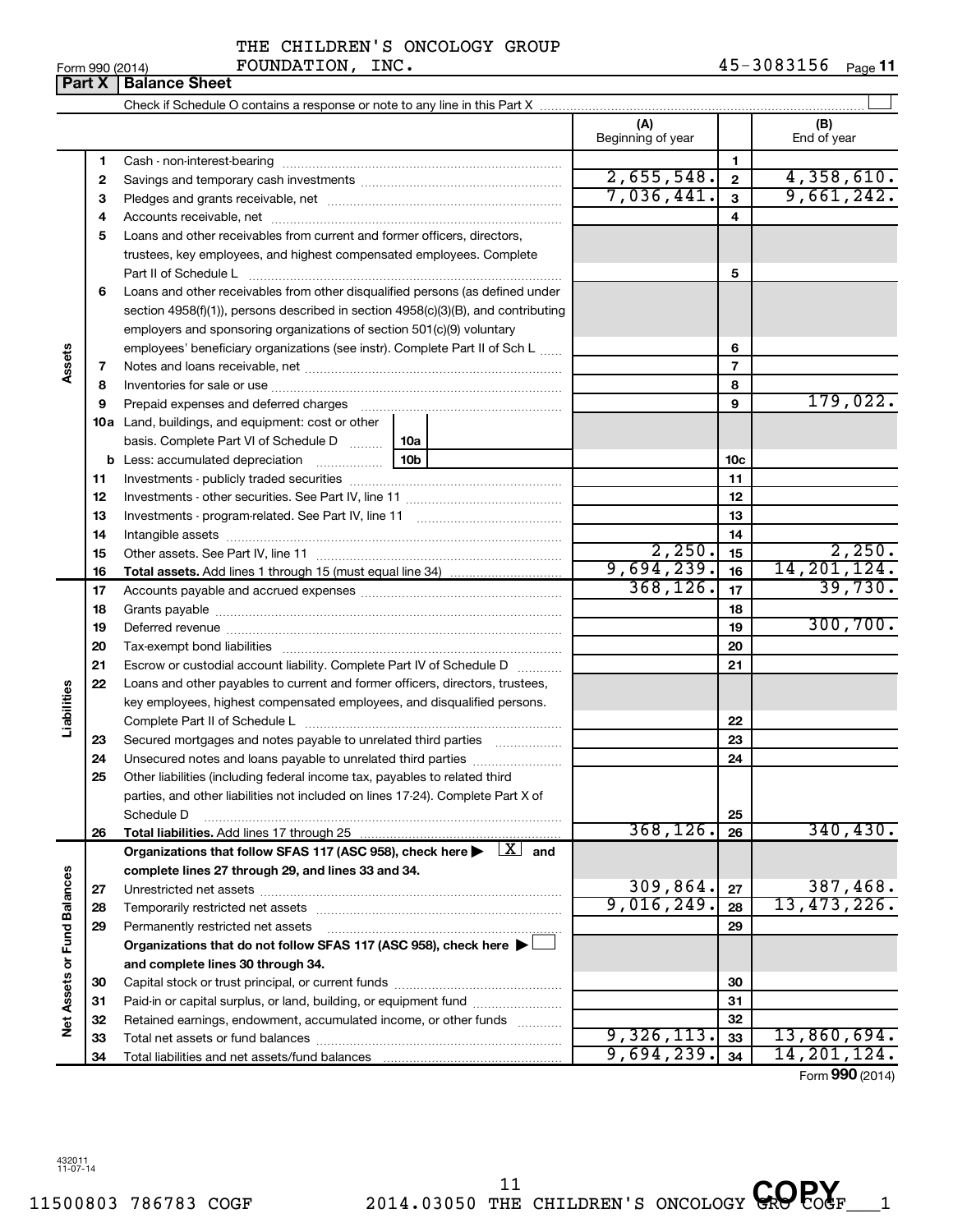|    | THE CHILDREN'S ONCOLOGY GROUP                                                                                                                                                                                                  |                |                    |                |                     |                  |
|----|--------------------------------------------------------------------------------------------------------------------------------------------------------------------------------------------------------------------------------|----------------|--------------------|----------------|---------------------|------------------|
|    | FOUNDATION, INC.<br>Form 990 (2014)                                                                                                                                                                                            |                | 45-3083156 Page 12 |                |                     |                  |
|    | Part XI   Reconciliation of Net Assets                                                                                                                                                                                         |                |                    |                |                     |                  |
|    | Check if Schedule O contains a response or note to any line in this Part XI [11] [12] Check if Schedule O contains a response or note to any line in this Part XI                                                              |                |                    |                |                     |                  |
|    |                                                                                                                                                                                                                                |                |                    |                |                     |                  |
| 1  |                                                                                                                                                                                                                                | $\mathbf{1}$   | 10, 205, 542.      |                |                     |                  |
| 2  |                                                                                                                                                                                                                                | $\mathbf{2}$   |                    |                |                     | 5,670,961.       |
| З  |                                                                                                                                                                                                                                | 3              |                    |                |                     | 4,534,581.       |
| 4  |                                                                                                                                                                                                                                | 4              |                    |                |                     | 9,326,113.       |
| 5  | Net unrealized gains (losses) on investments [11] matter contracts and the state of the state of the state of the state of the state of the state of the state of the state of the state of the state of the state of the stat | 5              |                    |                |                     |                  |
| 6  | Donated services and use of facilities                                                                                                                                                                                         | 6              |                    |                |                     |                  |
| 7  | Investment expenses                                                                                                                                                                                                            | $\overline{7}$ |                    |                |                     |                  |
| 8  | Prior period adjustments                                                                                                                                                                                                       | 8              |                    |                |                     |                  |
| 9  |                                                                                                                                                                                                                                | $\mathbf{Q}$   |                    |                |                     | $\overline{0}$ . |
| 10 | Net assets or fund balances at end of year. Combine lines 3 through 9 (must equal Part X, line 33,                                                                                                                             |                |                    |                |                     |                  |
|    | column (B))                                                                                                                                                                                                                    | 10             | 13,860,694.        |                |                     |                  |
|    | Part XII Financial Statements and Reporting                                                                                                                                                                                    |                |                    |                |                     |                  |
|    |                                                                                                                                                                                                                                |                |                    |                |                     |                  |
|    |                                                                                                                                                                                                                                |                |                    |                | Yes                 | No               |
| 1  | $\boxed{\text{X}}$ Accrual<br>Accounting method used to prepare the Form 990: $\Box$ Cash<br>Other                                                                                                                             |                |                    |                |                     |                  |
|    | If the organization changed its method of accounting from a prior year or checked "Other," explain in Schedule O.                                                                                                              |                |                    |                |                     |                  |
|    |                                                                                                                                                                                                                                |                |                    | 2a             |                     | x                |
|    | If "Yes," check a box below to indicate whether the financial statements for the year were compiled or reviewed on a                                                                                                           |                |                    |                |                     |                  |
|    | separate basis, consolidated basis, or both:                                                                                                                                                                                   |                |                    |                |                     |                  |
|    | <b>Consolidated basis</b><br>Both consolidated and separate basis<br>Separate basis                                                                                                                                            |                |                    |                |                     |                  |
|    | <b>b</b> Were the organization's financial statements audited by an independent accountant?                                                                                                                                    |                |                    | 2 <sub>b</sub> | х                   |                  |
|    | If "Yes," check a box below to indicate whether the financial statements for the year were audited on a separate basis,                                                                                                        |                |                    |                |                     |                  |
|    | consolidated basis, or both:                                                                                                                                                                                                   |                |                    |                |                     |                  |
|    | $\lfloor x \rfloor$ Separate basis<br><b>Consolidated basis</b><br>Both consolidated and separate basis                                                                                                                        |                |                    |                |                     |                  |
|    | c If "Yes" to line 2a or 2b, does the organization have a committee that assumes responsibility for oversight of the audit,                                                                                                    |                |                    |                |                     |                  |
|    |                                                                                                                                                                                                                                |                |                    | 2c             |                     | x                |
|    | If the organization changed either its oversight process or selection process during the tax year, explain in Schedule O.                                                                                                      |                |                    |                |                     |                  |
|    | 3a As a result of a federal award, was the organization required to undergo an audit or audits as set forth in the Single Audit                                                                                                |                |                    |                |                     |                  |
|    |                                                                                                                                                                                                                                |                |                    | За             |                     | x                |
|    | b If "Yes," did the organization undergo the required audit or audits? If the organization did not undergo the required audit                                                                                                  |                |                    |                |                     |                  |
|    |                                                                                                                                                                                                                                |                |                    | 3b             |                     |                  |
|    |                                                                                                                                                                                                                                |                |                    |                | $000 \, \text{GeV}$ |                  |

Form (2014) **990**

432012 11-07-14

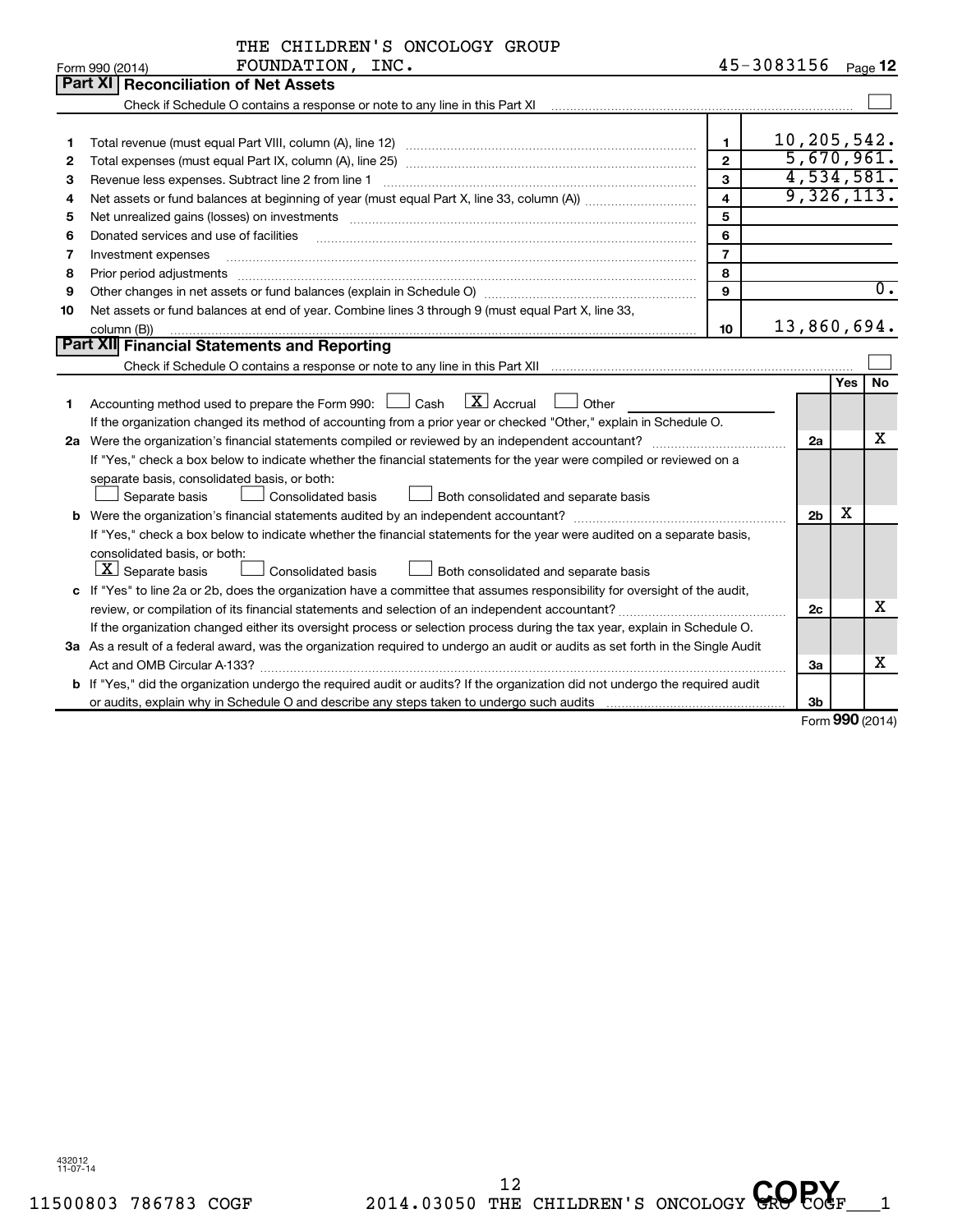| <b>SCHEDULE A</b>                                                |                                                                          |                                                                                                                                                                                                                                                                                  |                          |                                       |                        | OMB No. 1545-0047                     |
|------------------------------------------------------------------|--------------------------------------------------------------------------|----------------------------------------------------------------------------------------------------------------------------------------------------------------------------------------------------------------------------------------------------------------------------------|--------------------------|---------------------------------------|------------------------|---------------------------------------|
| (Form 990 or 990-EZ)                                             |                                                                          | <b>Public Charity Status and Public Support</b><br>Complete if the organization is a section 501(c)(3) organization or a section                                                                                                                                                 |                          |                                       |                        |                                       |
|                                                                  |                                                                          | 4947(a)(1) nonexempt charitable trust.                                                                                                                                                                                                                                           |                          |                                       |                        |                                       |
| Department of the Treasury<br><b>Internal Revenue Service</b>    |                                                                          | Attach to Form 990 or Form 990-EZ.                                                                                                                                                                                                                                               |                          |                                       |                        | <b>Open to Public</b>                 |
|                                                                  |                                                                          | Information about Schedule A (Form 990 or 990-EZ) and its instructions is at www.irs.gov/form990.                                                                                                                                                                                |                          |                                       |                        | Inspection                            |
| Name of the organization                                         |                                                                          | THE CHILDREN'S ONCOLOGY GROUP                                                                                                                                                                                                                                                    |                          |                                       |                        | <b>Employer identification number</b> |
| Part I                                                           | FOUNDATION, INC.                                                         | Reason for Public Charity Status (All organizations must complete this part.) See instructions.                                                                                                                                                                                  |                          |                                       |                        | 45-3083156                            |
|                                                                  |                                                                          |                                                                                                                                                                                                                                                                                  |                          |                                       |                        |                                       |
|                                                                  |                                                                          | The organization is not a private foundation because it is: (For lines 1 through 11, check only one box.)                                                                                                                                                                        |                          |                                       |                        |                                       |
| 1<br>2                                                           | A school described in section 170(b)(1)(A)(ii). (Attach Schedule E.)     | A church, convention of churches, or association of churches described in <b>section 170(b)(1)(A)(i).</b>                                                                                                                                                                        |                          |                                       |                        |                                       |
| 3                                                                |                                                                          | A hospital or a cooperative hospital service organization described in section 170(b)(1)(A)(iii).                                                                                                                                                                                |                          |                                       |                        |                                       |
| 4                                                                |                                                                          | A medical research organization operated in conjunction with a hospital described in section 170(b)(1)(A)(iii). Enter the hospital's name,                                                                                                                                       |                          |                                       |                        |                                       |
| city, and state:                                                 |                                                                          |                                                                                                                                                                                                                                                                                  |                          |                                       |                        |                                       |
| 5                                                                |                                                                          | An organization operated for the benefit of a college or university owned or operated by a governmental unit described in                                                                                                                                                        |                          |                                       |                        |                                       |
|                                                                  | section 170(b)(1)(A)(iv). (Complete Part II.)                            |                                                                                                                                                                                                                                                                                  |                          |                                       |                        |                                       |
| 6                                                                |                                                                          | A federal, state, or local government or governmental unit described in section 170(b)(1)(A)(v).                                                                                                                                                                                 |                          |                                       |                        |                                       |
| $\mathbf{X}$<br>7                                                |                                                                          | An organization that normally receives a substantial part of its support from a governmental unit or from the general public described in                                                                                                                                        |                          |                                       |                        |                                       |
|                                                                  | section 170(b)(1)(A)(vi). (Complete Part II.)                            |                                                                                                                                                                                                                                                                                  |                          |                                       |                        |                                       |
| 8                                                                |                                                                          | A community trust described in section 170(b)(1)(A)(vi). (Complete Part II.)                                                                                                                                                                                                     |                          |                                       |                        |                                       |
| 9                                                                |                                                                          | An organization that normally receives: (1) more than 33 1/3% of its support from contributions, membership fees, and gross receipts from                                                                                                                                        |                          |                                       |                        |                                       |
|                                                                  |                                                                          | activities related to its exempt functions - subject to certain exceptions, and (2) no more than 33 1/3% of its support from gross investment                                                                                                                                    |                          |                                       |                        |                                       |
|                                                                  |                                                                          | income and unrelated business taxable income (less section 511 tax) from businesses acquired by the organization after June 30, 1975.                                                                                                                                            |                          |                                       |                        |                                       |
|                                                                  | See section 509(a)(2). (Complete Part III.)                              |                                                                                                                                                                                                                                                                                  |                          |                                       |                        |                                       |
| 10<br>11                                                         |                                                                          | An organization organized and operated exclusively to test for public safety. See section 509(a)(4).                                                                                                                                                                             |                          |                                       |                        |                                       |
|                                                                  |                                                                          | An organization organized and operated exclusively for the benefit of, to perform the functions of, or to carry out the purposes of one or<br>more publicly supported organizations described in section 509(a)(1) or section 509(a)(2). See section 509(a)(3). Check the box in |                          |                                       |                        |                                       |
|                                                                  |                                                                          | lines 11a through 11d that describes the type of supporting organization and complete lines 11e, 11f, and 11g.                                                                                                                                                                   |                          |                                       |                        |                                       |
| а                                                                |                                                                          | Type I. A supporting organization operated, supervised, or controlled by its supported organization(s), typically by giving                                                                                                                                                      |                          |                                       |                        |                                       |
|                                                                  |                                                                          | the supported organization(s) the power to regularly appoint or elect a majority of the directors or trustees of the supporting                                                                                                                                                  |                          |                                       |                        |                                       |
|                                                                  | organization. You must complete Part IV, Sections A and B.               |                                                                                                                                                                                                                                                                                  |                          |                                       |                        |                                       |
| b                                                                |                                                                          | Type II. A supporting organization supervised or controlled in connection with its supported organization(s), by having                                                                                                                                                          |                          |                                       |                        |                                       |
|                                                                  |                                                                          | control or management of the supporting organization vested in the same persons that control or manage the supported                                                                                                                                                             |                          |                                       |                        |                                       |
|                                                                  | organization(s). You must complete Part IV, Sections A and C.            |                                                                                                                                                                                                                                                                                  |                          |                                       |                        |                                       |
|                                                                  |                                                                          | Type III functionally integrated. A supporting organization operated in connection with, and functionally integrated with,                                                                                                                                                       |                          |                                       |                        |                                       |
|                                                                  |                                                                          | its supported organization(s) (see instructions). You must complete Part IV, Sections A, D, and E.                                                                                                                                                                               |                          |                                       |                        |                                       |
| d                                                                |                                                                          | Type III non-functionally integrated. A supporting organization operated in connection with its supported organization(s)                                                                                                                                                        |                          |                                       |                        |                                       |
|                                                                  |                                                                          | that is not functionally integrated. The organization generally must satisfy a distribution requirement and an attentiveness                                                                                                                                                     |                          |                                       |                        |                                       |
|                                                                  |                                                                          | requirement (see instructions). You must complete Part IV, Sections A and D, and Part V.<br>Check this box if the organization received a written determination from the IRS that it is a Type I, Type II, Type III                                                              |                          |                                       |                        |                                       |
| е                                                                |                                                                          | functionally integrated, or Type III non-functionally integrated supporting organization.                                                                                                                                                                                        |                          |                                       |                        |                                       |
|                                                                  |                                                                          |                                                                                                                                                                                                                                                                                  |                          |                                       |                        |                                       |
|                                                                  | g Provide the following information about the supported organization(s). |                                                                                                                                                                                                                                                                                  |                          |                                       |                        |                                       |
| (i) Name of supported                                            | (ii) EIN                                                                 | (iii) Type of organization                                                                                                                                                                                                                                                       | (iv) Is the organization |                                       | (v) Amount of monetary | (vi) Amount of                        |
| organization                                                     |                                                                          | (described on lines 1-9<br>above or IRC section                                                                                                                                                                                                                                  |                          | listed in your<br>governing document? | support (see           | other support (see                    |
|                                                                  |                                                                          | (see instructions))                                                                                                                                                                                                                                                              | Yes                      | No                                    | Instructions)          | Instructions)                         |
|                                                                  |                                                                          |                                                                                                                                                                                                                                                                                  |                          |                                       |                        |                                       |
|                                                                  |                                                                          |                                                                                                                                                                                                                                                                                  |                          |                                       |                        |                                       |
|                                                                  |                                                                          |                                                                                                                                                                                                                                                                                  |                          |                                       |                        |                                       |
|                                                                  |                                                                          |                                                                                                                                                                                                                                                                                  |                          |                                       |                        |                                       |
|                                                                  |                                                                          |                                                                                                                                                                                                                                                                                  |                          |                                       |                        |                                       |
|                                                                  |                                                                          |                                                                                                                                                                                                                                                                                  |                          |                                       |                        |                                       |
|                                                                  |                                                                          |                                                                                                                                                                                                                                                                                  |                          |                                       |                        |                                       |
|                                                                  |                                                                          |                                                                                                                                                                                                                                                                                  |                          |                                       |                        |                                       |
|                                                                  |                                                                          |                                                                                                                                                                                                                                                                                  |                          |                                       |                        |                                       |
|                                                                  |                                                                          |                                                                                                                                                                                                                                                                                  |                          |                                       |                        |                                       |
| Total                                                            |                                                                          |                                                                                                                                                                                                                                                                                  |                          |                                       |                        |                                       |
| LHA For Paperwork Reduction Act Notice, see the Instructions for |                                                                          |                                                                                                                                                                                                                                                                                  |                          |                                       |                        | Schedule A (Form 990 or 990-EZ) 2014  |
| Form 990 or 990-EZ. 432021 09-17-14                              |                                                                          |                                                                                                                                                                                                                                                                                  |                          |                                       |                        |                                       |

<sup>13</sup> THE CHILDREN'S ONCOLOGY GROPOGE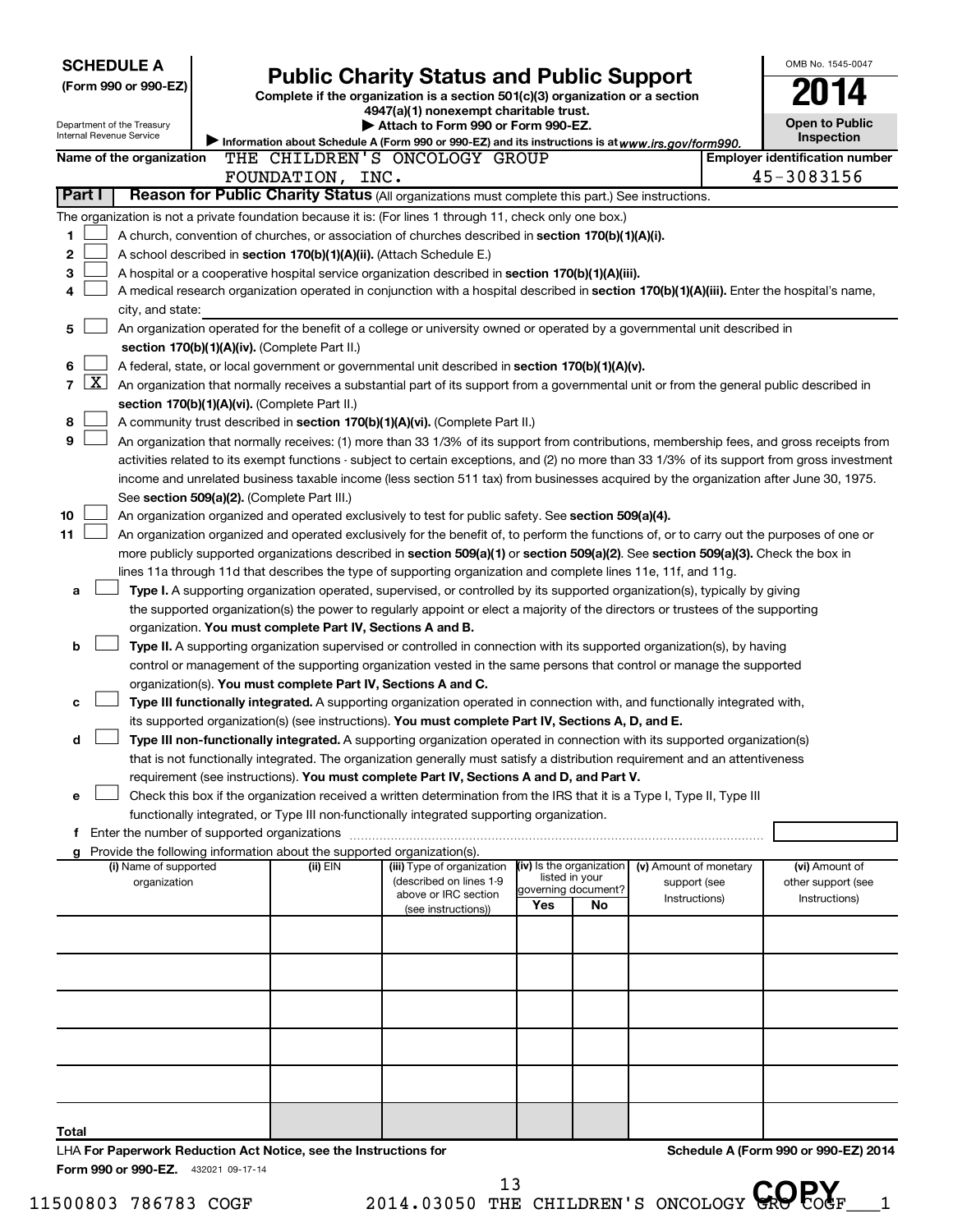Schedule A (Form 990 or 990-EZ) 2014  ${\tt FOUNDATION}$ ,  ${\tt INC.} \hspace{2cm} 45–3083156$   ${\tt Page}$ 

45-3083156 Page 2

(Complete only if you checked the box on line 5, 7, or 8 of Part I or if the organization failed to qualify under Part III. If the organization fails to qualify under the tests listed below, please complete Part III.) **Part II** | Support Schedule for Organizations Described in Sections 170(b)(1)(A)(iv) and 170(b)(1)(A)(vi)

|    | <b>Section A. Public Support</b>                                                                                                               |          |          |                                |            |            |                                          |
|----|------------------------------------------------------------------------------------------------------------------------------------------------|----------|----------|--------------------------------|------------|------------|------------------------------------------|
|    | Calendar year (or fiscal year beginning in)                                                                                                    | (a) 2010 | (b) 2011 | $(c)$ 2012                     | $(d)$ 2013 | (e) 2014   | (f) Total                                |
|    | 1 Gifts, grants, contributions, and                                                                                                            |          |          |                                |            |            |                                          |
|    | membership fees received. (Do not                                                                                                              |          |          |                                |            |            |                                          |
|    | include any "unusual grants.")                                                                                                                 |          |          | 216,647.13390695.              |            |            | 9595377.10204963.33407682.               |
|    | 2 Tax revenues levied for the organ-                                                                                                           |          |          |                                |            |            |                                          |
|    | ization's benefit and either paid to                                                                                                           |          |          |                                |            |            |                                          |
|    | or expended on its behalf                                                                                                                      |          |          |                                |            |            |                                          |
|    | 3 The value of services or facilities                                                                                                          |          |          |                                |            |            |                                          |
|    | furnished by a governmental unit to                                                                                                            |          |          |                                |            |            |                                          |
|    | the organization without charge                                                                                                                |          |          |                                |            |            |                                          |
|    | 4 Total. Add lines 1 through 3                                                                                                                 |          |          | 216,647.13390695.              |            |            | 9595377.10204963.33407682.               |
|    | 5 The portion of total contributions                                                                                                           |          |          |                                |            |            |                                          |
|    | by each person (other than a                                                                                                                   |          |          |                                |            |            |                                          |
|    | governmental unit or publicly                                                                                                                  |          |          |                                |            |            |                                          |
|    | supported organization) included                                                                                                               |          |          |                                |            |            |                                          |
|    | on line 1 that exceeds 2% of the                                                                                                               |          |          |                                |            |            |                                          |
|    | amount shown on line 11,                                                                                                                       |          |          |                                |            |            |                                          |
|    | column (f)                                                                                                                                     |          |          |                                |            |            | 41,141.                                  |
|    | 6 Public support. Subtract line 5 from line 4.                                                                                                 |          |          |                                |            |            | 33366541                                 |
|    | <b>Section B. Total Support</b>                                                                                                                |          |          |                                |            |            |                                          |
|    | Calendar year (or fiscal year beginning in)                                                                                                    |          |          |                                |            |            |                                          |
|    |                                                                                                                                                | (a) 2010 | (b) 2011 | (c) 2012<br>216, 647.13390695. | $(d)$ 2013 | $(e)$ 2014 | (f) Total<br>9595377.10204963.33407682.  |
|    | 7 Amounts from line 4                                                                                                                          |          |          |                                |            |            |                                          |
|    | 8 Gross income from interest,                                                                                                                  |          |          |                                |            |            |                                          |
|    | dividends, payments received on                                                                                                                |          |          |                                |            |            |                                          |
|    | securities loans, rents, royalties                                                                                                             |          | 1.       | 662.                           |            | 579.       |                                          |
|    | and income from similar sources                                                                                                                |          |          |                                | 3,616.     |            | 4,858.                                   |
|    | <b>9</b> Net income from unrelated business                                                                                                    |          |          |                                |            |            |                                          |
|    | activities, whether or not the                                                                                                                 |          |          |                                |            |            |                                          |
|    | business is regularly carried on                                                                                                               |          |          |                                |            |            |                                          |
|    | 10 Other income. Do not include gain                                                                                                           |          |          |                                |            |            |                                          |
|    | or loss from the sale of capital                                                                                                               |          |          |                                |            |            |                                          |
|    | assets (Explain in Part VI.)                                                                                                                   |          |          | 25.                            | 2,577.     |            | 2,602.                                   |
|    | 11 Total support. Add lines 7 through 10                                                                                                       |          |          |                                |            |            | 33415142.                                |
|    | <b>12</b> Gross receipts from related activities, etc. (see instructions)                                                                      |          |          |                                |            | 12         | 92, 277.                                 |
|    | 13 First five years. If the Form 990 is for the organization's first, second, third, fourth, or fifth tax year as a section 501(c)(3)          |          |          |                                |            |            |                                          |
|    | organization, check this box and stop here                                                                                                     |          |          |                                |            |            | $\blacktriangleright$ $\boxed{\text{X}}$ |
|    | <b>Section C. Computation of Public Support Percentage</b>                                                                                     |          |          |                                |            |            |                                          |
|    |                                                                                                                                                |          |          |                                |            | 14         | %                                        |
|    |                                                                                                                                                |          |          |                                |            | 15         | %                                        |
|    | 16a 33 1/3% support test - 2014. If the organization did not check the box on line 13, and line 14 is 33 1/3% or more, check this box and      |          |          |                                |            |            |                                          |
|    |                                                                                                                                                |          |          |                                |            |            |                                          |
|    | b 33 1/3% support test - 2013. If the organization did not check a box on line 13 or 16a, and line 15 is 33 1/3% or more, check this box       |          |          |                                |            |            |                                          |
|    |                                                                                                                                                |          |          |                                |            |            |                                          |
|    | 17a 10% -facts-and-circumstances test - 2014. If the organization did not check a box on line 13, 16a, or 16b, and line 14 is 10% or more,     |          |          |                                |            |            |                                          |
|    | and if the organization meets the "facts-and-circumstances" test, check this box and stop here. Explain in Part VI how the organization        |          |          |                                |            |            |                                          |
|    | meets the "facts-and-circumstances" test. The organization qualifies as a publicly supported organization <i>community content</i>             |          |          |                                |            |            |                                          |
|    | <b>b 10%</b> -facts-and-circumstances test - 2013. If the organization did not check a box on line 13, 16a, 16b, or 17a, and line 15 is 10% or |          |          |                                |            |            |                                          |
|    | more, and if the organization meets the "facts-and-circumstances" test, check this box and stop here. Explain in Part VI how the               |          |          |                                |            |            |                                          |
|    |                                                                                                                                                |          |          |                                |            |            |                                          |
| 18 | Private foundation. If the organization did not check a box on line 13, 16a, 16b, 17a, or 17b, check this box and see instructions             |          |          |                                |            |            |                                          |
|    |                                                                                                                                                |          |          |                                |            |            |                                          |

**Schedule A (Form 990 or 990-EZ) 2014**

432022 09-17-14

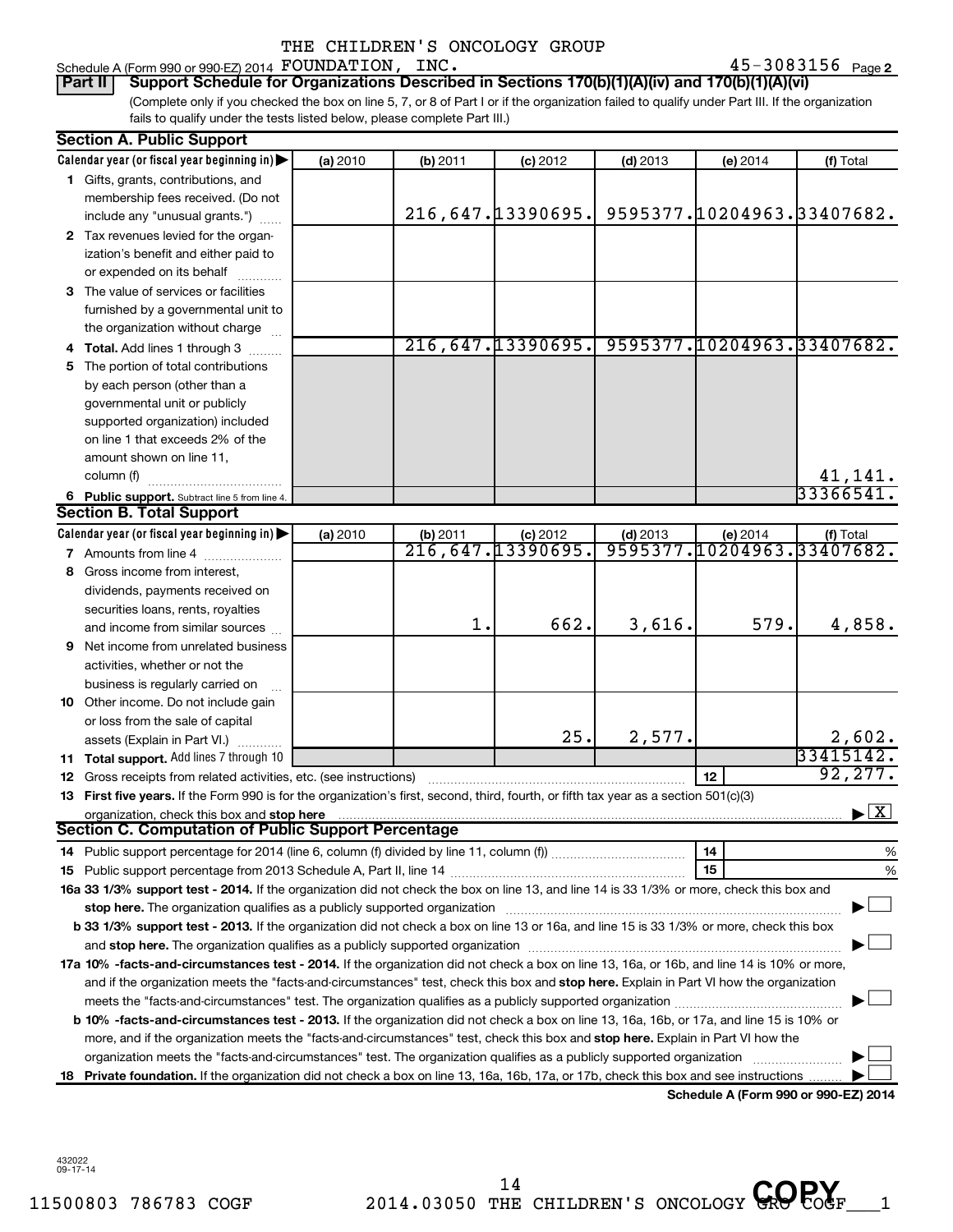### **Part III | Support Schedule for Organizations Described in Section 509(a)(2)**

(Complete only if you checked the box on line 9 of Part I or if the organization failed to qualify under Part II. If the organization fails to qualify under the tests listed below, please complete Part II.)

|   | 1 Gifts, grants, contributions, and                                                                                                                 |          |          |            |            |          |           |
|---|-----------------------------------------------------------------------------------------------------------------------------------------------------|----------|----------|------------|------------|----------|-----------|
|   |                                                                                                                                                     |          |          |            |            |          |           |
|   | membership fees received. (Do not                                                                                                                   |          |          |            |            |          |           |
|   | include any "unusual grants.")                                                                                                                      |          |          |            |            |          |           |
|   | 2 Gross receipts from admissions,<br>merchandise sold or services per-<br>formed, or facilities furnished in<br>any activity that is related to the |          |          |            |            |          |           |
|   | organization's tax-exempt purpose                                                                                                                   |          |          |            |            |          |           |
| 3 | Gross receipts from activities that                                                                                                                 |          |          |            |            |          |           |
|   | are not an unrelated trade or bus-                                                                                                                  |          |          |            |            |          |           |
|   | iness under section 513                                                                                                                             |          |          |            |            |          |           |
| 4 | Tax revenues levied for the organ-                                                                                                                  |          |          |            |            |          |           |
|   | ization's benefit and either paid to<br>or expended on its behalf<br>.                                                                              |          |          |            |            |          |           |
| 5 | The value of services or facilities                                                                                                                 |          |          |            |            |          |           |
|   | furnished by a governmental unit to                                                                                                                 |          |          |            |            |          |           |
|   | the organization without charge                                                                                                                     |          |          |            |            |          |           |
|   | 6 Total. Add lines 1 through 5                                                                                                                      |          |          |            |            |          |           |
|   | 7a Amounts included on lines 1, 2, and                                                                                                              |          |          |            |            |          |           |
|   | 3 received from disqualified persons                                                                                                                |          |          |            |            |          |           |
|   | <b>b</b> Amounts included on lines 2 and 3 received                                                                                                 |          |          |            |            |          |           |
|   | from other than disqualified persons that<br>exceed the greater of \$5,000 or 1% of the<br>amount on line 13 for the year                           |          |          |            |            |          |           |
|   | c Add lines 7a and 7b                                                                                                                               |          |          |            |            |          |           |
|   | 8 Public support (Subtract line 7c from line 6.)                                                                                                    |          |          |            |            |          |           |
|   | <b>Section B. Total Support</b>                                                                                                                     |          |          |            |            |          |           |
|   | Calendar year (or fiscal year beginning in)                                                                                                         | (a) 2010 | (b) 2011 | $(c)$ 2012 | $(d)$ 2013 | (e) 2014 | (f) Total |
|   | 9 Amounts from line 6                                                                                                                               |          |          |            |            |          |           |
|   | <b>10a</b> Gross income from interest,<br>dividends, payments received on<br>securities loans, rents, royalties<br>and income from similar sources  |          |          |            |            |          |           |
|   | <b>b</b> Unrelated business taxable income<br>(less section 511 taxes) from businesses                                                              |          |          |            |            |          |           |
|   | acquired after June 30, 1975                                                                                                                        |          |          |            |            |          |           |
|   | c Add lines 10a and 10b                                                                                                                             |          |          |            |            |          |           |
|   | <b>11</b> Net income from unrelated business<br>activities not included in line 10b<br>whether or not the business is<br>regularly carried on       |          |          |            |            |          |           |
|   | <b>12</b> Other income. Do not include gain<br>or loss from the sale of capital<br>assets (Explain in Part VI.)                                     |          |          |            |            |          |           |
|   | 13 Total support. (Add lines 9, 10c, 11, and 12.)                                                                                                   |          |          |            |            |          |           |
|   | 14 First five years. If the Form 990 is for the organization's first, second, third, fourth, or fifth tax year as a section 501(c)(3) organization, |          |          |            |            |          |           |
|   |                                                                                                                                                     |          |          |            |            |          |           |
|   | <b>Section C. Computation of Public Support Percentage</b>                                                                                          |          |          |            |            |          |           |
|   |                                                                                                                                                     |          |          |            |            | 15       | %         |
|   |                                                                                                                                                     |          |          |            |            | 16       | %         |
|   | <b>Section D. Computation of Investment Income Percentage</b>                                                                                       |          |          |            |            |          |           |
|   |                                                                                                                                                     |          |          |            |            | 17       | %         |
|   | 18 Investment income percentage from 2013 Schedule A, Part III, line 17                                                                             |          |          |            |            | 18       | %         |
|   | 19a 33 1/3% support tests - 2014. If the organization did not check the box on line 14, and line 15 is more than 33 1/3%, and line 17 is not        |          |          |            |            |          |           |
|   | more than 33 1/3%, check this box and stop here. The organization qualifies as a publicly supported organization                                    |          |          |            |            |          |           |
|   | <b>b 33 1/3% support tests - 2013.</b> If the organization did not check a box on line 14 or line 19a, and line 16 is more than 33 1/3%, and        |          |          |            |            |          |           |
|   | line 18 is not more than 33 1/3%, check this box and stop here. The organization qualifies as a publicly supported organization                     |          |          |            |            |          |           |
|   |                                                                                                                                                     |          |          |            |            |          |           |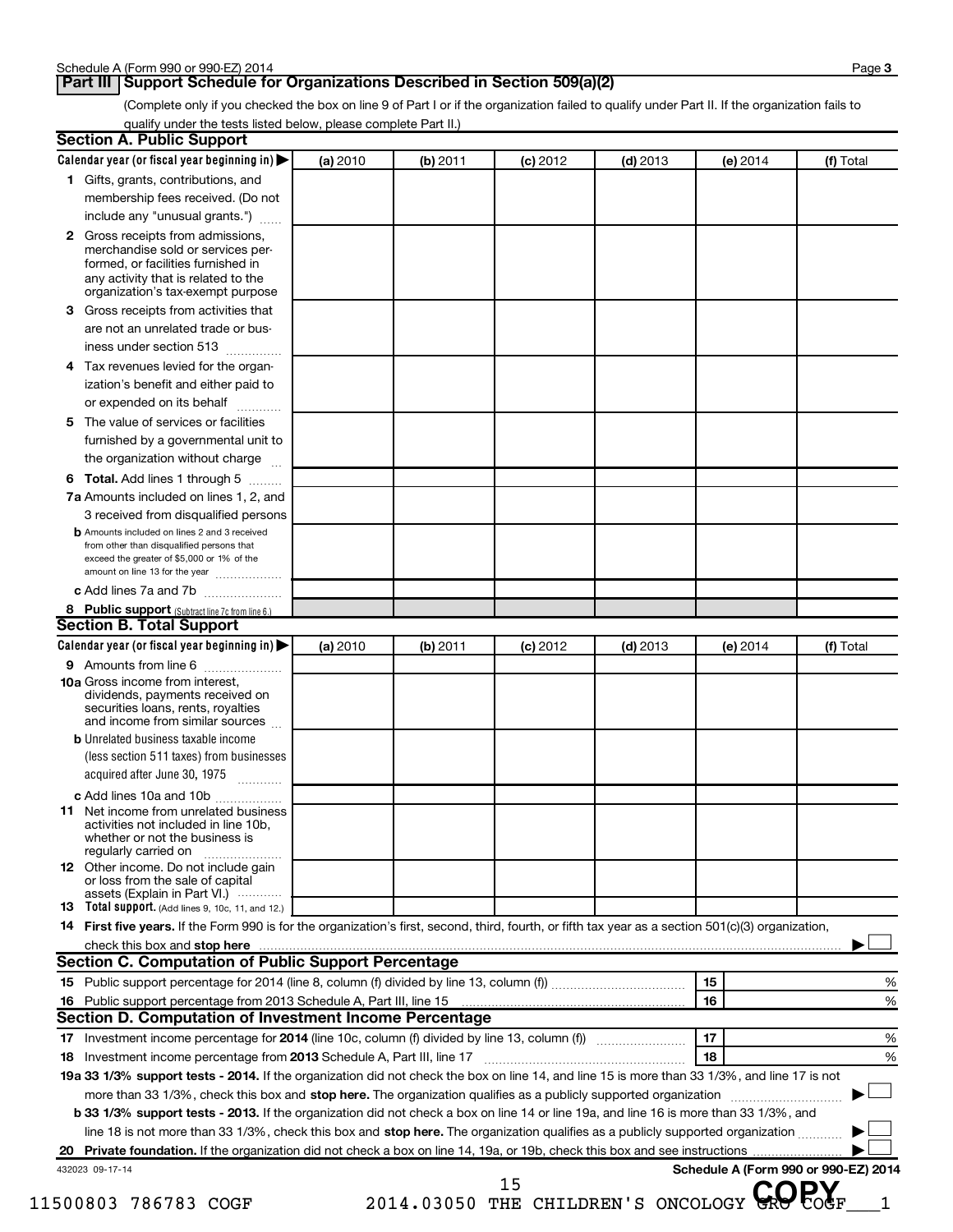#### $45 - 3083156$  Page 4 Schedule A (Form 990 or 990-EZ) 2014  ${\tt FOUNDATION}$ ,  ${\tt INC.} \hspace{2cm} 45–3083156$   ${\tt Page}$

**1**

**2**

**3a**

**3b**

**3c**

**4a**

**4b**

**4c**

**5a**

**5b 5c**

**6**

**7**

**8**

**9a**

**9b**

**9c**

**10a**

**10b**

**Yes No**

### **Part IV Supporting Organizations**

(Complete only if you checked a box on line 11 of Part I. If you checked 11a of Part I, complete Sections A and B. If you checked 11b of Part I, complete Sections A and C. If you checked 11c of Part I, complete Sections A, D, and E. If you checked 11d of Part I, complete Sections A and D, and complete Part V.)

### **Section A. All Supporting Organizations**

- **1** Are all of the organization's supported organizations listed by name in the organization's governing documents? If "No" describe in  $_{\mathsf{Part}}$   $_{\mathsf{V}}$  how the supported organizations are designated. If designated by *class or purpose, describe the designation. If historic and continuing relationship, explain.*
- **2** Did the organization have any supported organization that does not have an IRS determination of status under section 509(a)(1) or (2)? If "Yes," explain in  $_{\sf Part}$   $_{\sf VI}$  how the organization determined that the supported *organization was described in section 509(a)(1) or (2).*
- **3a** Did the organization have a supported organization described in section 501(c)(4), (5), or (6)? If "Yes," answer *(b) and (c) below.*
- **b** Did the organization confirm that each supported organization qualified under section 501(c)(4), (5), or (6) and satisfied the public support tests under section 509(a)(2)? If "Yes," describe in  $_{\rm Part}$   $_{\rm VI}$  when and how the *organization made the determination.*
- **c** Did the organization ensure that all support to such organizations was used exclusively for section 170(c)(2) (B) purposes? If "Yes," explain in  $_{\mathsf{Part}}$   $_{\mathsf{V}}$  what controls the organization put in place to ensure such use.
- **4 a** *If* Was any supported organization not organized in the United States ("foreign supported organization")? *"Yes" and if you checked 11a or 11b in Part I, answer (b) and (c) below.*
- **b** Did the organization have ultimate control and discretion in deciding whether to make grants to the foreign supported organization? If "Yes," describe in Part VI how the organization had such control and discretion *despite being controlled or supervised by or in connection with its supported organizations.*
- **c** Did the organization support any foreign supported organization that does not have an IRS determination under sections 501(c)(3) and 509(a)(1) or (2)? If "Yes," ex*plain in*  $_{\sf Part}$  *v*J what controls the organization used *to ensure that all support to the foreign supported organization was used exclusively for section 170(c)(2)(B) purposes.*
- **5a** Did the organization add, substitute, or remove any supported organizations during the tax year? If "Yes," answer (b) and (c) below (if applicable). Also, provide detail in  $_{\mathsf{Part}}$   $_{\mathsf{V{\mathsf{I}}}}$ , including (i) the names and EIN *numbers of the supported organizations added, substituted, or removed, (ii) the reasons for each such action, (iii) the authority under the organization's organizing document authorizing such action, and (iv) how the action was accomplished (such as by amendment to the organizing document).*
- **b Type I or Type II only.** Was any added or substituted supported organization part of a class already designated in the organization's organizing document?
- **c Substitutions only.**  Was the substitution the result of an event beyond the organization's control?
- **6** Did the organization provide support (whether in the form of grants or the provision of services or facilities) to support or benefit one or more of the filing organization's supported organizations? If "Yes," provide detail in anyone other than (a) its supported organizations; (b) individuals that are part of the charitable class benefited by one or more of its supported organizations; or (c) other supporting organizations that also *Part VI.*
- **7** Did the organization provide a grant, loan, compensation, or other similar payment to a substantial controlled entity with regard to a substantial contributor? If "Yes," complete Part I of Schedule L (Form 990). contributor (defined in IRC 4958(c)(3)(C)), a family member of a substantial contributor, or a 35-percent
- **8** Did the organization make a loan to a disqualified person (as defined in section 4958) not described in line 7? *If "Yes," complete Part I of Schedule L (Form 990).*
- **9 a** Was the organization controlled directly or indirectly at any time during the tax year by one or more *If "Yes," provide detail in*  in section 509(a)(1) or (2))? *Part VI.* disqualified persons as defined in section 4946 (other than foundation managers and organizations described
- **b** Did one or more disqualified persons (as defined in line 9(a)) hold a controlling interest in any entity in which  *If "Yes," provide detail in*  the supporting organization had an interest? *Part VI.*
- **c** Did a disqualified person (as defined in line 9(a)) have an ownership interest in, or derive any personal benefit from, assets in which the supporting organization also had an interest? If "Yes," *provide detail in Part VI.*
- **10 a** Was the organization subject to the excess business holdings rules of IRC 4943 because of IRC 4943(f)  *If "Yes," answer (b) below.* organizations)? (regarding certain Type II supporting organizations, and all Type III non-functionally integrated supporting
	- **b** Did the organization have any excess business holdings in the tax year? (Use Schedule C, Form 4720, to *determine whether the organization had excess business holdings.)*

432024 09-17-14

**Schedule A (Form 990 or 990-EZ) 2014**

 $11500803$  786783 COGF 2014.03050 THE CHILDREN'S ONCOLOGY GRO COGF 1 <sup>16</sup> THE CHILDREN'S ONCOLOGY GROPOGE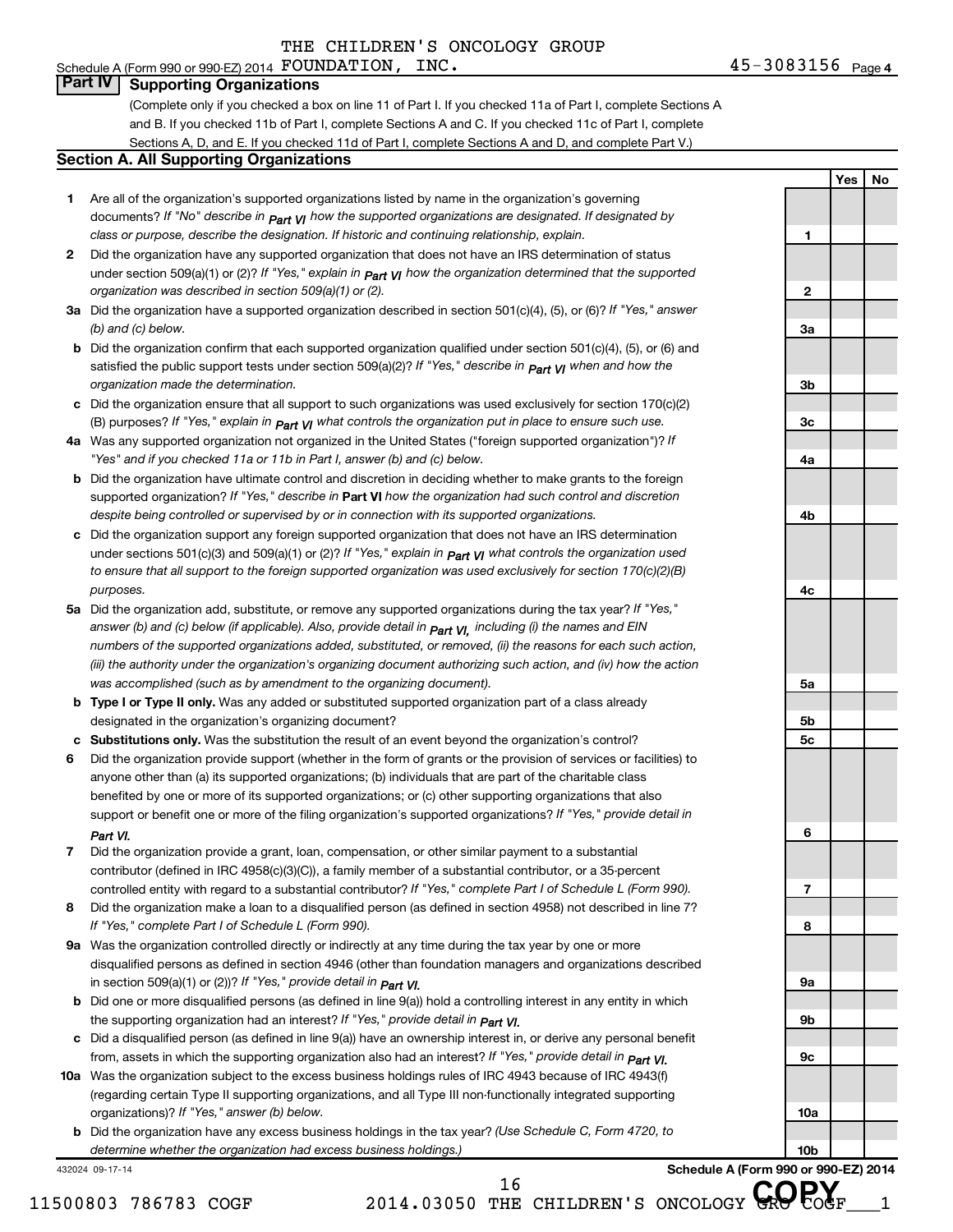Schedule A (Form 990 or 990-EZ) 2014  $\,$  FOUNDATION ,  $\,$  INC  $\,$  . The set of the set of the set of the set of the set of the set of the set of the set of the set of the set of the set of the set of the set of the set

FOUNDATION, INC. 45-3083156

|    | Part IV<br><b>Supporting Organizations (continued)</b>                                                                           |                 |     |    |
|----|----------------------------------------------------------------------------------------------------------------------------------|-----------------|-----|----|
|    |                                                                                                                                  |                 | Yes | No |
| 11 | Has the organization accepted a gift or contribution from any of the following persons?                                          |                 |     |    |
|    | a A person who directly or indirectly controls, either alone or together with persons described in (b) and (c)                   |                 |     |    |
|    | below, the governing body of a supported organization?                                                                           | 11a             |     |    |
|    | <b>b</b> A family member of a person described in (a) above?                                                                     | 11 <sub>b</sub> |     |    |
|    | c A 35% controlled entity of a person described in (a) or (b) above? If "Yes" to a, b, or c, provide detail in $Part$ VI.        | 11c             |     |    |
|    | <b>Section B. Type I Supporting Organizations</b>                                                                                |                 |     |    |
|    |                                                                                                                                  |                 | Yes | No |
| 1. | Did the directors, trustees, or membership of one or more supported organizations have the power to                              |                 |     |    |
|    | regularly appoint or elect at least a majority of the organization's directors or trustees at all times during the               |                 |     |    |
|    | tax year? If "No," describe in $p_{art}$ VI how the supported organization(s) effectively operated, supervised, or               |                 |     |    |
|    | controlled the organization's activities. If the organization had more than one supported organization,                          |                 |     |    |
|    | describe how the powers to appoint and/or remove directors or trustees were allocated among the supported                        |                 |     |    |
|    |                                                                                                                                  | 1               |     |    |
|    | organizations and what conditions or restrictions, if any, applied to such powers during the tax year.                           |                 |     |    |
| 2  | Did the organization operate for the benefit of any supported organization other than the supported                              |                 |     |    |
|    | organization(s) that operated, supervised, or controlled the supporting organization? If "Yes," explain in                       |                 |     |    |
|    | $_{Part}$ v <sub>I</sub> how providing such benefit carried out the purposes of the supported organization(s) that operated,     |                 |     |    |
|    | supervised, or controlled the supporting organization.                                                                           | 2               |     |    |
|    | <b>Section C. Type II Supporting Organizations</b>                                                                               |                 |     |    |
|    |                                                                                                                                  |                 | Yes | No |
| 1. | Were a majority of the organization's directors or trustees during the tax year also a majority of the directors                 |                 |     |    |
|    | or trustees of each of the organization's supported organization(s)? If "No," describe in <b>Part VI</b> how control             |                 |     |    |
|    | or management of the supporting organization was vested in the same persons that controlled or managed                           |                 |     |    |
|    | the supported organization(s).                                                                                                   | 1               |     |    |
|    | <b>Section D. Type III Supporting Organizations</b>                                                                              |                 |     |    |
|    |                                                                                                                                  |                 | Yes | No |
| 1  | Did the organization provide to each of its supported organizations, by the last day of the fifth month of the                   |                 |     |    |
|    | organization's tax year, (1) a written notice describing the type and amount of support provided during the prior tax            |                 |     |    |
|    | year, (2) a copy of the Form 990 that was most recently filed as of the date of notification, and (3) copies of the              |                 |     |    |
|    | organization's governing documents in effect on the date of notification, to the extent not previously provided?                 | 1               |     |    |
| 2  | Were any of the organization's officers, directors, or trustees either (i) appointed or elected by the supported                 |                 |     |    |
|    | organization(s) or (ii) serving on the governing body of a supported organization? If "No," explain in part VI how               |                 |     |    |
|    | the organization maintained a close and continuous working relationship with the supported organization(s).                      | $\mathbf{2}$    |     |    |
| 3  | By reason of the relationship described in (2), did the organization's supported organizations have a                            |                 |     |    |
|    | significant voice in the organization's investment policies and in directing the use of the organization's                       |                 |     |    |
|    | income or assets at all times during the tax year? If "Yes," describe in $P_{\text{art } VI}$ the role the organization's        |                 |     |    |
|    | supported organizations played in this regard.                                                                                   | з               |     |    |
|    | Section E. Type III Functionally-Integrated Supporting Organizations                                                             |                 |     |    |
| 1. | Check the box next to the method that the organization used to satisfy the Integral Part Test during the year(see instructions): |                 |     |    |
| а  | The organization satisfied the Activities Test. Complete line 2 below.                                                           |                 |     |    |
| b  | The organization is the parent of each of its supported organizations. Complete line 3 below.                                    |                 |     |    |
| c  | The organization supported a governmental entity. Describe in Part VI how you supported a government entity (see instructions).  |                 |     |    |
| 2  | Activities Test. Answer (a) and (b) below.                                                                                       |                 | Yes | No |
| а  | Did substantially all of the organization's activities during the tax year directly further the exempt purposes of               |                 |     |    |
|    | the supported organization(s) to which the organization was responsive? If "Yes," then in Part VI identify                       |                 |     |    |
|    | how these activities directly furthered their exempt purposes,<br>those supported organizations and explain                      |                 |     |    |
|    | how the organization was responsive to those supported organizations, and how the organization determined                        |                 |     |    |
|    | that these activities constituted substantially all of its activities.                                                           | 2a              |     |    |
|    | <b>b</b> Did the activities described in (a) constitute activities that, but for the organization's involvement, one or more     |                 |     |    |
|    | of the organization's supported organization(s) would have been engaged in? If "Yes," explain in <b>Part VI</b> the              |                 |     |    |
|    | reasons for the organization's position that its supported organization(s) would have engaged in these                           |                 |     |    |
|    | activities but for the organization's involvement.                                                                               | 2b              |     |    |
| З  | Parent of Supported Organizations. Answer (a) and (b) below.                                                                     |                 |     |    |
| а  | Did the organization have the power to regularly appoint or elect a majority of the officers, directors, or                      |                 |     |    |
|    | trustees of each of the supported organizations? Provide details in <i>Part VI.</i>                                              | За              |     |    |
|    | <b>b</b> Did the organization exercise a substantial degree of direction over the policies, programs, and activities of each     |                 |     |    |
|    | of its supported organizations? If "Yes," describe in part VI the role played by the organization in this regard.                | 3b              |     |    |

432025 09-17-14

 $11500803$  786783 COGF 2014.03050 THE CHILDREN'S ONCOLOGY GRO COGF 1

**Schedule A (Form 990 or 990-EZ) 2014**

<sup>17</sup> THE CHILDREN'S ONCOLOGY GROPOGE

45-3083156 Page 5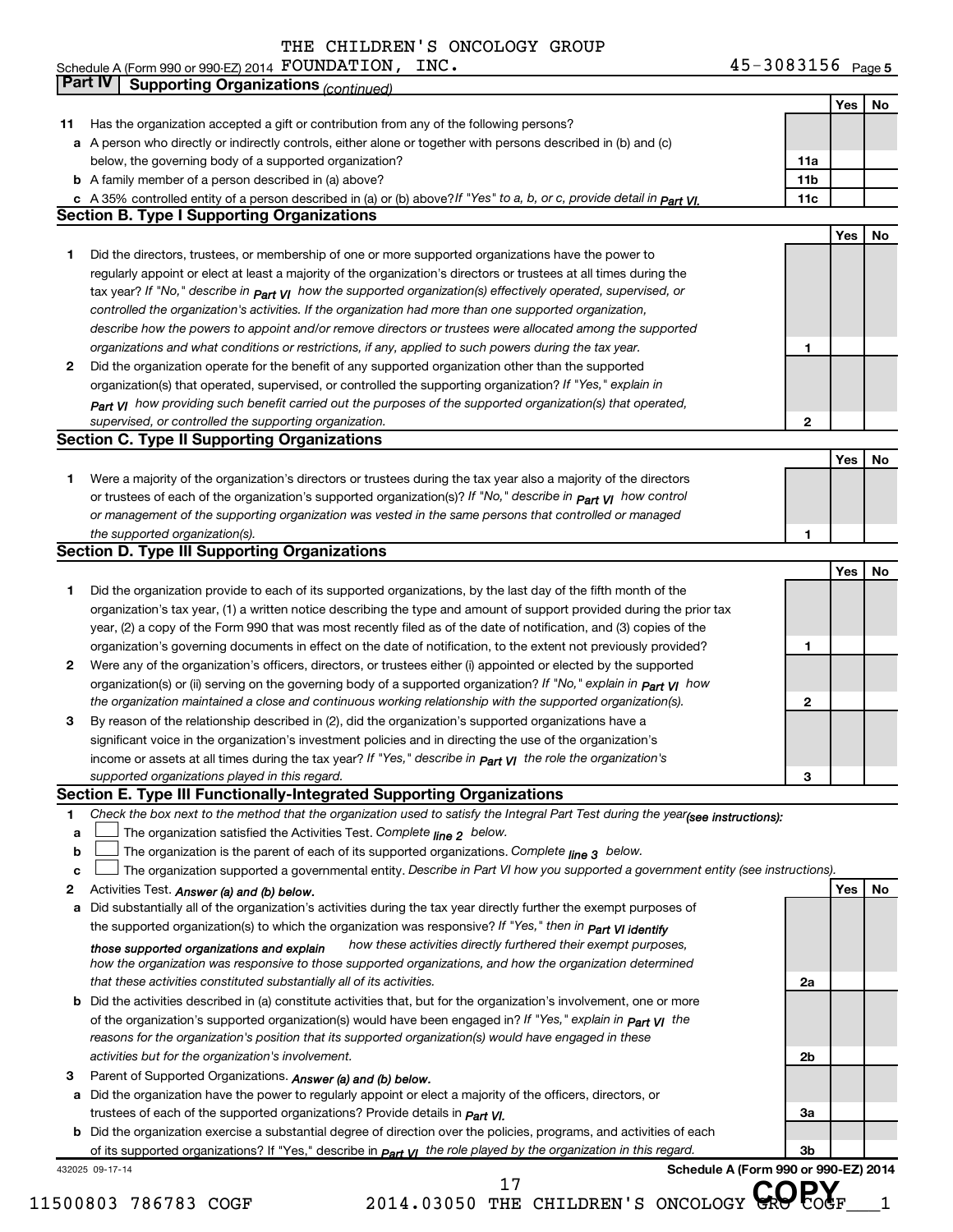45-3083156 <sub>Page 6</sub>

#### 1  $\Box$  Check here if the organization satisfied the Integral Part Test as a qualifying trust on Nov. 20, 1970. See instructions. All **Section A - Adjusted Net Income 1 2 3 4 5 6 7 8 1 2 3 4 5 6 7 Adjusted Net Income** (subtract lines 5, 6 and 7 from line 4) **8 8 Section B - Minimum Asset Amount 1 2 3 4 5 6 7 8 a** Average monthly value of securities **b** Average monthly cash balances **c** Fair market value of other non-exempt-use assets **d Total**  (add lines 1a, 1b, and 1c) **e Discount** claimed for blockage or other **1a 1b 1c 1d 2 3 4 5 6 7 8** factors (explain in detail in Part VI): **Minimum Asset Amount**  (add line 7 to line 6) **Section C - Distributable Amount 1 2 3 4 5 6 1 2 3 4 5 6** Distributable Amount. Subtract line 5 from line 4, unless subject to Schedule A (Form 990 or 990-EZ) 2014  ${\tt FOUNDATION}$ ,  ${\tt INC.} \hspace{2cm} 45–3083156$   ${\tt Page}$ other Type III non-functionally integrated supporting organizations must complete Sections A through E. (B) Current Year (A) Prior Year  $\left\vert \right\rangle$  (b) Current in Net short-term capital gain Recoveries of prior-year distributions Other gross income (see instructions) Add lines 1 through 3 Depreciation and depletion Portion of operating expenses paid or incurred for production or collection of gross income or for management, conservation, or maintenance of property held for production of income (see instructions) Other expenses (see instructions) (B) Current Year (A) Prior Year (b) Current 1 Aggregate fair market value of all non-exempt-use assets (see instructions for short tax year or assets held for part of year): Acquisition indebtedness applicable to non-exempt-use assets Subtract line 2 from line 1d Cash deemed held for exempt use. Enter 1-1/2% of line 3 (for greater amount, see instructions). Net value of non-exempt-use assets (subtract line 4 from line 3) Multiply line 5 by .035 Recoveries of prior-year distributions Current Year Adjusted net income for prior year (from Section A, line 8, Column A) Enter 85% of line 1 Minimum asset amount for prior year (from Section B, line 8, Column A) Enter greater of line 2 or line 3 Income tax imposed in prior year emergency temporary reduction (see instructions) **Part V Type III Non-Functionally Integrated 509(a)(3) Supporting Organizations**   $\Box$

**7** Check here if the current year is the organization's first as a non-functionally-integrated Type III supporting organization (see † instructions).

**Schedule A (Form 990 or 990-EZ) 2014**

432026 09-17-14

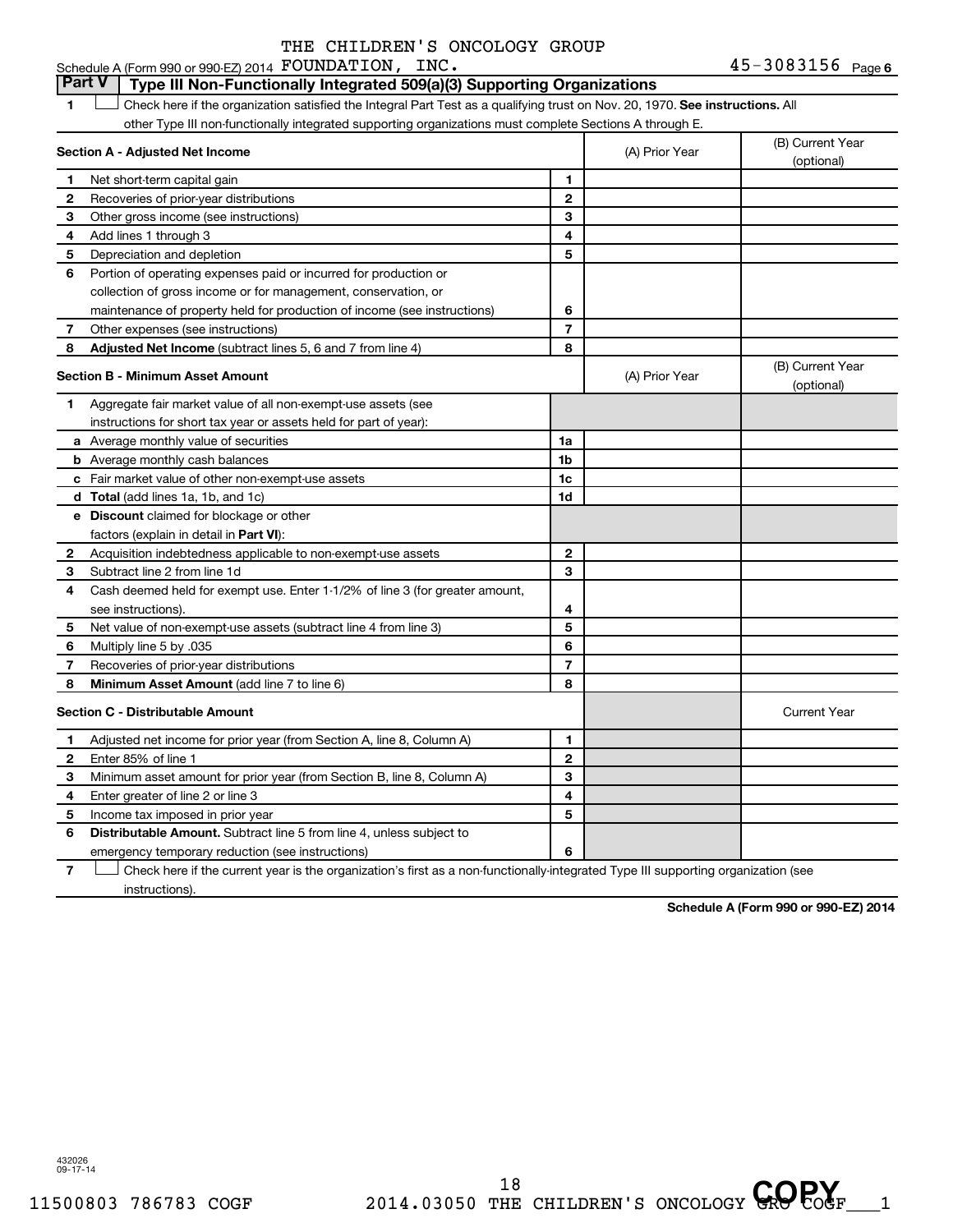|          | Schedule A (Form 990 or 990-EZ) 2014 FOUNDATION, INC.                                      |                             |                           | 45-3083156 Page 7    |
|----------|--------------------------------------------------------------------------------------------|-----------------------------|---------------------------|----------------------|
| ∣ Part V | Type III Non-Functionally Integrated 509(a)(3) Supporting Organizations (continued)        |                             |                           |                      |
|          | Section D - Distributions                                                                  |                             |                           | <b>Current Year</b>  |
| 1        | Amounts paid to supported organizations to accomplish exempt purposes                      |                             |                           |                      |
| 2        | Amounts paid to perform activity that directly furthers exempt purposes of supported       |                             |                           |                      |
|          | organizations, in excess of income from activity                                           |                             |                           |                      |
| 3        | Administrative expenses paid to accomplish exempt purposes of supported organizations      |                             |                           |                      |
| 4        | Amounts paid to acquire exempt-use assets                                                  |                             |                           |                      |
| 5        | Qualified set-aside amounts (prior IRS approval required)                                  |                             |                           |                      |
| 6        | Other distributions (describe in Part VI). See instructions.                               |                             |                           |                      |
| 7        | Total annual distributions. Add lines 1 through 6.                                         |                             |                           |                      |
| 8        | Distributions to attentive supported organizations to which the organization is responsive |                             |                           |                      |
|          | (provide details in Part VI). See instructions.                                            |                             |                           |                      |
| 9        | Distributable amount for 2014 from Section C, line 6                                       |                             |                           |                      |
| 10       | Line 8 amount divided by Line 9 amount                                                     |                             |                           |                      |
|          |                                                                                            | (i)                         | (ii)                      | (iii)                |
|          |                                                                                            | <b>Excess Distributions</b> | <b>Underdistributions</b> | <b>Distributable</b> |
|          | Section E - Distribution Allocations (see instructions)                                    |                             | Pre-2014                  | Amount for 2014      |
| 1        | Distributable amount for 2014 from Section C, line 6                                       |                             |                           |                      |
| 2        | Underdistributions, if any, for years prior to 2014                                        |                             |                           |                      |
|          | (reasonable cause required-see instructions)                                               |                             |                           |                      |
| 3        | Excess distributions carryover, if any, to 2014:                                           |                             |                           |                      |
| a        |                                                                                            |                             |                           |                      |
| b        |                                                                                            |                             |                           |                      |
| с        |                                                                                            |                             |                           |                      |
| d        |                                                                                            |                             |                           |                      |
|          | e From 2013                                                                                |                             |                           |                      |
|          | f Total of lines 3a through e                                                              |                             |                           |                      |
|          | g Applied to underdistributions of prior years                                             |                             |                           |                      |
|          | h Applied to 2014 distributable amount                                                     |                             |                           |                      |
|          | <i>i</i> Carryover from 2009 not applied (see instructions)                                |                             |                           |                      |
|          | Remainder. Subtract lines 3g, 3h, and 3i from 3f.                                          |                             |                           |                      |
| 4        | Distributions for 2014 from Section D,                                                     |                             |                           |                      |
|          | \$<br>line $7:$                                                                            |                             |                           |                      |
|          | a Applied to underdistributions of prior years                                             |                             |                           |                      |
|          | <b>b</b> Applied to 2014 distributable amount                                              |                             |                           |                      |
|          | <b>c</b> Remainder. Subtract lines 4a and 4b from 4.                                       |                             |                           |                      |
| 5        | Remaining underdistributions for years prior to 2014, if                                   |                             |                           |                      |
|          | any. Subtract lines 3g and 4a from line 2 (if amount                                       |                             |                           |                      |
|          | greater than zero, see instructions).                                                      |                             |                           |                      |
| 6        | Remaining underdistributions for 2014. Subtract lines 3h                                   |                             |                           |                      |
|          |                                                                                            |                             |                           |                      |
|          | and 4b from line 1 (if amount greater than zero, see                                       |                             |                           |                      |
|          | instructions).<br>Excess distributions carryover to 2015. Add lines 3j                     |                             |                           |                      |
| 7        | and 4c.                                                                                    |                             |                           |                      |
|          |                                                                                            |                             |                           |                      |
| 8        | Breakdown of line 7:                                                                       |                             |                           |                      |
| a        |                                                                                            |                             |                           |                      |
| b        |                                                                                            |                             |                           |                      |
| с        |                                                                                            |                             |                           |                      |
|          | d Excess from 2013                                                                         |                             |                           |                      |
|          | e Excess from 2014                                                                         |                             |                           |                      |

**Schedule A (Form 990 or 990-EZ) 2014**

432027 09-17-14

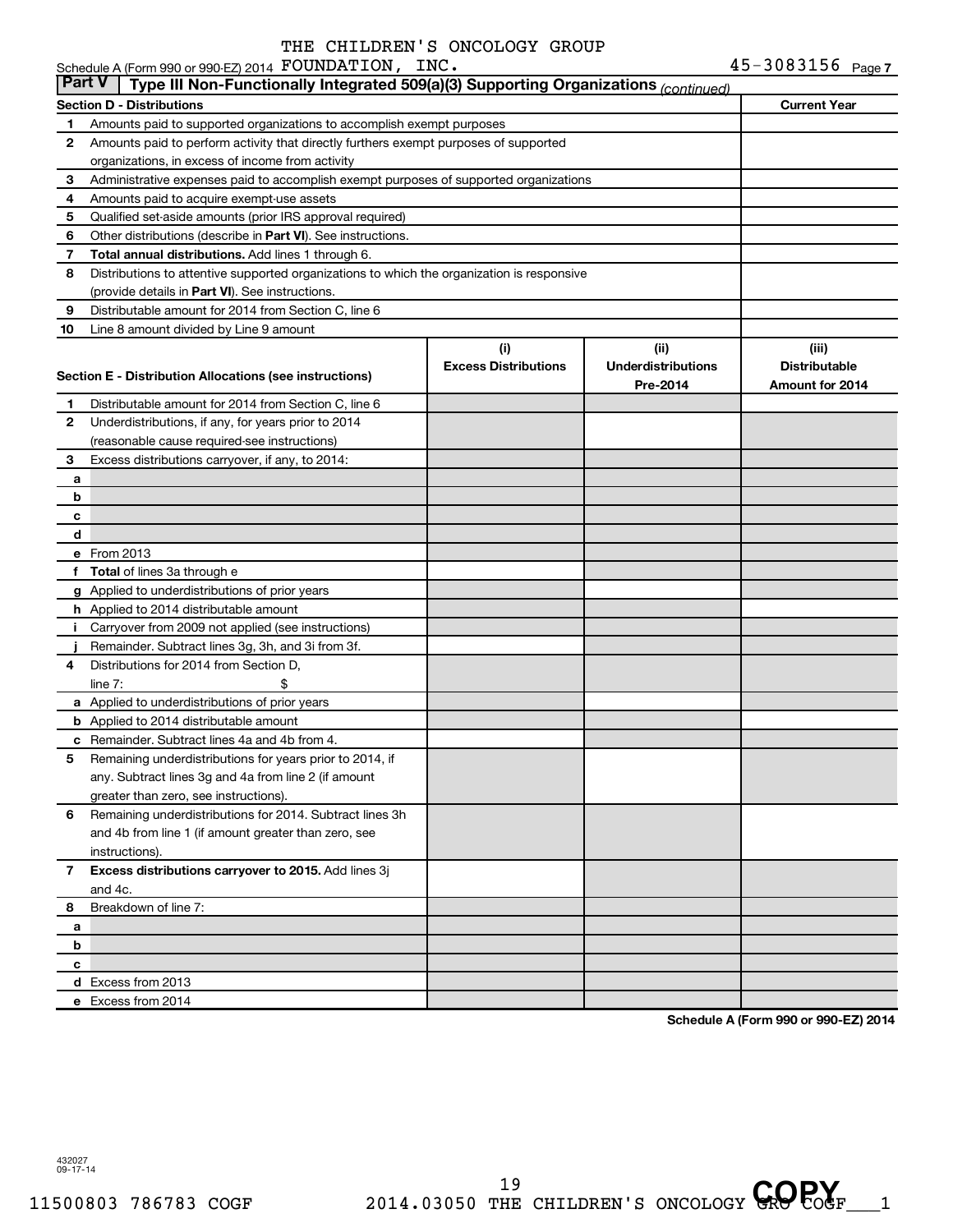|                      | Schedule A (Form 990 or 990 EZ) 2014 FOUNDATION, INC.                                                                                                                                                                                                         | THE CHILDREN'S ONCOLOGY GROUP |      | $45 - 3083156$ Page 8                      |
|----------------------|---------------------------------------------------------------------------------------------------------------------------------------------------------------------------------------------------------------------------------------------------------------|-------------------------------|------|--------------------------------------------|
| <b>Part VI</b>       | Form 990 or 990-EZ) 2014 FUUNDATIUN, INC.<br>Supplemental Information. Provide the explanations required by Part II, line 10; Part II, line 17a or 17b; and Part III, line 12.<br>Also complete this part for any additional information. (See instructions). |                               |      |                                            |
|                      |                                                                                                                                                                                                                                                               |                               |      |                                            |
|                      | SCHEDULE A, PART II, LINE 10, EXPLANATION FOR OTHER INCOME:                                                                                                                                                                                                   |                               |      |                                            |
| MISCELLANEOUS INCOME |                                                                                                                                                                                                                                                               |                               |      |                                            |
| 2012 AMOUNT: \$      | 25.                                                                                                                                                                                                                                                           |                               |      |                                            |
|                      |                                                                                                                                                                                                                                                               |                               |      |                                            |
|                      |                                                                                                                                                                                                                                                               |                               |      |                                            |
| FUNDRAISING SALES    |                                                                                                                                                                                                                                                               |                               |      |                                            |
| 2013 AMOUNT: \$      | 2,577.                                                                                                                                                                                                                                                        |                               |      |                                            |
|                      |                                                                                                                                                                                                                                                               |                               |      |                                            |
|                      |                                                                                                                                                                                                                                                               |                               |      |                                            |
|                      |                                                                                                                                                                                                                                                               |                               |      |                                            |
|                      |                                                                                                                                                                                                                                                               |                               |      |                                            |
|                      |                                                                                                                                                                                                                                                               |                               |      |                                            |
|                      |                                                                                                                                                                                                                                                               |                               |      |                                            |
|                      |                                                                                                                                                                                                                                                               |                               |      |                                            |
|                      |                                                                                                                                                                                                                                                               |                               |      |                                            |
|                      |                                                                                                                                                                                                                                                               |                               |      |                                            |
|                      |                                                                                                                                                                                                                                                               |                               |      |                                            |
|                      |                                                                                                                                                                                                                                                               |                               |      |                                            |
|                      |                                                                                                                                                                                                                                                               |                               |      |                                            |
|                      |                                                                                                                                                                                                                                                               |                               |      |                                            |
|                      |                                                                                                                                                                                                                                                               |                               |      |                                            |
|                      |                                                                                                                                                                                                                                                               |                               |      |                                            |
|                      |                                                                                                                                                                                                                                                               |                               |      |                                            |
|                      |                                                                                                                                                                                                                                                               |                               |      |                                            |
|                      |                                                                                                                                                                                                                                                               |                               |      |                                            |
|                      |                                                                                                                                                                                                                                                               |                               |      |                                            |
|                      |                                                                                                                                                                                                                                                               |                               |      |                                            |
|                      |                                                                                                                                                                                                                                                               |                               |      |                                            |
|                      |                                                                                                                                                                                                                                                               |                               |      |                                            |
|                      |                                                                                                                                                                                                                                                               |                               |      |                                            |
|                      |                                                                                                                                                                                                                                                               |                               |      |                                            |
|                      |                                                                                                                                                                                                                                                               |                               |      |                                            |
|                      |                                                                                                                                                                                                                                                               |                               |      |                                            |
|                      |                                                                                                                                                                                                                                                               |                               |      |                                            |
|                      |                                                                                                                                                                                                                                                               |                               |      |                                            |
| 432028 09-17-14      |                                                                                                                                                                                                                                                               |                               |      | Schedule A (Form 990 or 990-EZ) 2014       |
| 11500803 786783 COGF |                                                                                                                                                                                                                                                               |                               | $20$ | 2014.03050 THE CHILDREN'S ONCOLOGY GROPOGF |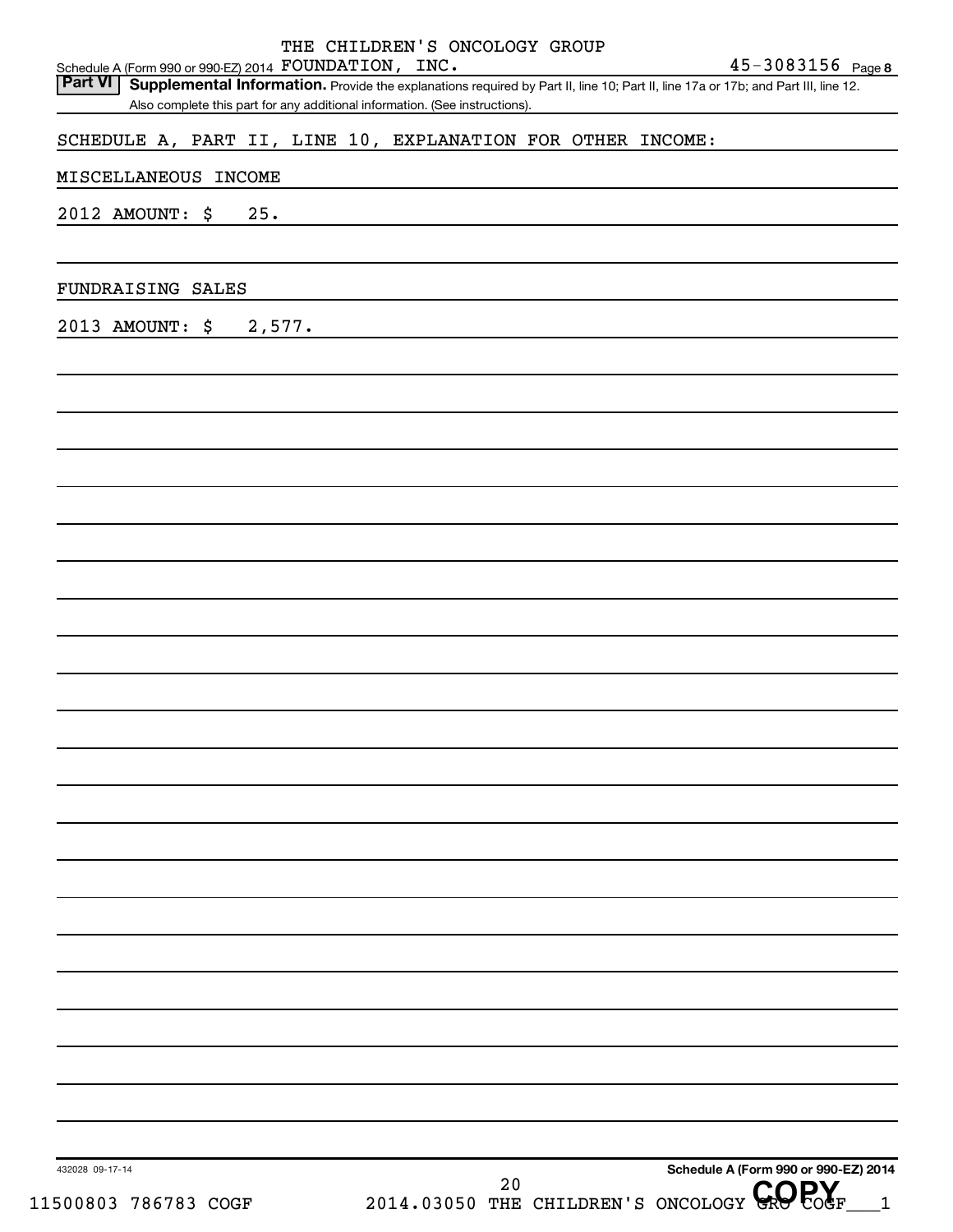| <b>Schedule B</b><br>(Form 990, 990-EZ,<br>or 990-PF) |
|-------------------------------------------------------|
| Department of the Treasury                            |
| Internal Revenue Service                              |

\*\* PUBLIC DISCLOSURE COPY \*\*

# **Schedule of Contributors**

**or 990-PF) | Attach to Form 990, Form 990-EZ, or Form 990-PF. | Information about Schedule B (Form 990, 990-EZ, or 990-PF) and** its instructions is at <sub>www.irs.gov/form990  $\cdot$ </sub>

OMB No. 1545-0047

# **2014**

**Name of the organization Employer identification number**

| THE CHILDREN'S ONCOLOGY GROUP |  |
|-------------------------------|--|
|                               |  |

FOUNDATION, INC. 45-3083156

| Organization type (check one): |
|--------------------------------|
|                                |

| Filers of:         | Section:                                                                           |
|--------------------|------------------------------------------------------------------------------------|
| Form 990 or 990-EZ | $\underline{\mathbf{X}}$ 501(c)( 3) (enter number) organization                    |
|                    | $4947(a)(1)$ nonexempt charitable trust <b>not</b> treated as a private foundation |
|                    | 527 political organization                                                         |
| Form 990-PF        | 501(c)(3) exempt private foundation                                                |
|                    | 4947(a)(1) nonexempt charitable trust treated as a private foundation              |
|                    | 501(c)(3) taxable private foundation                                               |

Check if your organization is covered by the General Rule or a Special Rule. **Note.**  Only a section 501(c)(7), (8), or (10) organization can check boxes for both the General Rule and a Special Rule. See instructions.

#### **General Rule**

**K** For an organization filing Form 990, 990-EZ, or 990-PF that received, during the year, contributions totaling \$5,000 or more (in money or property) from any one contributor. Complete Parts I and II. See instructions for determining a contributor's total contributions.

#### **Special Rules**

 $\Box$ 

any one contributor, during the year, total contributions of the greater of **(1)** \$5,000 or **(2)** 2% of the amount on (i) Form 990, Part VIII, line 1h, For an organization described in section 501(c)(3) filing Form 990 or 990-EZ that met the 33 1/3% support test of the regulations under sections 509(a)(1) and 170(b)(1)(A)(vi), that checked Schedule A (Form 990 or 990-EZ), Part II, line 13, 16a, or 16b, and that received from or (ii) Form 990-EZ, line 1. Complete Parts I and II.  $\Box$ 

year, total contributions of more than \$1,000 *exclusively* for religious, charitable, scientific, literary, or educational purposes, or for For an organization described in section 501(c)(7), (8), or (10) filing Form 990 or 990-EZ that received from any one contributor, during the the prevention of cruelty to children or animals. Complete Parts I, II, and III.  $\Box$ 

purpose. Do not complete any of the parts unless the General Rule applies to this organization because it received nonexclusively year, contributions exclusively for religious, charitable, etc., purposes, but no such contributions totaled more than \$1,000. If this box is checked, enter here the total contributions that were received during the year for an exclusively religious, charitable, etc., For an organization described in section 501(c)(7), (8), or (10) filing Form 990 or 990-EZ that received from any one contributor, during the religious, charitable, etc., contributions totaling \$5,000 or more during the year ~~~~~~~~~~~~~~~ | \$

**Caution.** An organization that is not covered by the General Rule and/or the Special Rules does not file Schedule B (Form 990, 990-EZ, or 990-PF),  **must** but it answer "No" on Part IV, line 2, of its Form 990; or check the box on line H of its Form 990-EZ or on its Form 990-PF, Part I, line 2, to certify that it does not meet the filing requirements of Schedule B (Form 990, 990-EZ, or 990-PF).

LHA For Paperwork Reduction Act Notice, see the Instructions for Form 990, 990-EZ, or 990-PF. Schedule B (Form 990, 990-EZ, or 990-PF) (2014)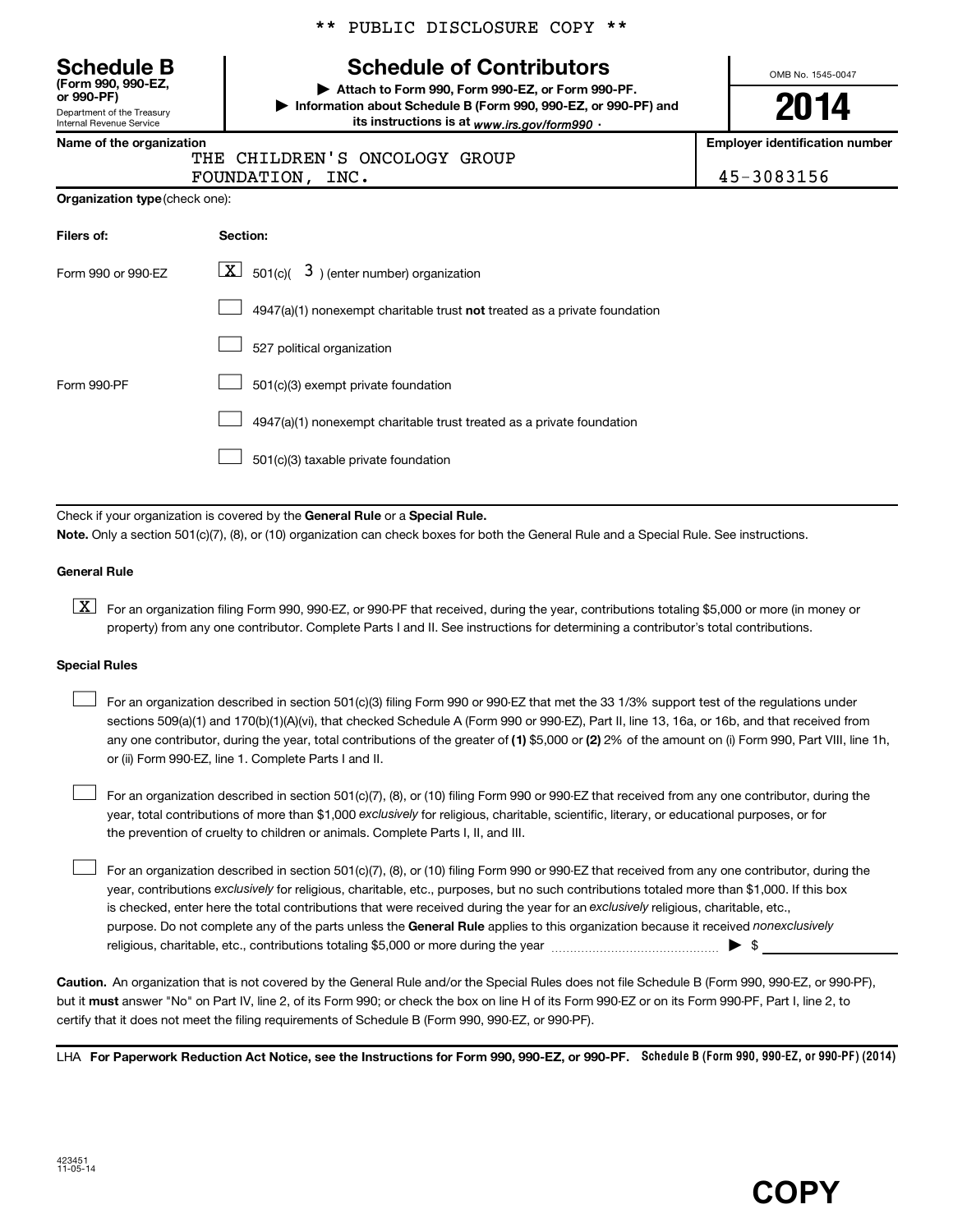| Schedule B (Form 990, 990-EZ, or 990-PF) (2014) | Page |
|-------------------------------------------------|------|
|                                                 |      |

**Name of organization Employer identification number** THE CHILDREN'S ONCOLOGY GROUP FOUNDATION, INC. 45-3083156

| (a)<br>No. | (b)<br>Name, address, and ZIP + 4 | (c)<br><b>Total contributions</b> | (d)<br>Type of contribution                                                                               |
|------------|-----------------------------------|-----------------------------------|-----------------------------------------------------------------------------------------------------------|
| 1          |                                   | 7,543,708.<br>\$                  | $\overline{\mathbf{X}}$<br>Person<br>Payroll<br>Noncash<br>(Complete Part II for                          |
| (a)<br>No. | (b)<br>Name, address, and ZIP + 4 | (c)<br><b>Total contributions</b> | noncash contributions.)<br>(d)<br>Type of contribution                                                    |
| 2          |                                   | 1,000,000.<br>\$                  | $\overline{\text{X}}$<br>Person<br>Payroll<br>Noncash<br>(Complete Part II for<br>noncash contributions.) |
| (a)<br>No. | (b)<br>Name, address, and ZIP + 4 | (c)<br><b>Total contributions</b> | (d)<br>Type of contribution                                                                               |
| 3          |                                   | 566,600.<br>\$                    | $\overline{\text{X}}$<br>Person<br>Payroll<br>Noncash<br>(Complete Part II for<br>noncash contributions.) |
| (a)<br>No. | (b)<br>Name, address, and ZIP + 4 | (c)<br><b>Total contributions</b> | (d)<br>Type of contribution                                                                               |
| 4          |                                   | 290,000.<br>\$                    | X.<br>Person<br>Payroll<br>Noncash<br>(Complete Part II for<br>noncash contributions.)                    |
| (a)<br>No. | (b)<br>Name, address, and ZIP + 4 | (c)<br><b>Total contributions</b> | (d)<br>Type of contribution                                                                               |
| 5          |                                   | 260,628.<br>\$                    | $\overline{\text{X}}$<br>Person<br>Payroll<br>Noncash<br>(Complete Part II for<br>noncash contributions.) |
| (a)<br>No. | (b)<br>Name, address, and ZIP + 4 | (c)<br><b>Total contributions</b> | (d)<br>Type of contribution                                                                               |
| 6          |                                   | 142,026.<br>\$                    | x<br>Person<br>Payroll<br>Noncash<br>(Complete Part II for<br>noncash contributions.)                     |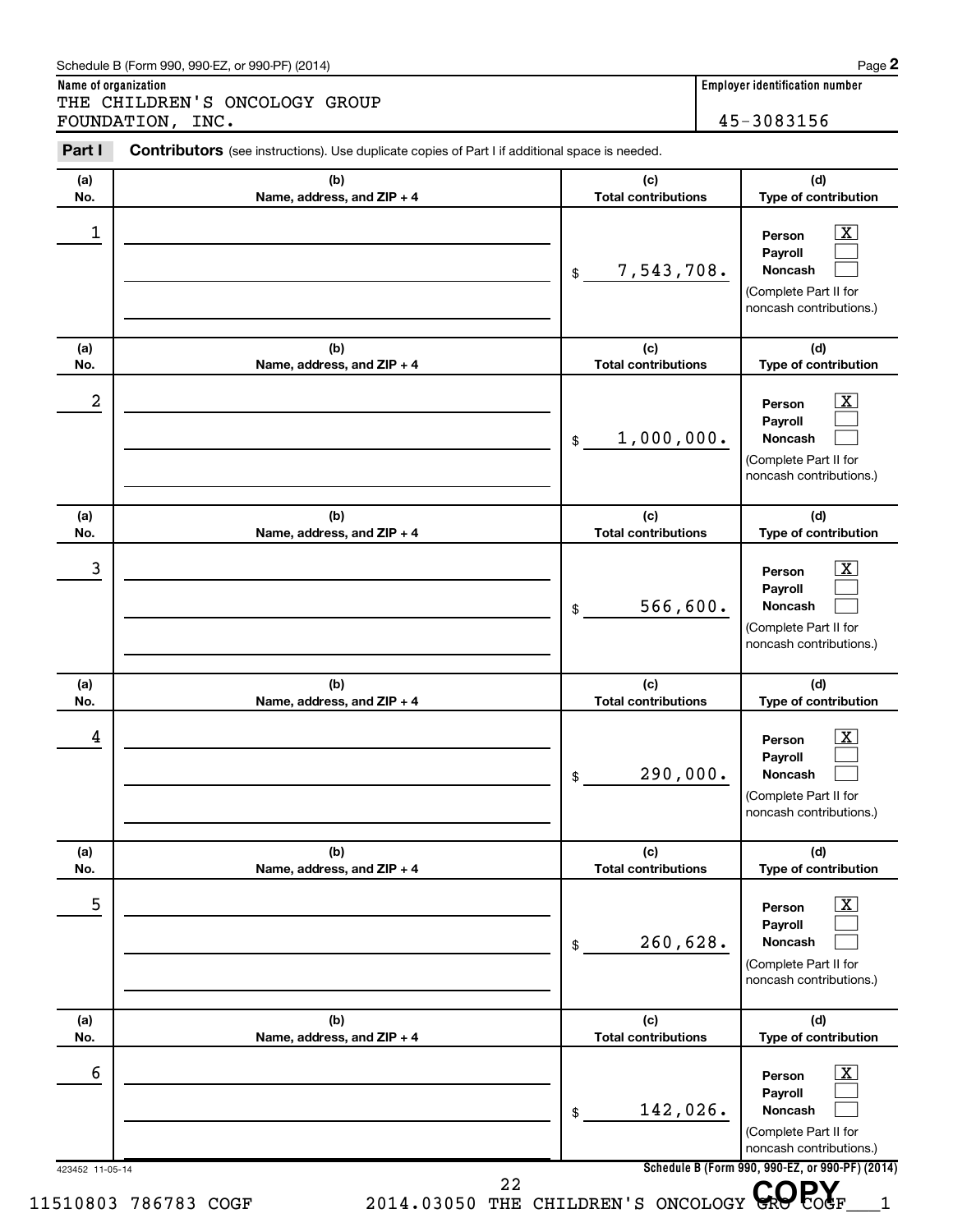| Schedule B (Form 990, 990-EZ, or 990-PF) (2014) | Page |
|-------------------------------------------------|------|
|-------------------------------------------------|------|

**Name of organization Employer identification number** THE CHILDREN'S ONCOLOGY GROUP FOUNDATION, INC. 45-3083156

423452 11-05-14 **Schedule B (Form 990, 990-EZ, or 990-PF) (2014) (a) No. (b) Name, address, and ZIP + 4 (c) Total contributions (d) Type of contribution Person Payroll Noncash (a) No. (b) Name, address, and ZIP + 4 (c) Total contributions (d) Type of contribution Person Payroll Noncash (a) No. (b) Name, address, and ZIP + 4 (c) Total contributions (d) Type of contribution Person Payroll Noncash (a) No. (b) Name, address, and ZIP + 4 (c) Total contributions (d) Type of contribution Person Payroll Noncash (a) No. (b) Name, address, and ZIP + 4 (c) Total contributions (d) Type of contribution Person Payroll Noncash (a) No. (b) Name, address, and ZIP + 4 (c) Total contributions (d) Type of contribution Person Payroll Noncash** Part I Contributors (see instructions). Use duplicate copies of Part I if additional space is needed. \$ (Complete Part II for noncash contributions.) \$ (Complete Part II for noncash contributions.) \$ (Complete Part II for noncash contributions.) \$ (Complete Part II for noncash contributions.) \$ (Complete Part II for noncash contributions.) \$ (Complete Part II for noncash contributions.)  $\lfloor x \rfloor$  $\mathcal{L}^{\text{eff}}$  $\mathcal{L}^{\text{eff}}$  $\overline{\mathbf{X}}$  $\mathcal{L}^{\text{eff}}$  $\mathcal{L}^{\text{eff}}$  $\boxed{\textbf{X}}$  $\mathcal{L}^{\text{eff}}$  $\mathcal{L}^{\text{eff}}$  $\boxed{\text{X}}$  $\mathcal{L}^{\text{eff}}$  $\mathcal{L}^{\text{eff}}$  $\boxed{\text{X}}$  $\mathcal{L}^{\text{eff}}$  $\mathcal{L}^{\text{eff}}$  $\boxed{\textbf{X}}$  $\mathcal{L}^{\text{eff}}$  $\mathcal{L}^{\text{eff}}$  $7$   $|$  Person  $\overline{\text{X}}$ 100,000.  $8$  Person  $\overline{\text{X}}$ 50,000. 9 X 50,000.  $10$  Person  $\overline{\text{X}}$ 35,000.  $\begin{array}{|c|c|c|c|c|}\hline \text{11} & \text{Person} & \text{X} \\\hline \end{array}$ 17,500.  $\begin{array}{|c|c|c|c|c|}\hline \text{12} & \text{Person} & \text{X} \\\hline \end{array}$ 15,000. <sup>23</sup><br>11510803 786783 COGF 2014.03050 THE CHILDREN'S ONCOLOGY CROPOGF 1 23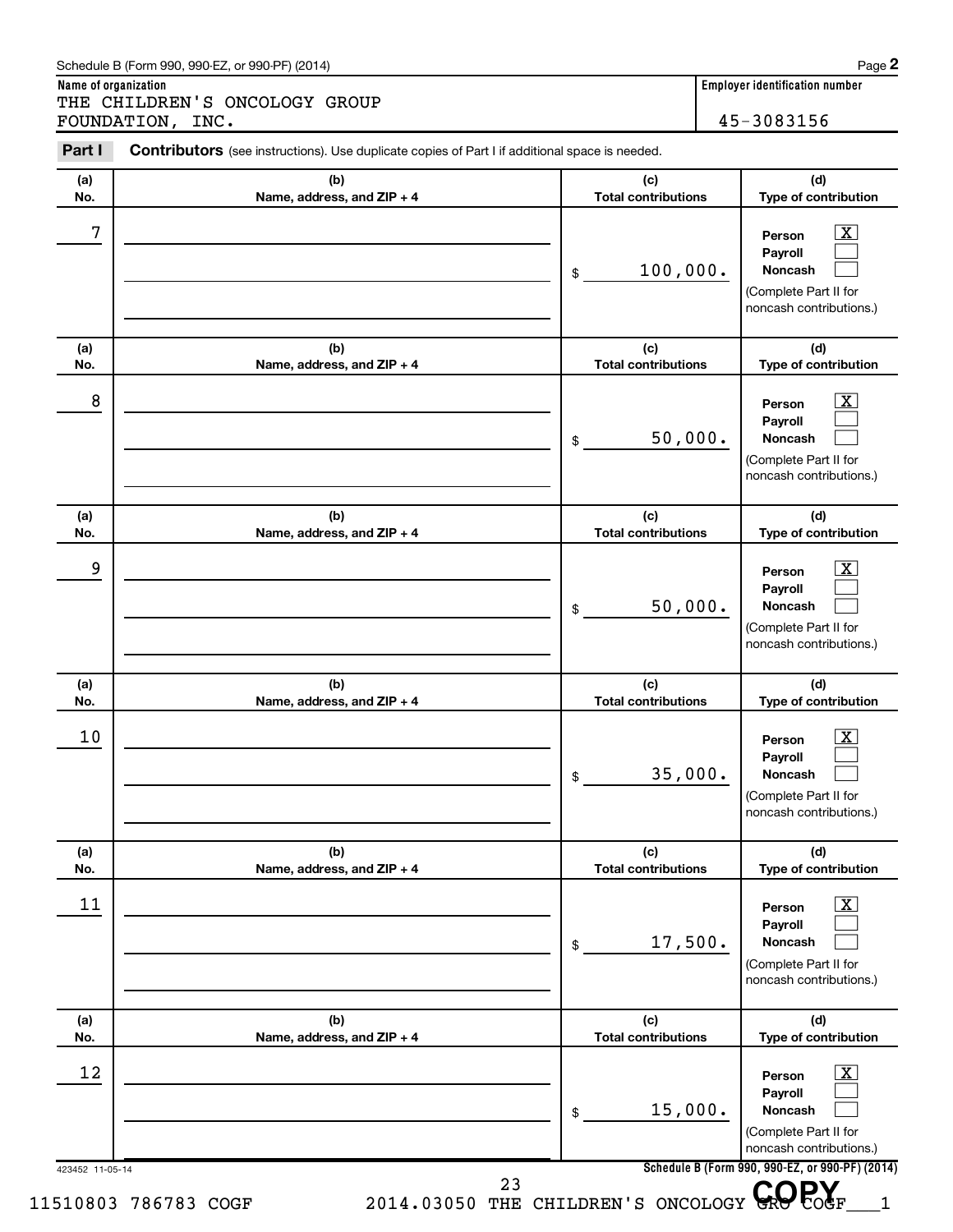### Schedule B (Form 990, 990-EZ, or 990-PF) (2014)

**Name of organization Employer identification number** THE CHILDREN'S ONCOLOGY GROUP FOUNDATION, INC. 45-3083156

|                                   | 15,000.<br>\$                     | $\overline{\text{X}}$<br>Person<br>Payroll<br>Noncash<br>(Complete Part II for<br>noncash contributions.) |
|-----------------------------------|-----------------------------------|-----------------------------------------------------------------------------------------------------------|
| (b)<br>Name, address, and ZIP + 4 | (c)<br><b>Total contributions</b> | (d)<br>Type of contribution                                                                               |
|                                   | 10,000.<br>\$                     | $\overline{\text{X}}$<br>Person<br>Payroll<br>Noncash<br>(Complete Part II for<br>noncash contributions.) |
| (b)<br>Name, address, and ZIP + 4 | (c)<br><b>Total contributions</b> | (d)<br>Type of contribution                                                                               |
|                                   | 5,689.<br>\$                      | $\overline{\text{X}}$<br>Person<br>Payroll<br>Noncash<br>(Complete Part II for<br>noncash contributions.) |
| (b)<br>Name, address, and ZIP + 4 | (c)<br><b>Total contributions</b> | (d)<br>Type of contribution                                                                               |
|                                   | 5,000.<br>\$                      | $\mathbf{X}$<br>Person<br>Payroll<br><b>Noncash</b><br>(Complete Part II for<br>noncash contributions.)   |
| (b)<br>Name, address, and ZIP + 4 | (c)<br><b>Total contributions</b> | (d)<br>Type of contribution                                                                               |
|                                   | \$                                | Person<br>Payroll<br><b>Noncash</b><br>(Complete Part II for<br>noncash contributions.)                   |
| (b)<br>Name, address, and ZIP + 4 | (c)<br><b>Total contributions</b> | (d)<br>Type of contribution                                                                               |
|                                   | \$                                | Person<br>Payroll<br>Noncash<br>(Complete Part II for<br>noncash contributions.)                          |
|                                   | 423452 11-05-14                   | Schedule B (Form 990, 990-EZ, or 990-PF) (2014)                                                           |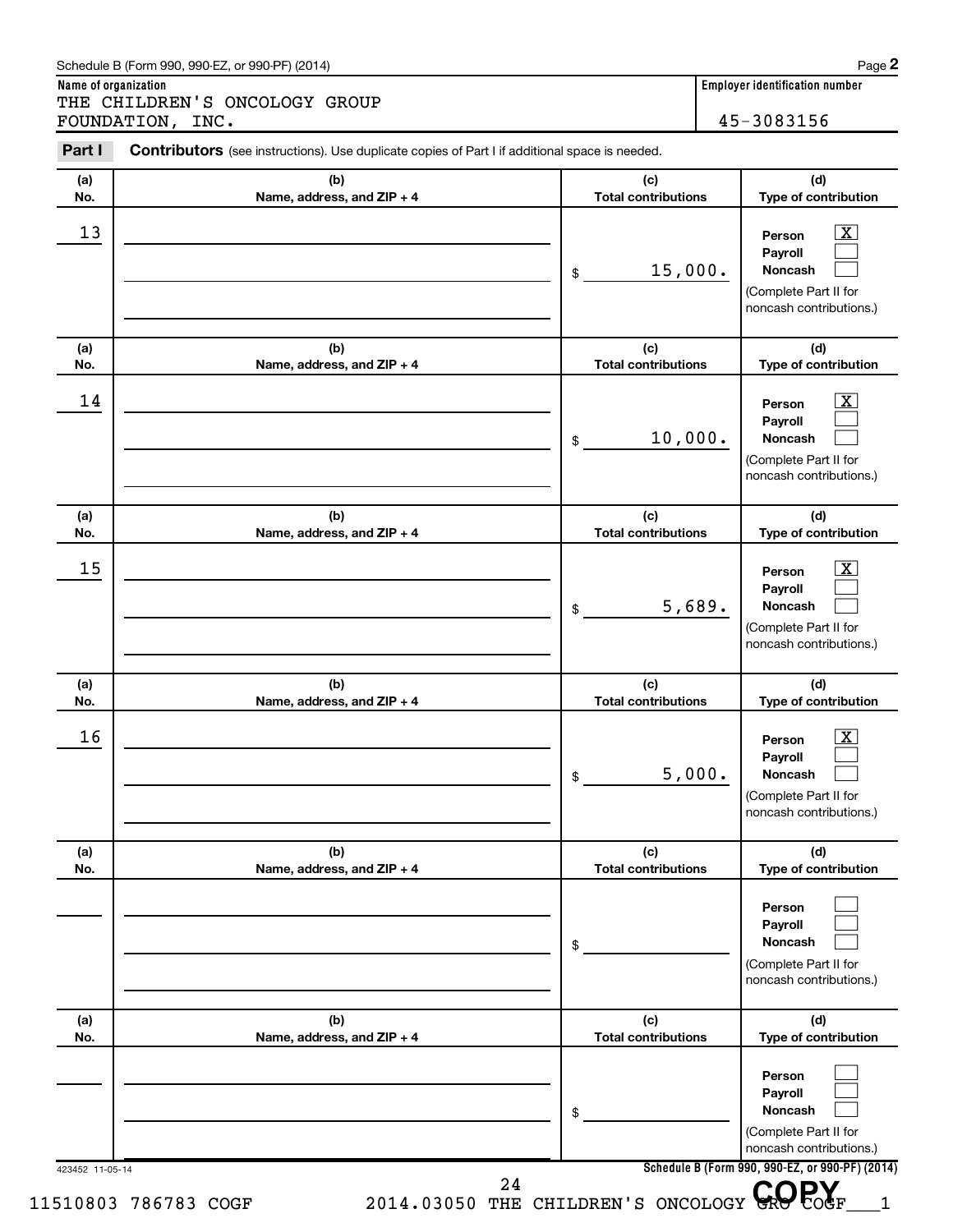| Part II                      | Noncash Property (see instructions). Use duplicate copies of Part II if additional space is needed. |                                                |                      |
|------------------------------|-----------------------------------------------------------------------------------------------------|------------------------------------------------|----------------------|
| (a)<br>No.<br>from<br>Part I | (b)<br>Description of noncash property given                                                        | (c)<br>FMV (or estimate)<br>(see instructions) | (d)<br>Date received |
|                              |                                                                                                     | \$                                             |                      |
| (a)<br>No.<br>from<br>Part I | (b)<br>Description of noncash property given                                                        | (c)<br>FMV (or estimate)<br>(see instructions) | (d)<br>Date received |
|                              |                                                                                                     | \$                                             |                      |
| (a)<br>No.<br>from<br>Part I | (b)<br>Description of noncash property given                                                        | (c)<br>FMV (or estimate)<br>(see instructions) | (d)<br>Date received |
|                              |                                                                                                     | \$                                             |                      |
| (a)<br>No.<br>from<br>Part I | (b)<br>Description of noncash property given                                                        | (c)<br>FMV (or estimate)<br>(see instructions) | (d)<br>Date received |
|                              |                                                                                                     | \$                                             |                      |
| (a)<br>No.<br>from<br>Part I | (b)<br>Description of noncash property given                                                        | (c)<br>FMV (or estimate)<br>(see instructions) | (d)<br>Date received |
|                              |                                                                                                     | \$                                             |                      |
| (a)<br>No.<br>from<br>Part I | (b)<br>Description of noncash property given                                                        | (c)<br>FMV (or estimate)<br>(see instructions) | (d)<br>Date received |
|                              |                                                                                                     | \$                                             |                      |

#### Schedule B (Form 990, 990-EZ, or 990-PF) (2014) Schedule B (Form 1990, 990-PF) (2014) **3**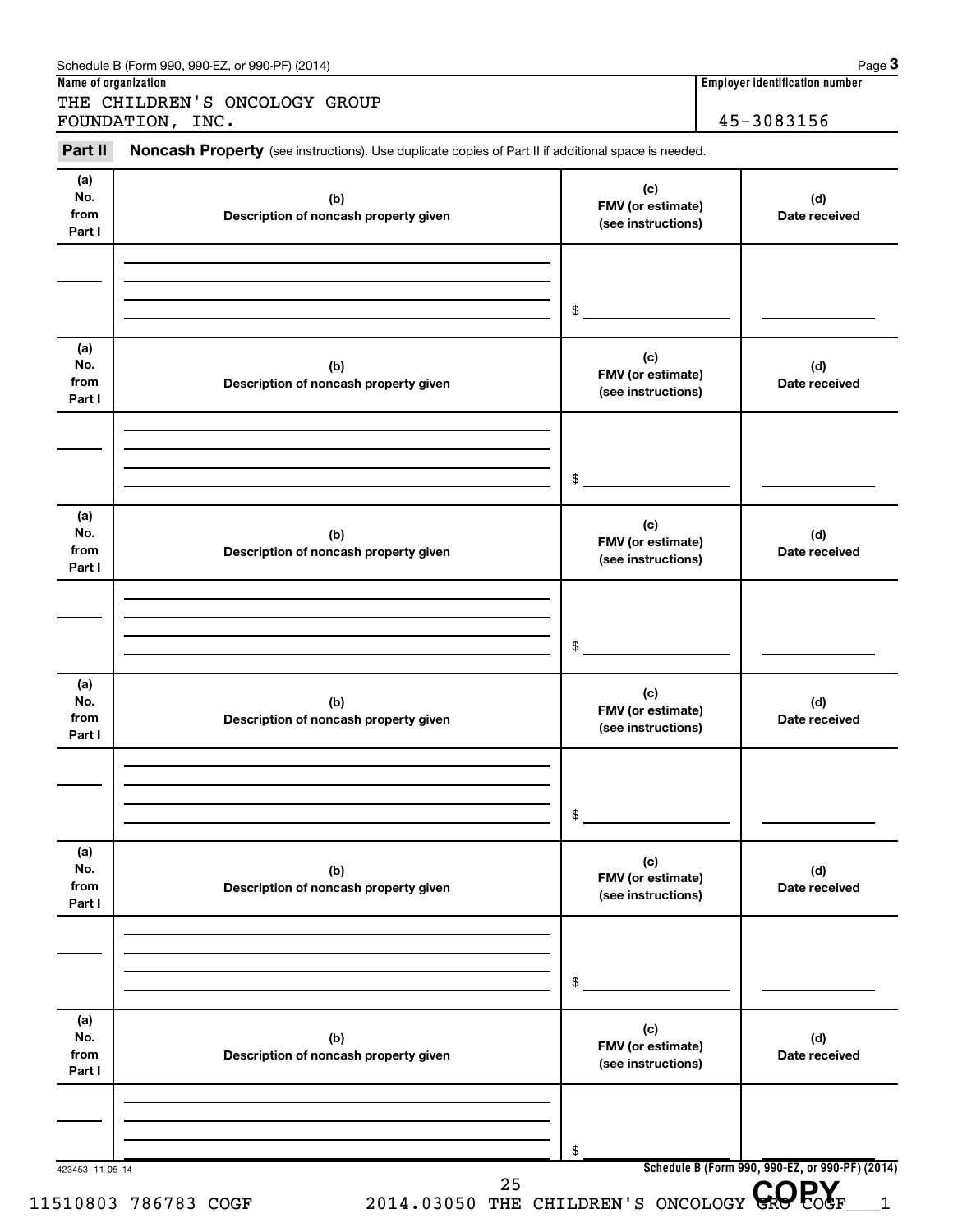| Part III                  | THE CHILDREN'S ONCOLOGY GROUP<br>FOUNDATION, INC.<br>Exclusively religious, charitable, etc., contributions to organizations described in section 501(c)(7), (8), or (10) that total more than \$1,000 for                                                                      |                      |  | 45-3083156                                      |  |
|---------------------------|---------------------------------------------------------------------------------------------------------------------------------------------------------------------------------------------------------------------------------------------------------------------------------|----------------------|--|-------------------------------------------------|--|
|                           | the year from any one contributor. Complete columns (a) through (e) and the following line entry. For organizations<br>completing Part III, enter the total of exclusively religious, charitable, etc., contributions of \$1,000 or less for the year. (Enter this info. once.) |                      |  | $\blacktriangleright$ \$                        |  |
|                           | Use duplicate copies of Part III if additional space is needed.                                                                                                                                                                                                                 |                      |  |                                                 |  |
| (a) No.<br>from<br>Part I | (b) Purpose of gift                                                                                                                                                                                                                                                             | (c) Use of gift      |  | (d) Description of how gift is held             |  |
|                           |                                                                                                                                                                                                                                                                                 | (e) Transfer of gift |  |                                                 |  |
|                           | Transferee's name, address, and ZIP + 4                                                                                                                                                                                                                                         |                      |  | Relationship of transferor to transferee        |  |
| (a) No.<br>from<br>Part I | (b) Purpose of gift                                                                                                                                                                                                                                                             | (c) Use of gift      |  | (d) Description of how gift is held             |  |
|                           |                                                                                                                                                                                                                                                                                 | (e) Transfer of gift |  |                                                 |  |
|                           | Transferee's name, address, and ZIP + 4                                                                                                                                                                                                                                         |                      |  | Relationship of transferor to transferee        |  |
| (a) No.<br>from<br>Part I | (b) Purpose of gift                                                                                                                                                                                                                                                             | (c) Use of gift      |  | (d) Description of how gift is held             |  |
|                           | (e) Transfer of gift                                                                                                                                                                                                                                                            |                      |  |                                                 |  |
|                           | Transferee's name, address, and $ZIP + 4$                                                                                                                                                                                                                                       |                      |  | Relationship of transferor to transferee        |  |
| (a) No.<br>from<br>Part I | (b) Purpose of gift                                                                                                                                                                                                                                                             | (c) Use of gift      |  | (d) Description of how gift is held             |  |
|                           |                                                                                                                                                                                                                                                                                 |                      |  |                                                 |  |
|                           | (e) Transfer of gift<br>Transferee's name, address, and $ZIP + 4$                                                                                                                                                                                                               |                      |  | Relationship of transferor to transferee        |  |
|                           |                                                                                                                                                                                                                                                                                 |                      |  |                                                 |  |
| 423454 11-05-14           |                                                                                                                                                                                                                                                                                 |                      |  | Schedule B (Form 990, 990-EZ, or 990-PF) (2014) |  |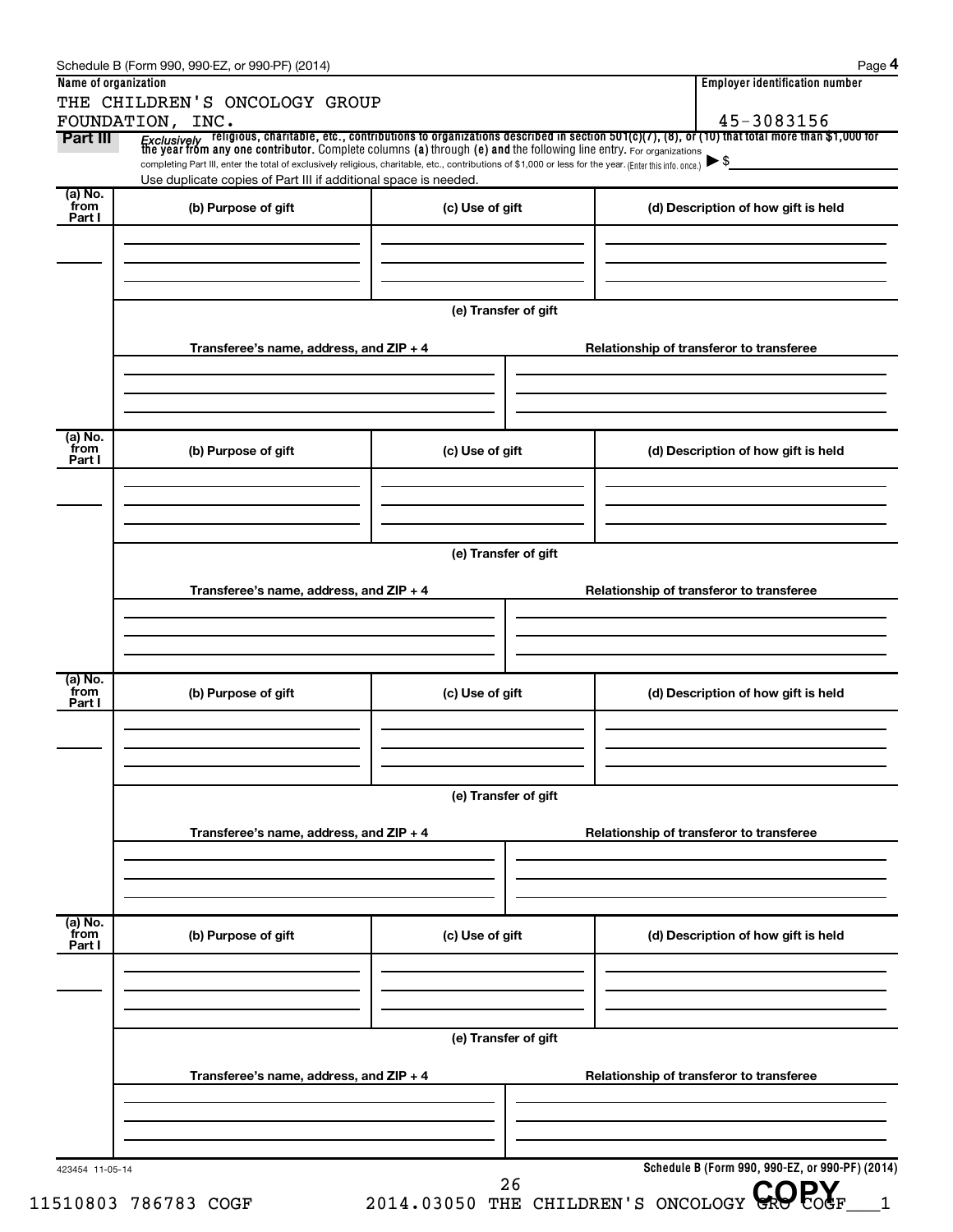| 45-3083156<br>FOUNDATION, INC.<br>Organizations Maintaining Donor Advised Funds or Other Similar Funds or Accounts. Complete if the<br>Part I<br>organization answered "Yes" to Form 990, Part IV, line 6.<br>(a) Donor advised funds<br>(b) Funds and other accounts<br>1<br>Aggregate value of contributions to (during year)<br>2<br>з<br>4<br>Did the organization inform all donors and donor advisors in writing that the assets held in donor advised funds<br>5<br>Yes<br><b>No</b><br>Did the organization inform all grantees, donors, and donor advisors in writing that grant funds can be used only<br>6<br>for charitable purposes and not for the benefit of the donor or donor advisor, or for any other purpose conferring<br>Yes<br>No<br>impermissible private benefit?<br>Conservation Easements. Complete if the organization answered "Yes" to Form 990, Part IV, line 7.<br>Part II<br>Purpose(s) of conservation easements held by the organization (check all that apply).<br>1<br>Preservation of land for public use (e.g., recreation or education)<br>Preservation of a historically important land area<br>Protection of natural habitat<br>Preservation of a certified historic structure<br>Preservation of open space<br>Complete lines 2a through 2d if the organization held a qualified conservation contribution in the form of a conservation easement on the last<br>2<br>day of the tax year.<br>Held at the End of the Tax Year<br>2a<br>2b<br>b<br>2c<br>d Number of conservation easements included in (c) acquired after 8/17/06, and not on a historic structure<br>2d<br>Number of conservation easements modified, transferred, released, extinguished, or terminated by the organization during the tax<br>З<br>$year \blacktriangleright$<br>Number of states where property subject to conservation easement is located $\blacktriangleright$<br>4<br>Does the organization have a written policy regarding the periodic monitoring, inspection, handling of<br>5<br>Yes<br><b>No</b><br>Staff and volunteer hours devoted to monitoring, inspecting, and enforcing conservation easements during the year<br>Amount of expenses incurred in monitoring, inspecting, and enforcing conservation easements during the year $\triangleright$ \$<br>7<br>Does each conservation easement reported on line 2(d) above satisfy the requirements of section 170(h)(4)(B)(i)<br>8<br>Yes<br><b>No</b><br>In Part XIII, describe how the organization reports conservation easements in its revenue and expense statement, and balance sheet, and<br>9<br>include, if applicable, the text of the footnote to the organization's financial statements that describes the organization's accounting for<br>conservation easements.<br>Organizations Maintaining Collections of Art, Historical Treasures, or Other Similar Assets.<br>Part III<br>Complete if the organization answered "Yes" to Form 990, Part IV, line 8.<br>1a If the organization elected, as permitted under SFAS 116 (ASC 958), not to report in its revenue statement and balance sheet works of art,<br>historical treasures, or other similar assets held for public exhibition, education, or research in furtherance of public service, provide, in Part XIII,<br>the text of the footnote to its financial statements that describes these items.<br><b>b</b> If the organization elected, as permitted under SFAS 116 (ASC 958), to report in its revenue statement and balance sheet works of art, historical<br>treasures, or other similar assets held for public exhibition, education, or research in furtherance of public service, provide the following amounts<br>relating to these items:<br>$\triangleright$ \$<br>$\blacktriangleright$ \$<br>(ii) Assets included in Form 990, Part X<br>If the organization received or held works of art, historical treasures, or other similar assets for financial gain, provide<br>2<br>the following amounts required to be reported under SFAS 116 (ASC 958) relating to these items:<br>$\triangleright$ \$<br>а<br>$\blacktriangleright$ \$<br>LHA For Paperwork Reduction Act Notice, see the Instructions for Form 990.<br>Schedule D (Form 990) 2014<br>432051<br>10-01-14<br>27<br>2014.03050 THE CHILDREN'S ONCOLOGY GROPOGF<br>500803 786783 COGF | (Form 990)<br>Internal Revenue Service | <b>SCHEDULE D</b><br>Department of the Treasury<br>Name of the organization | Information about Schedule D (Form 990) and its instructions is at www.irs.gov/form990.<br>THE CHILDREN'S ONCOLOGY GROUP | Attach to Form 990. | <b>Supplemental Financial Statements</b><br>Complete if the organization answered "Yes" to Form 990,<br>Part IV, line 6, 7, 8, 9, 10, 11a, 11b, 11c, 11d, 11e, 11f, 12a, or 12b. |  | <b>Employer identification number</b> | OMB No. 1545-0047<br><b>Open to Public</b><br>Inspection |
|--------------------------------------------------------------------------------------------------------------------------------------------------------------------------------------------------------------------------------------------------------------------------------------------------------------------------------------------------------------------------------------------------------------------------------------------------------------------------------------------------------------------------------------------------------------------------------------------------------------------------------------------------------------------------------------------------------------------------------------------------------------------------------------------------------------------------------------------------------------------------------------------------------------------------------------------------------------------------------------------------------------------------------------------------------------------------------------------------------------------------------------------------------------------------------------------------------------------------------------------------------------------------------------------------------------------------------------------------------------------------------------------------------------------------------------------------------------------------------------------------------------------------------------------------------------------------------------------------------------------------------------------------------------------------------------------------------------------------------------------------------------------------------------------------------------------------------------------------------------------------------------------------------------------------------------------------------------------------------------------------------------------------------------------------------------------------------------------------------------------------------------------------------------------------------------------------------------------------------------------------------------------------------------------------------------------------------------------------------------------------------------------------------------------------------------------------------------------------------------------------------------------------------------------------------------------------------------------------------------------------------------------------------------------------------------------------------------------------------------------------------------------------------------------------------------------------------------------------------------------------------------------------------------------------------------------------------------------------------------------------------------------------------------------------------------------------------------------------------------------------------------------------------------------------------------------------------------------------------------------------------------------------------------------------------------------------------------------------------------------------------------------------------------------------------------------------------------------------------------------------------------------------------------------------------------------------------------------------------------------------------------------------------------------------------------------------------------------------------------------------------------------------------------------------------------------------------------------------------------------------------------------------------------------------------------------------------------------------------------------------------------------------------------------------------------------------------------------------------------------------------------------------------------------------------------------------------------------------------------------------------------------------------------------------------------------------------------|----------------------------------------|-----------------------------------------------------------------------------|--------------------------------------------------------------------------------------------------------------------------|---------------------|----------------------------------------------------------------------------------------------------------------------------------------------------------------------------------|--|---------------------------------------|----------------------------------------------------------|
|                                                                                                                                                                                                                                                                                                                                                                                                                                                                                                                                                                                                                                                                                                                                                                                                                                                                                                                                                                                                                                                                                                                                                                                                                                                                                                                                                                                                                                                                                                                                                                                                                                                                                                                                                                                                                                                                                                                                                                                                                                                                                                                                                                                                                                                                                                                                                                                                                                                                                                                                                                                                                                                                                                                                                                                                                                                                                                                                                                                                                                                                                                                                                                                                                                                                                                                                                                                                                                                                                                                                                                                                                                                                                                                                                                                                                                                                                                                                                                                                                                                                                                                                                                                                                                                                                                                                      |                                        |                                                                             |                                                                                                                          |                     |                                                                                                                                                                                  |  |                                       |                                                          |
|                                                                                                                                                                                                                                                                                                                                                                                                                                                                                                                                                                                                                                                                                                                                                                                                                                                                                                                                                                                                                                                                                                                                                                                                                                                                                                                                                                                                                                                                                                                                                                                                                                                                                                                                                                                                                                                                                                                                                                                                                                                                                                                                                                                                                                                                                                                                                                                                                                                                                                                                                                                                                                                                                                                                                                                                                                                                                                                                                                                                                                                                                                                                                                                                                                                                                                                                                                                                                                                                                                                                                                                                                                                                                                                                                                                                                                                                                                                                                                                                                                                                                                                                                                                                                                                                                                                                      |                                        |                                                                             |                                                                                                                          |                     |                                                                                                                                                                                  |  |                                       |                                                          |
|                                                                                                                                                                                                                                                                                                                                                                                                                                                                                                                                                                                                                                                                                                                                                                                                                                                                                                                                                                                                                                                                                                                                                                                                                                                                                                                                                                                                                                                                                                                                                                                                                                                                                                                                                                                                                                                                                                                                                                                                                                                                                                                                                                                                                                                                                                                                                                                                                                                                                                                                                                                                                                                                                                                                                                                                                                                                                                                                                                                                                                                                                                                                                                                                                                                                                                                                                                                                                                                                                                                                                                                                                                                                                                                                                                                                                                                                                                                                                                                                                                                                                                                                                                                                                                                                                                                                      |                                        |                                                                             |                                                                                                                          |                     |                                                                                                                                                                                  |  |                                       |                                                          |
|                                                                                                                                                                                                                                                                                                                                                                                                                                                                                                                                                                                                                                                                                                                                                                                                                                                                                                                                                                                                                                                                                                                                                                                                                                                                                                                                                                                                                                                                                                                                                                                                                                                                                                                                                                                                                                                                                                                                                                                                                                                                                                                                                                                                                                                                                                                                                                                                                                                                                                                                                                                                                                                                                                                                                                                                                                                                                                                                                                                                                                                                                                                                                                                                                                                                                                                                                                                                                                                                                                                                                                                                                                                                                                                                                                                                                                                                                                                                                                                                                                                                                                                                                                                                                                                                                                                                      |                                        |                                                                             |                                                                                                                          |                     |                                                                                                                                                                                  |  |                                       |                                                          |
|                                                                                                                                                                                                                                                                                                                                                                                                                                                                                                                                                                                                                                                                                                                                                                                                                                                                                                                                                                                                                                                                                                                                                                                                                                                                                                                                                                                                                                                                                                                                                                                                                                                                                                                                                                                                                                                                                                                                                                                                                                                                                                                                                                                                                                                                                                                                                                                                                                                                                                                                                                                                                                                                                                                                                                                                                                                                                                                                                                                                                                                                                                                                                                                                                                                                                                                                                                                                                                                                                                                                                                                                                                                                                                                                                                                                                                                                                                                                                                                                                                                                                                                                                                                                                                                                                                                                      |                                        |                                                                             |                                                                                                                          |                     |                                                                                                                                                                                  |  |                                       |                                                          |
|                                                                                                                                                                                                                                                                                                                                                                                                                                                                                                                                                                                                                                                                                                                                                                                                                                                                                                                                                                                                                                                                                                                                                                                                                                                                                                                                                                                                                                                                                                                                                                                                                                                                                                                                                                                                                                                                                                                                                                                                                                                                                                                                                                                                                                                                                                                                                                                                                                                                                                                                                                                                                                                                                                                                                                                                                                                                                                                                                                                                                                                                                                                                                                                                                                                                                                                                                                                                                                                                                                                                                                                                                                                                                                                                                                                                                                                                                                                                                                                                                                                                                                                                                                                                                                                                                                                                      |                                        |                                                                             |                                                                                                                          |                     |                                                                                                                                                                                  |  |                                       |                                                          |
|                                                                                                                                                                                                                                                                                                                                                                                                                                                                                                                                                                                                                                                                                                                                                                                                                                                                                                                                                                                                                                                                                                                                                                                                                                                                                                                                                                                                                                                                                                                                                                                                                                                                                                                                                                                                                                                                                                                                                                                                                                                                                                                                                                                                                                                                                                                                                                                                                                                                                                                                                                                                                                                                                                                                                                                                                                                                                                                                                                                                                                                                                                                                                                                                                                                                                                                                                                                                                                                                                                                                                                                                                                                                                                                                                                                                                                                                                                                                                                                                                                                                                                                                                                                                                                                                                                                                      |                                        |                                                                             |                                                                                                                          |                     |                                                                                                                                                                                  |  |                                       |                                                          |
|                                                                                                                                                                                                                                                                                                                                                                                                                                                                                                                                                                                                                                                                                                                                                                                                                                                                                                                                                                                                                                                                                                                                                                                                                                                                                                                                                                                                                                                                                                                                                                                                                                                                                                                                                                                                                                                                                                                                                                                                                                                                                                                                                                                                                                                                                                                                                                                                                                                                                                                                                                                                                                                                                                                                                                                                                                                                                                                                                                                                                                                                                                                                                                                                                                                                                                                                                                                                                                                                                                                                                                                                                                                                                                                                                                                                                                                                                                                                                                                                                                                                                                                                                                                                                                                                                                                                      |                                        |                                                                             |                                                                                                                          |                     |                                                                                                                                                                                  |  |                                       |                                                          |
|                                                                                                                                                                                                                                                                                                                                                                                                                                                                                                                                                                                                                                                                                                                                                                                                                                                                                                                                                                                                                                                                                                                                                                                                                                                                                                                                                                                                                                                                                                                                                                                                                                                                                                                                                                                                                                                                                                                                                                                                                                                                                                                                                                                                                                                                                                                                                                                                                                                                                                                                                                                                                                                                                                                                                                                                                                                                                                                                                                                                                                                                                                                                                                                                                                                                                                                                                                                                                                                                                                                                                                                                                                                                                                                                                                                                                                                                                                                                                                                                                                                                                                                                                                                                                                                                                                                                      |                                        |                                                                             |                                                                                                                          |                     |                                                                                                                                                                                  |  |                                       |                                                          |
|                                                                                                                                                                                                                                                                                                                                                                                                                                                                                                                                                                                                                                                                                                                                                                                                                                                                                                                                                                                                                                                                                                                                                                                                                                                                                                                                                                                                                                                                                                                                                                                                                                                                                                                                                                                                                                                                                                                                                                                                                                                                                                                                                                                                                                                                                                                                                                                                                                                                                                                                                                                                                                                                                                                                                                                                                                                                                                                                                                                                                                                                                                                                                                                                                                                                                                                                                                                                                                                                                                                                                                                                                                                                                                                                                                                                                                                                                                                                                                                                                                                                                                                                                                                                                                                                                                                                      |                                        |                                                                             |                                                                                                                          |                     |                                                                                                                                                                                  |  |                                       |                                                          |
|                                                                                                                                                                                                                                                                                                                                                                                                                                                                                                                                                                                                                                                                                                                                                                                                                                                                                                                                                                                                                                                                                                                                                                                                                                                                                                                                                                                                                                                                                                                                                                                                                                                                                                                                                                                                                                                                                                                                                                                                                                                                                                                                                                                                                                                                                                                                                                                                                                                                                                                                                                                                                                                                                                                                                                                                                                                                                                                                                                                                                                                                                                                                                                                                                                                                                                                                                                                                                                                                                                                                                                                                                                                                                                                                                                                                                                                                                                                                                                                                                                                                                                                                                                                                                                                                                                                                      |                                        |                                                                             |                                                                                                                          |                     |                                                                                                                                                                                  |  |                                       |                                                          |
|                                                                                                                                                                                                                                                                                                                                                                                                                                                                                                                                                                                                                                                                                                                                                                                                                                                                                                                                                                                                                                                                                                                                                                                                                                                                                                                                                                                                                                                                                                                                                                                                                                                                                                                                                                                                                                                                                                                                                                                                                                                                                                                                                                                                                                                                                                                                                                                                                                                                                                                                                                                                                                                                                                                                                                                                                                                                                                                                                                                                                                                                                                                                                                                                                                                                                                                                                                                                                                                                                                                                                                                                                                                                                                                                                                                                                                                                                                                                                                                                                                                                                                                                                                                                                                                                                                                                      |                                        |                                                                             |                                                                                                                          |                     |                                                                                                                                                                                  |  |                                       |                                                          |
|                                                                                                                                                                                                                                                                                                                                                                                                                                                                                                                                                                                                                                                                                                                                                                                                                                                                                                                                                                                                                                                                                                                                                                                                                                                                                                                                                                                                                                                                                                                                                                                                                                                                                                                                                                                                                                                                                                                                                                                                                                                                                                                                                                                                                                                                                                                                                                                                                                                                                                                                                                                                                                                                                                                                                                                                                                                                                                                                                                                                                                                                                                                                                                                                                                                                                                                                                                                                                                                                                                                                                                                                                                                                                                                                                                                                                                                                                                                                                                                                                                                                                                                                                                                                                                                                                                                                      |                                        |                                                                             |                                                                                                                          |                     |                                                                                                                                                                                  |  |                                       |                                                          |
|                                                                                                                                                                                                                                                                                                                                                                                                                                                                                                                                                                                                                                                                                                                                                                                                                                                                                                                                                                                                                                                                                                                                                                                                                                                                                                                                                                                                                                                                                                                                                                                                                                                                                                                                                                                                                                                                                                                                                                                                                                                                                                                                                                                                                                                                                                                                                                                                                                                                                                                                                                                                                                                                                                                                                                                                                                                                                                                                                                                                                                                                                                                                                                                                                                                                                                                                                                                                                                                                                                                                                                                                                                                                                                                                                                                                                                                                                                                                                                                                                                                                                                                                                                                                                                                                                                                                      |                                        |                                                                             |                                                                                                                          |                     |                                                                                                                                                                                  |  |                                       |                                                          |
|                                                                                                                                                                                                                                                                                                                                                                                                                                                                                                                                                                                                                                                                                                                                                                                                                                                                                                                                                                                                                                                                                                                                                                                                                                                                                                                                                                                                                                                                                                                                                                                                                                                                                                                                                                                                                                                                                                                                                                                                                                                                                                                                                                                                                                                                                                                                                                                                                                                                                                                                                                                                                                                                                                                                                                                                                                                                                                                                                                                                                                                                                                                                                                                                                                                                                                                                                                                                                                                                                                                                                                                                                                                                                                                                                                                                                                                                                                                                                                                                                                                                                                                                                                                                                                                                                                                                      |                                        |                                                                             |                                                                                                                          |                     |                                                                                                                                                                                  |  |                                       |                                                          |
|                                                                                                                                                                                                                                                                                                                                                                                                                                                                                                                                                                                                                                                                                                                                                                                                                                                                                                                                                                                                                                                                                                                                                                                                                                                                                                                                                                                                                                                                                                                                                                                                                                                                                                                                                                                                                                                                                                                                                                                                                                                                                                                                                                                                                                                                                                                                                                                                                                                                                                                                                                                                                                                                                                                                                                                                                                                                                                                                                                                                                                                                                                                                                                                                                                                                                                                                                                                                                                                                                                                                                                                                                                                                                                                                                                                                                                                                                                                                                                                                                                                                                                                                                                                                                                                                                                                                      |                                        |                                                                             |                                                                                                                          |                     |                                                                                                                                                                                  |  |                                       |                                                          |
|                                                                                                                                                                                                                                                                                                                                                                                                                                                                                                                                                                                                                                                                                                                                                                                                                                                                                                                                                                                                                                                                                                                                                                                                                                                                                                                                                                                                                                                                                                                                                                                                                                                                                                                                                                                                                                                                                                                                                                                                                                                                                                                                                                                                                                                                                                                                                                                                                                                                                                                                                                                                                                                                                                                                                                                                                                                                                                                                                                                                                                                                                                                                                                                                                                                                                                                                                                                                                                                                                                                                                                                                                                                                                                                                                                                                                                                                                                                                                                                                                                                                                                                                                                                                                                                                                                                                      |                                        |                                                                             |                                                                                                                          |                     |                                                                                                                                                                                  |  |                                       |                                                          |
|                                                                                                                                                                                                                                                                                                                                                                                                                                                                                                                                                                                                                                                                                                                                                                                                                                                                                                                                                                                                                                                                                                                                                                                                                                                                                                                                                                                                                                                                                                                                                                                                                                                                                                                                                                                                                                                                                                                                                                                                                                                                                                                                                                                                                                                                                                                                                                                                                                                                                                                                                                                                                                                                                                                                                                                                                                                                                                                                                                                                                                                                                                                                                                                                                                                                                                                                                                                                                                                                                                                                                                                                                                                                                                                                                                                                                                                                                                                                                                                                                                                                                                                                                                                                                                                                                                                                      |                                        |                                                                             |                                                                                                                          |                     |                                                                                                                                                                                  |  |                                       |                                                          |
|                                                                                                                                                                                                                                                                                                                                                                                                                                                                                                                                                                                                                                                                                                                                                                                                                                                                                                                                                                                                                                                                                                                                                                                                                                                                                                                                                                                                                                                                                                                                                                                                                                                                                                                                                                                                                                                                                                                                                                                                                                                                                                                                                                                                                                                                                                                                                                                                                                                                                                                                                                                                                                                                                                                                                                                                                                                                                                                                                                                                                                                                                                                                                                                                                                                                                                                                                                                                                                                                                                                                                                                                                                                                                                                                                                                                                                                                                                                                                                                                                                                                                                                                                                                                                                                                                                                                      |                                        |                                                                             |                                                                                                                          |                     |                                                                                                                                                                                  |  |                                       |                                                          |
|                                                                                                                                                                                                                                                                                                                                                                                                                                                                                                                                                                                                                                                                                                                                                                                                                                                                                                                                                                                                                                                                                                                                                                                                                                                                                                                                                                                                                                                                                                                                                                                                                                                                                                                                                                                                                                                                                                                                                                                                                                                                                                                                                                                                                                                                                                                                                                                                                                                                                                                                                                                                                                                                                                                                                                                                                                                                                                                                                                                                                                                                                                                                                                                                                                                                                                                                                                                                                                                                                                                                                                                                                                                                                                                                                                                                                                                                                                                                                                                                                                                                                                                                                                                                                                                                                                                                      |                                        |                                                                             |                                                                                                                          |                     |                                                                                                                                                                                  |  |                                       |                                                          |
|                                                                                                                                                                                                                                                                                                                                                                                                                                                                                                                                                                                                                                                                                                                                                                                                                                                                                                                                                                                                                                                                                                                                                                                                                                                                                                                                                                                                                                                                                                                                                                                                                                                                                                                                                                                                                                                                                                                                                                                                                                                                                                                                                                                                                                                                                                                                                                                                                                                                                                                                                                                                                                                                                                                                                                                                                                                                                                                                                                                                                                                                                                                                                                                                                                                                                                                                                                                                                                                                                                                                                                                                                                                                                                                                                                                                                                                                                                                                                                                                                                                                                                                                                                                                                                                                                                                                      |                                        |                                                                             |                                                                                                                          |                     |                                                                                                                                                                                  |  |                                       |                                                          |
|                                                                                                                                                                                                                                                                                                                                                                                                                                                                                                                                                                                                                                                                                                                                                                                                                                                                                                                                                                                                                                                                                                                                                                                                                                                                                                                                                                                                                                                                                                                                                                                                                                                                                                                                                                                                                                                                                                                                                                                                                                                                                                                                                                                                                                                                                                                                                                                                                                                                                                                                                                                                                                                                                                                                                                                                                                                                                                                                                                                                                                                                                                                                                                                                                                                                                                                                                                                                                                                                                                                                                                                                                                                                                                                                                                                                                                                                                                                                                                                                                                                                                                                                                                                                                                                                                                                                      |                                        |                                                                             |                                                                                                                          |                     |                                                                                                                                                                                  |  |                                       |                                                          |
|                                                                                                                                                                                                                                                                                                                                                                                                                                                                                                                                                                                                                                                                                                                                                                                                                                                                                                                                                                                                                                                                                                                                                                                                                                                                                                                                                                                                                                                                                                                                                                                                                                                                                                                                                                                                                                                                                                                                                                                                                                                                                                                                                                                                                                                                                                                                                                                                                                                                                                                                                                                                                                                                                                                                                                                                                                                                                                                                                                                                                                                                                                                                                                                                                                                                                                                                                                                                                                                                                                                                                                                                                                                                                                                                                                                                                                                                                                                                                                                                                                                                                                                                                                                                                                                                                                                                      |                                        |                                                                             |                                                                                                                          |                     |                                                                                                                                                                                  |  |                                       |                                                          |
|                                                                                                                                                                                                                                                                                                                                                                                                                                                                                                                                                                                                                                                                                                                                                                                                                                                                                                                                                                                                                                                                                                                                                                                                                                                                                                                                                                                                                                                                                                                                                                                                                                                                                                                                                                                                                                                                                                                                                                                                                                                                                                                                                                                                                                                                                                                                                                                                                                                                                                                                                                                                                                                                                                                                                                                                                                                                                                                                                                                                                                                                                                                                                                                                                                                                                                                                                                                                                                                                                                                                                                                                                                                                                                                                                                                                                                                                                                                                                                                                                                                                                                                                                                                                                                                                                                                                      |                                        |                                                                             |                                                                                                                          |                     |                                                                                                                                                                                  |  |                                       |                                                          |
|                                                                                                                                                                                                                                                                                                                                                                                                                                                                                                                                                                                                                                                                                                                                                                                                                                                                                                                                                                                                                                                                                                                                                                                                                                                                                                                                                                                                                                                                                                                                                                                                                                                                                                                                                                                                                                                                                                                                                                                                                                                                                                                                                                                                                                                                                                                                                                                                                                                                                                                                                                                                                                                                                                                                                                                                                                                                                                                                                                                                                                                                                                                                                                                                                                                                                                                                                                                                                                                                                                                                                                                                                                                                                                                                                                                                                                                                                                                                                                                                                                                                                                                                                                                                                                                                                                                                      |                                        |                                                                             |                                                                                                                          |                     |                                                                                                                                                                                  |  |                                       |                                                          |
|                                                                                                                                                                                                                                                                                                                                                                                                                                                                                                                                                                                                                                                                                                                                                                                                                                                                                                                                                                                                                                                                                                                                                                                                                                                                                                                                                                                                                                                                                                                                                                                                                                                                                                                                                                                                                                                                                                                                                                                                                                                                                                                                                                                                                                                                                                                                                                                                                                                                                                                                                                                                                                                                                                                                                                                                                                                                                                                                                                                                                                                                                                                                                                                                                                                                                                                                                                                                                                                                                                                                                                                                                                                                                                                                                                                                                                                                                                                                                                                                                                                                                                                                                                                                                                                                                                                                      |                                        |                                                                             |                                                                                                                          |                     |                                                                                                                                                                                  |  |                                       |                                                          |
|                                                                                                                                                                                                                                                                                                                                                                                                                                                                                                                                                                                                                                                                                                                                                                                                                                                                                                                                                                                                                                                                                                                                                                                                                                                                                                                                                                                                                                                                                                                                                                                                                                                                                                                                                                                                                                                                                                                                                                                                                                                                                                                                                                                                                                                                                                                                                                                                                                                                                                                                                                                                                                                                                                                                                                                                                                                                                                                                                                                                                                                                                                                                                                                                                                                                                                                                                                                                                                                                                                                                                                                                                                                                                                                                                                                                                                                                                                                                                                                                                                                                                                                                                                                                                                                                                                                                      |                                        |                                                                             |                                                                                                                          |                     |                                                                                                                                                                                  |  |                                       |                                                          |
|                                                                                                                                                                                                                                                                                                                                                                                                                                                                                                                                                                                                                                                                                                                                                                                                                                                                                                                                                                                                                                                                                                                                                                                                                                                                                                                                                                                                                                                                                                                                                                                                                                                                                                                                                                                                                                                                                                                                                                                                                                                                                                                                                                                                                                                                                                                                                                                                                                                                                                                                                                                                                                                                                                                                                                                                                                                                                                                                                                                                                                                                                                                                                                                                                                                                                                                                                                                                                                                                                                                                                                                                                                                                                                                                                                                                                                                                                                                                                                                                                                                                                                                                                                                                                                                                                                                                      |                                        |                                                                             |                                                                                                                          |                     |                                                                                                                                                                                  |  |                                       |                                                          |
|                                                                                                                                                                                                                                                                                                                                                                                                                                                                                                                                                                                                                                                                                                                                                                                                                                                                                                                                                                                                                                                                                                                                                                                                                                                                                                                                                                                                                                                                                                                                                                                                                                                                                                                                                                                                                                                                                                                                                                                                                                                                                                                                                                                                                                                                                                                                                                                                                                                                                                                                                                                                                                                                                                                                                                                                                                                                                                                                                                                                                                                                                                                                                                                                                                                                                                                                                                                                                                                                                                                                                                                                                                                                                                                                                                                                                                                                                                                                                                                                                                                                                                                                                                                                                                                                                                                                      |                                        |                                                                             |                                                                                                                          |                     |                                                                                                                                                                                  |  |                                       |                                                          |
|                                                                                                                                                                                                                                                                                                                                                                                                                                                                                                                                                                                                                                                                                                                                                                                                                                                                                                                                                                                                                                                                                                                                                                                                                                                                                                                                                                                                                                                                                                                                                                                                                                                                                                                                                                                                                                                                                                                                                                                                                                                                                                                                                                                                                                                                                                                                                                                                                                                                                                                                                                                                                                                                                                                                                                                                                                                                                                                                                                                                                                                                                                                                                                                                                                                                                                                                                                                                                                                                                                                                                                                                                                                                                                                                                                                                                                                                                                                                                                                                                                                                                                                                                                                                                                                                                                                                      |                                        |                                                                             |                                                                                                                          |                     |                                                                                                                                                                                  |  |                                       |                                                          |
|                                                                                                                                                                                                                                                                                                                                                                                                                                                                                                                                                                                                                                                                                                                                                                                                                                                                                                                                                                                                                                                                                                                                                                                                                                                                                                                                                                                                                                                                                                                                                                                                                                                                                                                                                                                                                                                                                                                                                                                                                                                                                                                                                                                                                                                                                                                                                                                                                                                                                                                                                                                                                                                                                                                                                                                                                                                                                                                                                                                                                                                                                                                                                                                                                                                                                                                                                                                                                                                                                                                                                                                                                                                                                                                                                                                                                                                                                                                                                                                                                                                                                                                                                                                                                                                                                                                                      |                                        |                                                                             |                                                                                                                          |                     |                                                                                                                                                                                  |  |                                       |                                                          |
|                                                                                                                                                                                                                                                                                                                                                                                                                                                                                                                                                                                                                                                                                                                                                                                                                                                                                                                                                                                                                                                                                                                                                                                                                                                                                                                                                                                                                                                                                                                                                                                                                                                                                                                                                                                                                                                                                                                                                                                                                                                                                                                                                                                                                                                                                                                                                                                                                                                                                                                                                                                                                                                                                                                                                                                                                                                                                                                                                                                                                                                                                                                                                                                                                                                                                                                                                                                                                                                                                                                                                                                                                                                                                                                                                                                                                                                                                                                                                                                                                                                                                                                                                                                                                                                                                                                                      |                                        |                                                                             |                                                                                                                          |                     |                                                                                                                                                                                  |  |                                       |                                                          |
|                                                                                                                                                                                                                                                                                                                                                                                                                                                                                                                                                                                                                                                                                                                                                                                                                                                                                                                                                                                                                                                                                                                                                                                                                                                                                                                                                                                                                                                                                                                                                                                                                                                                                                                                                                                                                                                                                                                                                                                                                                                                                                                                                                                                                                                                                                                                                                                                                                                                                                                                                                                                                                                                                                                                                                                                                                                                                                                                                                                                                                                                                                                                                                                                                                                                                                                                                                                                                                                                                                                                                                                                                                                                                                                                                                                                                                                                                                                                                                                                                                                                                                                                                                                                                                                                                                                                      |                                        |                                                                             |                                                                                                                          |                     |                                                                                                                                                                                  |  |                                       |                                                          |
|                                                                                                                                                                                                                                                                                                                                                                                                                                                                                                                                                                                                                                                                                                                                                                                                                                                                                                                                                                                                                                                                                                                                                                                                                                                                                                                                                                                                                                                                                                                                                                                                                                                                                                                                                                                                                                                                                                                                                                                                                                                                                                                                                                                                                                                                                                                                                                                                                                                                                                                                                                                                                                                                                                                                                                                                                                                                                                                                                                                                                                                                                                                                                                                                                                                                                                                                                                                                                                                                                                                                                                                                                                                                                                                                                                                                                                                                                                                                                                                                                                                                                                                                                                                                                                                                                                                                      |                                        |                                                                             |                                                                                                                          |                     |                                                                                                                                                                                  |  |                                       |                                                          |
|                                                                                                                                                                                                                                                                                                                                                                                                                                                                                                                                                                                                                                                                                                                                                                                                                                                                                                                                                                                                                                                                                                                                                                                                                                                                                                                                                                                                                                                                                                                                                                                                                                                                                                                                                                                                                                                                                                                                                                                                                                                                                                                                                                                                                                                                                                                                                                                                                                                                                                                                                                                                                                                                                                                                                                                                                                                                                                                                                                                                                                                                                                                                                                                                                                                                                                                                                                                                                                                                                                                                                                                                                                                                                                                                                                                                                                                                                                                                                                                                                                                                                                                                                                                                                                                                                                                                      |                                        |                                                                             |                                                                                                                          |                     |                                                                                                                                                                                  |  |                                       |                                                          |
|                                                                                                                                                                                                                                                                                                                                                                                                                                                                                                                                                                                                                                                                                                                                                                                                                                                                                                                                                                                                                                                                                                                                                                                                                                                                                                                                                                                                                                                                                                                                                                                                                                                                                                                                                                                                                                                                                                                                                                                                                                                                                                                                                                                                                                                                                                                                                                                                                                                                                                                                                                                                                                                                                                                                                                                                                                                                                                                                                                                                                                                                                                                                                                                                                                                                                                                                                                                                                                                                                                                                                                                                                                                                                                                                                                                                                                                                                                                                                                                                                                                                                                                                                                                                                                                                                                                                      |                                        |                                                                             |                                                                                                                          |                     |                                                                                                                                                                                  |  |                                       |                                                          |
|                                                                                                                                                                                                                                                                                                                                                                                                                                                                                                                                                                                                                                                                                                                                                                                                                                                                                                                                                                                                                                                                                                                                                                                                                                                                                                                                                                                                                                                                                                                                                                                                                                                                                                                                                                                                                                                                                                                                                                                                                                                                                                                                                                                                                                                                                                                                                                                                                                                                                                                                                                                                                                                                                                                                                                                                                                                                                                                                                                                                                                                                                                                                                                                                                                                                                                                                                                                                                                                                                                                                                                                                                                                                                                                                                                                                                                                                                                                                                                                                                                                                                                                                                                                                                                                                                                                                      |                                        |                                                                             |                                                                                                                          |                     |                                                                                                                                                                                  |  |                                       |                                                          |
|                                                                                                                                                                                                                                                                                                                                                                                                                                                                                                                                                                                                                                                                                                                                                                                                                                                                                                                                                                                                                                                                                                                                                                                                                                                                                                                                                                                                                                                                                                                                                                                                                                                                                                                                                                                                                                                                                                                                                                                                                                                                                                                                                                                                                                                                                                                                                                                                                                                                                                                                                                                                                                                                                                                                                                                                                                                                                                                                                                                                                                                                                                                                                                                                                                                                                                                                                                                                                                                                                                                                                                                                                                                                                                                                                                                                                                                                                                                                                                                                                                                                                                                                                                                                                                                                                                                                      |                                        |                                                                             |                                                                                                                          |                     |                                                                                                                                                                                  |  |                                       |                                                          |
|                                                                                                                                                                                                                                                                                                                                                                                                                                                                                                                                                                                                                                                                                                                                                                                                                                                                                                                                                                                                                                                                                                                                                                                                                                                                                                                                                                                                                                                                                                                                                                                                                                                                                                                                                                                                                                                                                                                                                                                                                                                                                                                                                                                                                                                                                                                                                                                                                                                                                                                                                                                                                                                                                                                                                                                                                                                                                                                                                                                                                                                                                                                                                                                                                                                                                                                                                                                                                                                                                                                                                                                                                                                                                                                                                                                                                                                                                                                                                                                                                                                                                                                                                                                                                                                                                                                                      |                                        |                                                                             |                                                                                                                          |                     |                                                                                                                                                                                  |  |                                       |                                                          |
|                                                                                                                                                                                                                                                                                                                                                                                                                                                                                                                                                                                                                                                                                                                                                                                                                                                                                                                                                                                                                                                                                                                                                                                                                                                                                                                                                                                                                                                                                                                                                                                                                                                                                                                                                                                                                                                                                                                                                                                                                                                                                                                                                                                                                                                                                                                                                                                                                                                                                                                                                                                                                                                                                                                                                                                                                                                                                                                                                                                                                                                                                                                                                                                                                                                                                                                                                                                                                                                                                                                                                                                                                                                                                                                                                                                                                                                                                                                                                                                                                                                                                                                                                                                                                                                                                                                                      |                                        |                                                                             |                                                                                                                          |                     |                                                                                                                                                                                  |  |                                       |                                                          |
|                                                                                                                                                                                                                                                                                                                                                                                                                                                                                                                                                                                                                                                                                                                                                                                                                                                                                                                                                                                                                                                                                                                                                                                                                                                                                                                                                                                                                                                                                                                                                                                                                                                                                                                                                                                                                                                                                                                                                                                                                                                                                                                                                                                                                                                                                                                                                                                                                                                                                                                                                                                                                                                                                                                                                                                                                                                                                                                                                                                                                                                                                                                                                                                                                                                                                                                                                                                                                                                                                                                                                                                                                                                                                                                                                                                                                                                                                                                                                                                                                                                                                                                                                                                                                                                                                                                                      |                                        |                                                                             |                                                                                                                          |                     |                                                                                                                                                                                  |  |                                       |                                                          |
|                                                                                                                                                                                                                                                                                                                                                                                                                                                                                                                                                                                                                                                                                                                                                                                                                                                                                                                                                                                                                                                                                                                                                                                                                                                                                                                                                                                                                                                                                                                                                                                                                                                                                                                                                                                                                                                                                                                                                                                                                                                                                                                                                                                                                                                                                                                                                                                                                                                                                                                                                                                                                                                                                                                                                                                                                                                                                                                                                                                                                                                                                                                                                                                                                                                                                                                                                                                                                                                                                                                                                                                                                                                                                                                                                                                                                                                                                                                                                                                                                                                                                                                                                                                                                                                                                                                                      |                                        |                                                                             |                                                                                                                          |                     |                                                                                                                                                                                  |  |                                       |                                                          |
|                                                                                                                                                                                                                                                                                                                                                                                                                                                                                                                                                                                                                                                                                                                                                                                                                                                                                                                                                                                                                                                                                                                                                                                                                                                                                                                                                                                                                                                                                                                                                                                                                                                                                                                                                                                                                                                                                                                                                                                                                                                                                                                                                                                                                                                                                                                                                                                                                                                                                                                                                                                                                                                                                                                                                                                                                                                                                                                                                                                                                                                                                                                                                                                                                                                                                                                                                                                                                                                                                                                                                                                                                                                                                                                                                                                                                                                                                                                                                                                                                                                                                                                                                                                                                                                                                                                                      |                                        |                                                                             |                                                                                                                          |                     |                                                                                                                                                                                  |  |                                       |                                                          |
|                                                                                                                                                                                                                                                                                                                                                                                                                                                                                                                                                                                                                                                                                                                                                                                                                                                                                                                                                                                                                                                                                                                                                                                                                                                                                                                                                                                                                                                                                                                                                                                                                                                                                                                                                                                                                                                                                                                                                                                                                                                                                                                                                                                                                                                                                                                                                                                                                                                                                                                                                                                                                                                                                                                                                                                                                                                                                                                                                                                                                                                                                                                                                                                                                                                                                                                                                                                                                                                                                                                                                                                                                                                                                                                                                                                                                                                                                                                                                                                                                                                                                                                                                                                                                                                                                                                                      |                                        |                                                                             |                                                                                                                          |                     |                                                                                                                                                                                  |  |                                       |                                                          |
|                                                                                                                                                                                                                                                                                                                                                                                                                                                                                                                                                                                                                                                                                                                                                                                                                                                                                                                                                                                                                                                                                                                                                                                                                                                                                                                                                                                                                                                                                                                                                                                                                                                                                                                                                                                                                                                                                                                                                                                                                                                                                                                                                                                                                                                                                                                                                                                                                                                                                                                                                                                                                                                                                                                                                                                                                                                                                                                                                                                                                                                                                                                                                                                                                                                                                                                                                                                                                                                                                                                                                                                                                                                                                                                                                                                                                                                                                                                                                                                                                                                                                                                                                                                                                                                                                                                                      |                                        |                                                                             |                                                                                                                          |                     |                                                                                                                                                                                  |  |                                       |                                                          |
|                                                                                                                                                                                                                                                                                                                                                                                                                                                                                                                                                                                                                                                                                                                                                                                                                                                                                                                                                                                                                                                                                                                                                                                                                                                                                                                                                                                                                                                                                                                                                                                                                                                                                                                                                                                                                                                                                                                                                                                                                                                                                                                                                                                                                                                                                                                                                                                                                                                                                                                                                                                                                                                                                                                                                                                                                                                                                                                                                                                                                                                                                                                                                                                                                                                                                                                                                                                                                                                                                                                                                                                                                                                                                                                                                                                                                                                                                                                                                                                                                                                                                                                                                                                                                                                                                                                                      |                                        |                                                                             |                                                                                                                          |                     |                                                                                                                                                                                  |  |                                       |                                                          |
|                                                                                                                                                                                                                                                                                                                                                                                                                                                                                                                                                                                                                                                                                                                                                                                                                                                                                                                                                                                                                                                                                                                                                                                                                                                                                                                                                                                                                                                                                                                                                                                                                                                                                                                                                                                                                                                                                                                                                                                                                                                                                                                                                                                                                                                                                                                                                                                                                                                                                                                                                                                                                                                                                                                                                                                                                                                                                                                                                                                                                                                                                                                                                                                                                                                                                                                                                                                                                                                                                                                                                                                                                                                                                                                                                                                                                                                                                                                                                                                                                                                                                                                                                                                                                                                                                                                                      |                                        |                                                                             |                                                                                                                          |                     |                                                                                                                                                                                  |  |                                       |                                                          |
|                                                                                                                                                                                                                                                                                                                                                                                                                                                                                                                                                                                                                                                                                                                                                                                                                                                                                                                                                                                                                                                                                                                                                                                                                                                                                                                                                                                                                                                                                                                                                                                                                                                                                                                                                                                                                                                                                                                                                                                                                                                                                                                                                                                                                                                                                                                                                                                                                                                                                                                                                                                                                                                                                                                                                                                                                                                                                                                                                                                                                                                                                                                                                                                                                                                                                                                                                                                                                                                                                                                                                                                                                                                                                                                                                                                                                                                                                                                                                                                                                                                                                                                                                                                                                                                                                                                                      |                                        |                                                                             |                                                                                                                          |                     |                                                                                                                                                                                  |  |                                       |                                                          |
|                                                                                                                                                                                                                                                                                                                                                                                                                                                                                                                                                                                                                                                                                                                                                                                                                                                                                                                                                                                                                                                                                                                                                                                                                                                                                                                                                                                                                                                                                                                                                                                                                                                                                                                                                                                                                                                                                                                                                                                                                                                                                                                                                                                                                                                                                                                                                                                                                                                                                                                                                                                                                                                                                                                                                                                                                                                                                                                                                                                                                                                                                                                                                                                                                                                                                                                                                                                                                                                                                                                                                                                                                                                                                                                                                                                                                                                                                                                                                                                                                                                                                                                                                                                                                                                                                                                                      |                                        |                                                                             |                                                                                                                          |                     |                                                                                                                                                                                  |  |                                       |                                                          |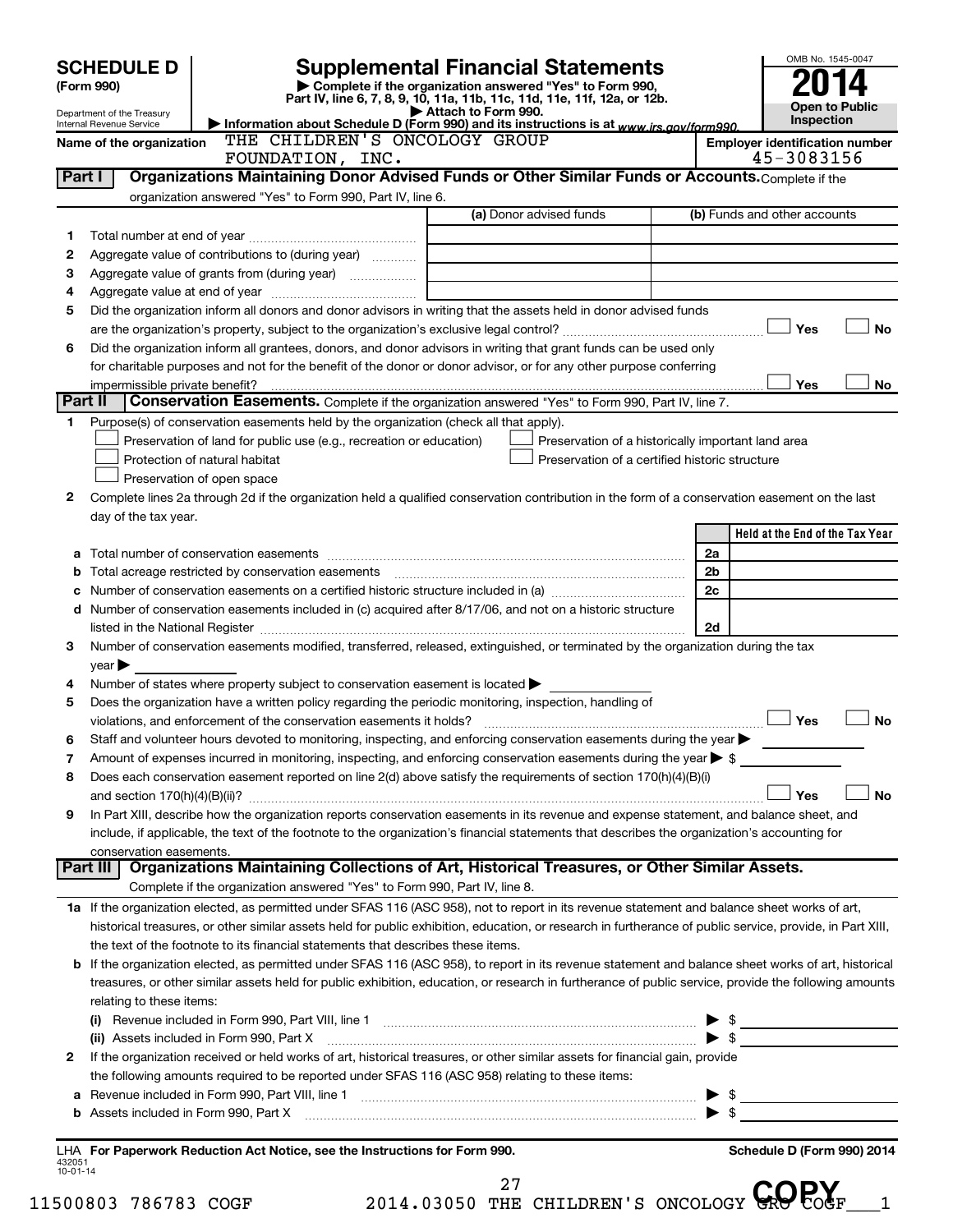|        |                                                                                                                                                                                                                                | THE CHILDREN'S ONCOLOGY GROUP |                |                                                                                                                                                                                                                                |                                            |                            |           |  |
|--------|--------------------------------------------------------------------------------------------------------------------------------------------------------------------------------------------------------------------------------|-------------------------------|----------------|--------------------------------------------------------------------------------------------------------------------------------------------------------------------------------------------------------------------------------|--------------------------------------------|----------------------------|-----------|--|
|        | Schedule D (Form 990) 2014                                                                                                                                                                                                     | FOUNDATION, INC.              |                |                                                                                                                                                                                                                                |                                            | 45-3083156 Page 2          |           |  |
|        | Part III<br>Organizations Maintaining Collections of Art, Historical Treasures, or Other Similar Assets (continued)                                                                                                            |                               |                |                                                                                                                                                                                                                                |                                            |                            |           |  |
| З      | Using the organization's acquisition, accession, and other records, check any of the following that are a significant use of its collection items                                                                              |                               |                |                                                                                                                                                                                                                                |                                            |                            |           |  |
|        | (check all that apply):                                                                                                                                                                                                        |                               |                |                                                                                                                                                                                                                                |                                            |                            |           |  |
| a      | Public exhibition                                                                                                                                                                                                              | d                             |                | Loan or exchange programs                                                                                                                                                                                                      |                                            |                            |           |  |
| b      | Scholarly research                                                                                                                                                                                                             | е                             |                | Other and the control of the control of the control of the control of the control of the control of the control of the control of the control of the control of the control of the control of the control of the control of th |                                            |                            |           |  |
| C      | Preservation for future generations                                                                                                                                                                                            |                               |                |                                                                                                                                                                                                                                |                                            |                            |           |  |
| 4      | Provide a description of the organization's collections and explain how they further the organization's exempt purpose in Part XIII.                                                                                           |                               |                |                                                                                                                                                                                                                                |                                            |                            |           |  |
| 5      | During the year, did the organization solicit or receive donations of art, historical treasures, or other similar assets                                                                                                       |                               |                |                                                                                                                                                                                                                                |                                            |                            |           |  |
|        |                                                                                                                                                                                                                                |                               |                |                                                                                                                                                                                                                                |                                            | Yes                        | No        |  |
|        | <b>Part IV</b><br>Escrow and Custodial Arrangements. Complete if the organization answered "Yes" to Form 990, Part IV, line 9, or                                                                                              |                               |                |                                                                                                                                                                                                                                |                                            |                            |           |  |
|        | reported an amount on Form 990, Part X, line 21.                                                                                                                                                                               |                               |                |                                                                                                                                                                                                                                |                                            |                            |           |  |
|        | 1a Is the organization an agent, trustee, custodian or other intermediary for contributions or other assets not included                                                                                                       |                               |                |                                                                                                                                                                                                                                |                                            |                            |           |  |
|        |                                                                                                                                                                                                                                |                               |                |                                                                                                                                                                                                                                |                                            | Yes                        | <b>No</b> |  |
|        | b If "Yes," explain the arrangement in Part XIII and complete the following table:                                                                                                                                             |                               |                |                                                                                                                                                                                                                                |                                            |                            |           |  |
|        |                                                                                                                                                                                                                                |                               |                |                                                                                                                                                                                                                                |                                            | Amount                     |           |  |
|        | c Beginning balance measurements and the contract of the contract of the contract of the contract of the contract of the contract of the contract of the contract of the contract of the contract of the contract of the contr |                               |                |                                                                                                                                                                                                                                | 1c                                         |                            |           |  |
|        |                                                                                                                                                                                                                                |                               |                |                                                                                                                                                                                                                                | 1d                                         |                            |           |  |
|        | e Distributions during the year manufactured and a control of the year manufactured and a Distributions during the year                                                                                                        |                               |                |                                                                                                                                                                                                                                | 1e                                         |                            |           |  |
| f      |                                                                                                                                                                                                                                |                               |                |                                                                                                                                                                                                                                | 1f                                         |                            |           |  |
|        | 2a Did the organization include an amount on Form 990, Part X, line 21, for escrow or custodial account liability?                                                                                                             |                               |                |                                                                                                                                                                                                                                |                                            | Yes                        | <b>No</b> |  |
|        | b If "Yes," explain the arrangement in Part XIII. Check here if the explanation has been provided in Part XIII                                                                                                                 |                               |                |                                                                                                                                                                                                                                |                                            |                            |           |  |
| Part V | <b>Endowment Funds.</b> Complete if the organization answered "Yes" to Form 990, Part IV, line 10.                                                                                                                             |                               |                |                                                                                                                                                                                                                                |                                            |                            |           |  |
|        |                                                                                                                                                                                                                                | (a) Current year              | (b) Prior year | (c) Two years back                                                                                                                                                                                                             | (d) Three years back   (e) Four years back |                            |           |  |
|        |                                                                                                                                                                                                                                |                               |                |                                                                                                                                                                                                                                |                                            |                            |           |  |
| b      |                                                                                                                                                                                                                                |                               |                |                                                                                                                                                                                                                                |                                            |                            |           |  |
|        | Net investment earnings, gains, and losses                                                                                                                                                                                     |                               |                |                                                                                                                                                                                                                                |                                            |                            |           |  |
|        |                                                                                                                                                                                                                                |                               |                |                                                                                                                                                                                                                                |                                            |                            |           |  |
|        | e Other expenditures for facilities                                                                                                                                                                                            |                               |                |                                                                                                                                                                                                                                |                                            |                            |           |  |
|        | and programs                                                                                                                                                                                                                   |                               |                |                                                                                                                                                                                                                                |                                            |                            |           |  |
| Ť.     |                                                                                                                                                                                                                                |                               |                |                                                                                                                                                                                                                                |                                            |                            |           |  |
|        | End of year balance                                                                                                                                                                                                            |                               |                |                                                                                                                                                                                                                                |                                            |                            |           |  |
| g<br>2 | Provide the estimated percentage of the current year end balance (line 1g, column (a)) held as:                                                                                                                                |                               |                |                                                                                                                                                                                                                                |                                            |                            |           |  |
|        |                                                                                                                                                                                                                                |                               |                |                                                                                                                                                                                                                                |                                            |                            |           |  |
| а      | Board designated or quasi-endowment                                                                                                                                                                                            | %                             |                |                                                                                                                                                                                                                                |                                            |                            |           |  |
| b      | Permanent endowment                                                                                                                                                                                                            |                               |                |                                                                                                                                                                                                                                |                                            |                            |           |  |
|        | c Temporarily restricted endowment >                                                                                                                                                                                           | %                             |                |                                                                                                                                                                                                                                |                                            |                            |           |  |
|        | The percentages in lines 2a, 2b, and 2c should equal 100%.                                                                                                                                                                     |                               |                |                                                                                                                                                                                                                                |                                            |                            |           |  |
|        | 3a Are there endowment funds not in the possession of the organization that are held and administered for the organization                                                                                                     |                               |                |                                                                                                                                                                                                                                |                                            |                            |           |  |
|        | by:                                                                                                                                                                                                                            |                               |                |                                                                                                                                                                                                                                |                                            |                            | Yes<br>No |  |
|        | (i)                                                                                                                                                                                                                            |                               |                |                                                                                                                                                                                                                                |                                            | 3a(i)                      |           |  |
|        |                                                                                                                                                                                                                                |                               |                |                                                                                                                                                                                                                                |                                            | 3a(ii)                     |           |  |
|        |                                                                                                                                                                                                                                |                               |                |                                                                                                                                                                                                                                |                                            | 3 <sub>b</sub>             |           |  |
|        | Describe in Part XIII the intended uses of the organization's endowment funds.<br><b>Part VI</b>                                                                                                                               |                               |                |                                                                                                                                                                                                                                |                                            |                            |           |  |
|        | Land, Buildings, and Equipment.                                                                                                                                                                                                |                               |                |                                                                                                                                                                                                                                |                                            |                            |           |  |
|        | Complete if the organization answered "Yes" to Form 990, Part IV, line 11a. See Form 990, Part X, line 10.                                                                                                                     |                               |                |                                                                                                                                                                                                                                |                                            |                            |           |  |
|        | Description of property                                                                                                                                                                                                        | (a) Cost or other             |                | (b) Cost or other                                                                                                                                                                                                              | (c) Accumulated                            | (d) Book value             |           |  |
|        |                                                                                                                                                                                                                                | basis (investment)            |                | basis (other)                                                                                                                                                                                                                  | depreciation                               |                            |           |  |
|        |                                                                                                                                                                                                                                |                               |                |                                                                                                                                                                                                                                |                                            |                            |           |  |
|        |                                                                                                                                                                                                                                |                               |                |                                                                                                                                                                                                                                |                                            |                            |           |  |
|        |                                                                                                                                                                                                                                |                               |                |                                                                                                                                                                                                                                |                                            |                            |           |  |
|        |                                                                                                                                                                                                                                |                               |                |                                                                                                                                                                                                                                |                                            |                            |           |  |
|        |                                                                                                                                                                                                                                |                               |                |                                                                                                                                                                                                                                |                                            |                            |           |  |
|        | Total. Add lines 1a through 1e. (Column (d) must equal Form 990, Part X, column (B), line 10c.)                                                                                                                                |                               |                |                                                                                                                                                                                                                                |                                            |                            | 0.        |  |
|        |                                                                                                                                                                                                                                |                               |                |                                                                                                                                                                                                                                |                                            | Schedule D (Form 990) 2014 |           |  |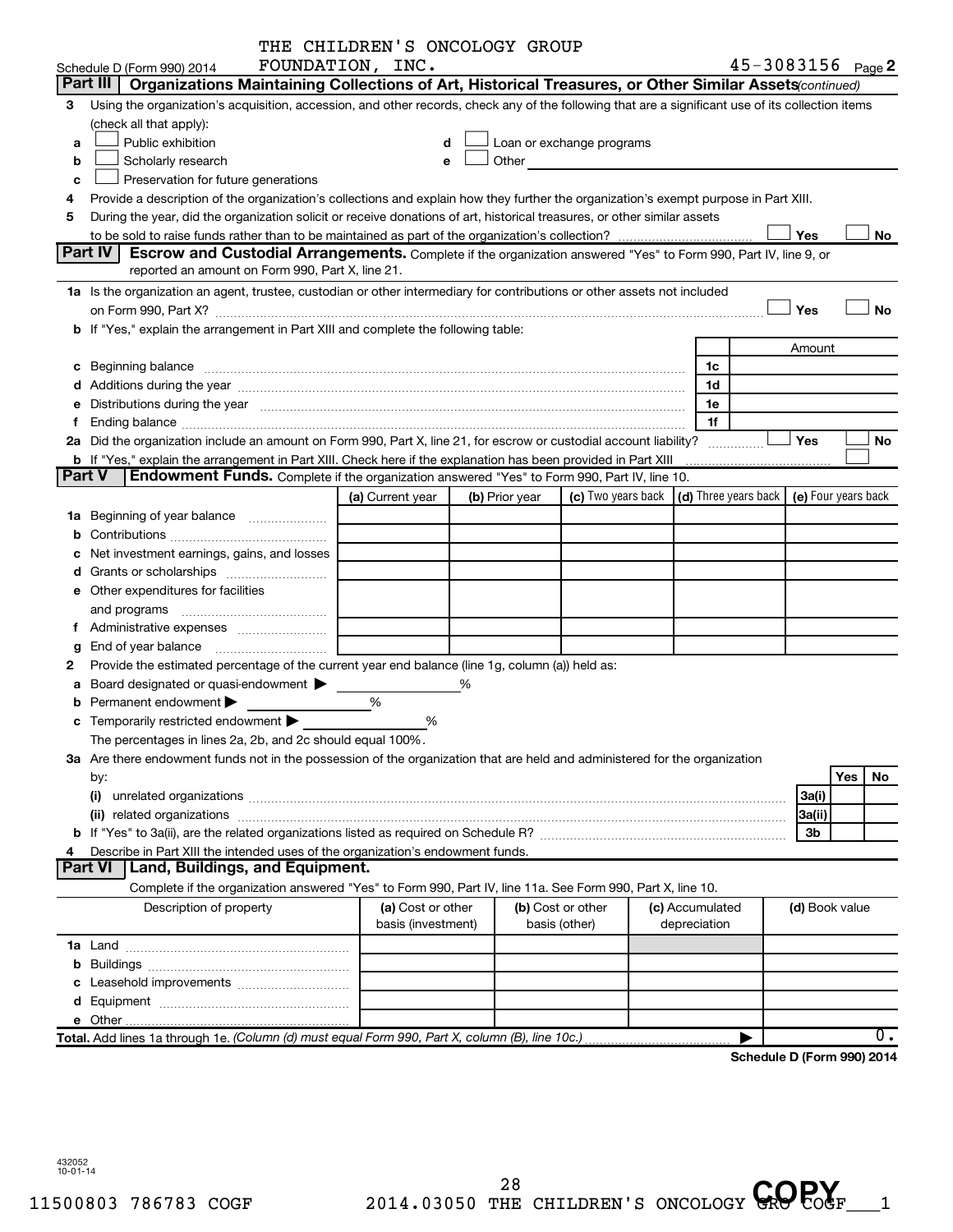| THE CHILDREN'S ONCOLOGY GROUP |  |
|-------------------------------|--|
|                               |  |

| FOUNDATION, INC.<br>Schedule D (Form 990) 2014                                                                                                          |                 |                | 45-3083156 Page 3                                         |
|---------------------------------------------------------------------------------------------------------------------------------------------------------|-----------------|----------------|-----------------------------------------------------------|
| <b>Investments - Other Securities.</b><br><b>Part VIII</b>                                                                                              |                 |                |                                                           |
| Complete if the organization answered "Yes" to Form 990, Part IV, line 11b. See Form 990, Part X, line 12.                                              |                 |                |                                                           |
| (a) Description of security or category (including name of security)                                                                                    | (b) Book value  |                | (c) Method of valuation: Cost or end-of-year market value |
| (1) Financial derivatives                                                                                                                               |                 |                |                                                           |
| (2) Closely-held equity interests                                                                                                                       |                 |                |                                                           |
| (3) Other                                                                                                                                               |                 |                |                                                           |
| (A)                                                                                                                                                     |                 |                |                                                           |
| (B)                                                                                                                                                     |                 |                |                                                           |
| (C)                                                                                                                                                     |                 |                |                                                           |
| (D)                                                                                                                                                     |                 |                |                                                           |
| (E)                                                                                                                                                     |                 |                |                                                           |
| (F)                                                                                                                                                     |                 |                |                                                           |
| (G)                                                                                                                                                     |                 |                |                                                           |
| (H)                                                                                                                                                     |                 |                |                                                           |
| Total. (Col. (b) must equal Form 990, Part X, col. (B) line 12.) $\blacktriangleright$                                                                  |                 |                |                                                           |
| Part VIII Investments - Program Related.                                                                                                                |                 |                |                                                           |
| Complete if the organization answered "Yes" to Form 990, Part IV, line 11c. See Form 990, Part X, line 13.                                              |                 |                |                                                           |
| (a) Description of investment                                                                                                                           | (b) Book value  |                | (c) Method of valuation: Cost or end-of-year market value |
| (1)                                                                                                                                                     |                 |                |                                                           |
| (2)                                                                                                                                                     |                 |                |                                                           |
| (3)                                                                                                                                                     |                 |                |                                                           |
| (4)                                                                                                                                                     |                 |                |                                                           |
| (5)                                                                                                                                                     |                 |                |                                                           |
| (6)                                                                                                                                                     |                 |                |                                                           |
| (7)                                                                                                                                                     |                 |                |                                                           |
| (8)                                                                                                                                                     |                 |                |                                                           |
| (9)                                                                                                                                                     |                 |                |                                                           |
| Total. (Col. (b) must equal Form 990, Part X, col. (B) line 13.) $\blacktriangleright$                                                                  |                 |                |                                                           |
| <b>Other Assets.</b><br>Part IX                                                                                                                         |                 |                |                                                           |
| Complete if the organization answered "Yes" to Form 990, Part IV, line 11d. See Form 990, Part X, line 15.                                              |                 |                |                                                           |
|                                                                                                                                                         | (a) Description |                | (b) Book value                                            |
| (1)                                                                                                                                                     |                 |                |                                                           |
| (2)                                                                                                                                                     |                 |                |                                                           |
| (3)                                                                                                                                                     |                 |                |                                                           |
| (4)                                                                                                                                                     |                 |                |                                                           |
| (5)                                                                                                                                                     |                 |                |                                                           |
| (6)                                                                                                                                                     |                 |                |                                                           |
| (7)                                                                                                                                                     |                 |                |                                                           |
| (8)                                                                                                                                                     |                 |                |                                                           |
| (9)                                                                                                                                                     |                 |                |                                                           |
| Total. (Column (b) must equal Form 990, Part X, col. (B) line 15.)                                                                                      |                 |                |                                                           |
| <b>Other Liabilities.</b><br>Part X                                                                                                                     |                 |                |                                                           |
| Complete if the organization answered "Yes" to Form 990, Part IV, line 11e or 11f. See Form 990, Part X, line 25.                                       |                 |                |                                                           |
| (a) Description of liability<br>1.                                                                                                                      |                 | (b) Book value |                                                           |
| Federal income taxes<br>(1)                                                                                                                             |                 |                |                                                           |
| (2)                                                                                                                                                     |                 |                |                                                           |
| (3)                                                                                                                                                     |                 |                |                                                           |
| (4)                                                                                                                                                     |                 |                |                                                           |
| (5)                                                                                                                                                     |                 |                |                                                           |
| (6)                                                                                                                                                     |                 |                |                                                           |
| (7)                                                                                                                                                     |                 |                |                                                           |
| (8)                                                                                                                                                     |                 |                |                                                           |
| (9)                                                                                                                                                     |                 |                |                                                           |
| Total. (Column (b) must equal Form 990, Part X, col. (B) line 25.)                                                                                      |                 |                |                                                           |
| Liability for uncertain tax positions. In Part XIII, provide the text of the footnote to the organization's financial statements that reports the<br>2. |                 |                |                                                           |
| organization's liability for uncertain tax positions under FIN 48 (ASC 740). Check here if the text of the footnote has been provided in Part XIII      |                 |                | X                                                         |
|                                                                                                                                                         |                 |                | Schedule D (Form 990) 2014                                |
|                                                                                                                                                         |                 |                |                                                           |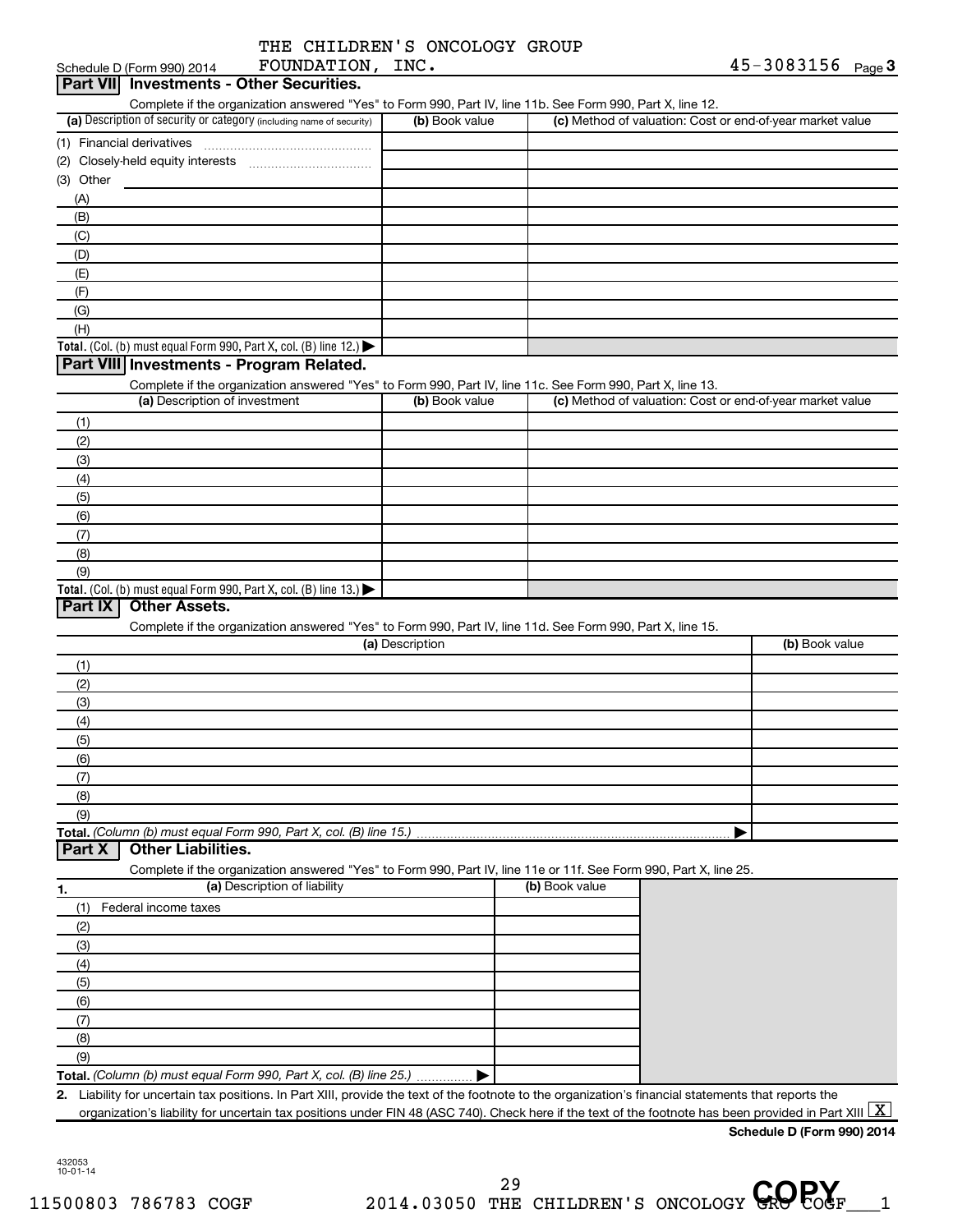|   | THE CHILDREN'S ONCOLOGY GROUP                                                                                                                                        |                |               |                |                              |
|---|----------------------------------------------------------------------------------------------------------------------------------------------------------------------|----------------|---------------|----------------|------------------------------|
|   | FOUNDATION, INC.<br>Schedule D (Form 990) 2014                                                                                                                       |                |               |                | 45-3083156 <sub>Page</sub> 4 |
|   | Reconciliation of Revenue per Audited Financial Statements With Revenue per Return.<br><b>Part XI</b>                                                                |                |               |                |                              |
|   | Complete if the organization answered "Yes" to Form 990, Part IV, line 12a.                                                                                          |                |               |                |                              |
| 1 | Total revenue, gains, and other support per audited financial statements [11] [11] Total revenue, [21] Total revenue of the support per audited financial statements |                |               | $\mathbf{1}$   | 10, 271, 142.                |
| 2 | Amounts included on line 1 but not on Form 990, Part VIII, line 12:                                                                                                  |                |               |                |                              |
| a |                                                                                                                                                                      | 2a             |               |                |                              |
|   |                                                                                                                                                                      | 2 <sub>b</sub> | 65,600.       |                |                              |
|   |                                                                                                                                                                      | 2 <sub>c</sub> |               |                |                              |
| d |                                                                                                                                                                      | 2d             |               |                |                              |
| e | Add lines 2a through 2d                                                                                                                                              |                |               | 2e             | 65,600.                      |
| 3 |                                                                                                                                                                      |                |               | $\mathbf{a}$   | 10, 205, 542.                |
| 4 | Amounts included on Form 990, Part VIII, line 12, but not on line 1:                                                                                                 |                |               |                |                              |
| a |                                                                                                                                                                      | 4a             |               |                |                              |
|   |                                                                                                                                                                      | 4 <sub>b</sub> |               |                |                              |
|   | c Add lines 4a and 4b                                                                                                                                                |                |               | 4с             | $0$ .                        |
| 5 |                                                                                                                                                                      | $\overline{5}$ | 10, 205, 542. |                |                              |
|   | Part XII   Reconciliation of Expenses per Audited Financial Statements With Expenses per Return.                                                                     |                |               |                |                              |
|   |                                                                                                                                                                      |                |               |                |                              |
|   | Complete if the organization answered "Yes" to Form 990, Part IV, line 12a.                                                                                          |                |               |                |                              |
| 1 |                                                                                                                                                                      |                |               | $\overline{1}$ | 5,736,561.                   |
| 2 | Amounts included on line 1 but not on Form 990, Part IX, line 25:                                                                                                    |                |               |                |                              |
| a |                                                                                                                                                                      | 2a             | 65,600.       |                |                              |
|   |                                                                                                                                                                      | 2 <sub>b</sub> |               |                |                              |
|   |                                                                                                                                                                      | 2 <sub>c</sub> |               |                |                              |
| d | Other (Describe in Part XIII.) (COLORGIAL CONSERVATION CONTROL)                                                                                                      | 2d             |               |                |                              |
|   |                                                                                                                                                                      |                |               | 2e             | 65,600.                      |
| 3 |                                                                                                                                                                      |                |               | $\mathbf{a}$   | 5,670,961.                   |
| 4 | Amounts included on Form 990, Part IX, line 25, but not on line 1:                                                                                                   |                |               |                |                              |
|   |                                                                                                                                                                      | 4a             |               |                |                              |
|   |                                                                                                                                                                      | 4b             |               |                |                              |
|   | Add lines 4a and 4b                                                                                                                                                  |                |               | 4c             | ο.                           |
|   | Part XIII Supplemental Information.                                                                                                                                  |                |               | 5              | 5,670,961.                   |

Provide the descriptions required for Part II, lines 3, 5, and 9; Part III, lines 1a and 4; Part IV, lines 1b and 2b; Part V, line 4; Part X, line 2; Part XI, lines 2d and 4b; and Part XII, lines 2d and 4b. Also complete this part to provide any additional information.

PART X, LINE 2:

| THE FOUNDATION ACCOUNTS FOR UNCERTAINTY IN INCOME TAXES RECOGNIZED IN THE  |
|----------------------------------------------------------------------------|
| FINANCIAL STATEMENTS USING A RECOGNITION THRESHOLD OF MORE LIKELY THAN NOT |
| AS TO WHETHER THE UNCERTAINTY WILL BE SUSTAINED UPON EXAMINATION BY THE    |
| APPROPRIATE TAXING AUTHORITY. MEASUREMENT OF THE TAX UNCERTAINTY OCCURS IF |
| THE RECOGNITION THRESHOLD HAS BEEN MET. MANAGEMENT DETERMINED THERE WERE   |
| NO TAX UNCERTAINTIES THAT MET THE RECOGNITION THRESHOLD.                   |
|                                                                            |

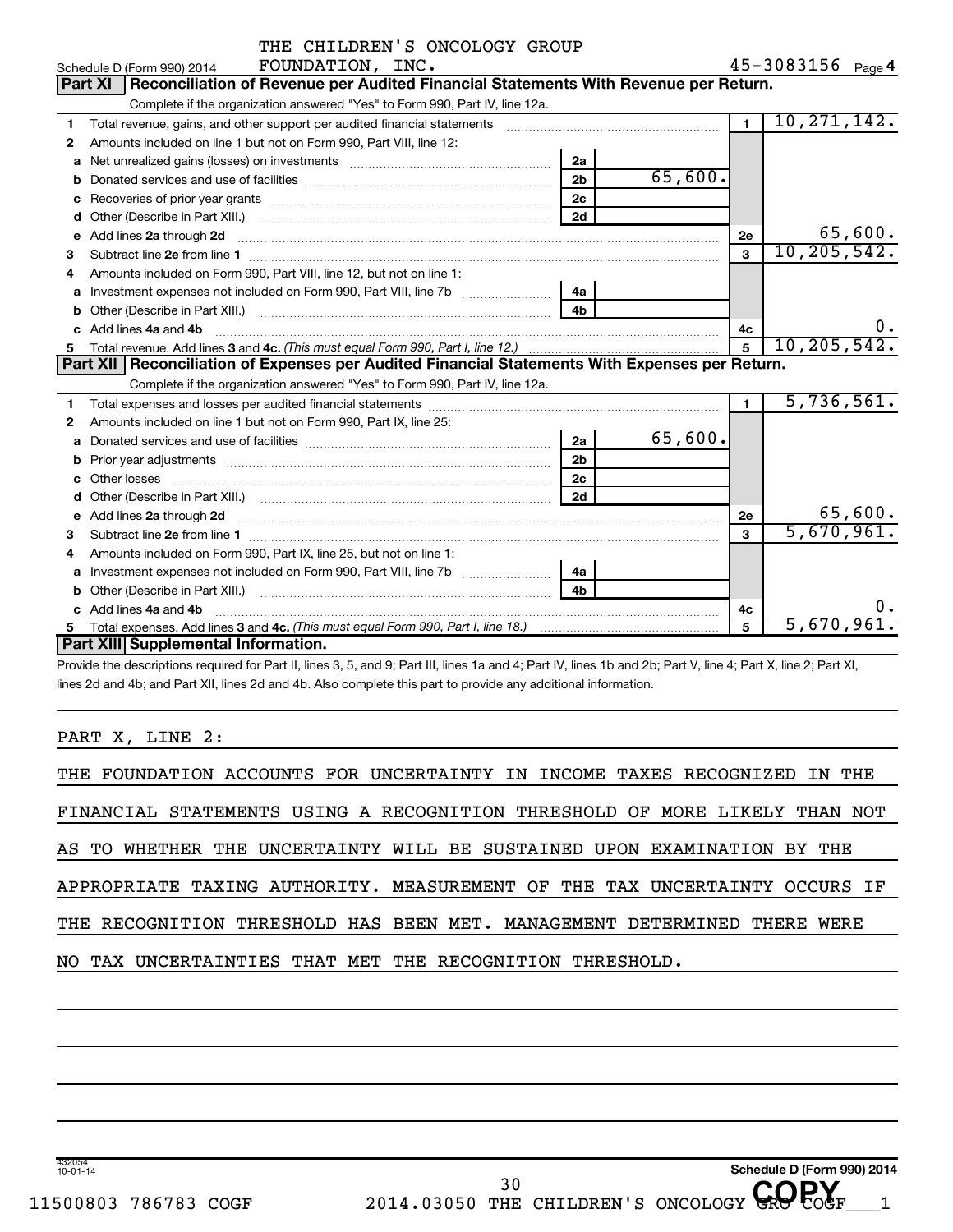|        | <b>SCHEDULE F</b>                                      |                                           |                                                                                       | <b>Statement of Activities Outside the United States</b>                                                                                             |                                                                                                             | OMB No. 1545-0047                                                |
|--------|--------------------------------------------------------|-------------------------------------------|---------------------------------------------------------------------------------------|------------------------------------------------------------------------------------------------------------------------------------------------------|-------------------------------------------------------------------------------------------------------------|------------------------------------------------------------------|
|        | (Form 990)                                             |                                           |                                                                                       | Complete if the organization answered "Yes" on Form 990, Part IV, line 14b, 15, or 16.                                                               |                                                                                                             |                                                                  |
|        | Department of the Treasury<br>Internal Revenue Service |                                           |                                                                                       | Attach to Form 990.<br>Information about Schedule F (Form 990) and its instructions is at www.irs.gov/form990.                                       |                                                                                                             | <b>Open to Public</b><br>Inspection                              |
|        | Name of the organization                               |                                           |                                                                                       |                                                                                                                                                      |                                                                                                             | <b>Employer identification number</b>                            |
|        | THE CHILDREN'S ONCOLOGY GROUP                          |                                           |                                                                                       |                                                                                                                                                      |                                                                                                             |                                                                  |
|        | FOUNDATION, INC.                                       |                                           |                                                                                       |                                                                                                                                                      | 45-3083156                                                                                                  |                                                                  |
| Part I |                                                        |                                           |                                                                                       | General Information on Activities Outside the United States. Complete if the organization answered "Yes" on                                          |                                                                                                             |                                                                  |
| 1.     |                                                        | Form 990, Part IV, line 14b.              |                                                                                       | For grantmakers. Does the organization maintain records to substantiate the amount of its grants and other assistance,                               |                                                                                                             |                                                                  |
|        |                                                        |                                           |                                                                                       | the grantees' eligibility for the grants or assistance, and the selection criteria used to award the grants or assistance? $\ldots$ $X$ Yes          |                                                                                                             | <b>No</b>                                                        |
| 2      | United States.                                         |                                           |                                                                                       | For grantmakers. Describe in Part V the organization's procedures for monitoring the use of its grants and other assistance outside the              |                                                                                                             |                                                                  |
| 3      |                                                        |                                           |                                                                                       | Activities per Region. (The following Part I, line 3 table can be duplicated if additional space is needed.)                                         |                                                                                                             |                                                                  |
|        | (a) Region                                             | (b) Number of<br>offices<br>in the region | (c) Number of<br>employees,<br>agents, and<br>independent<br>contractors<br>in region | (d) Activities conducted in region<br>(by type) (e.g., fundraising, program<br>services, investments, grants to<br>recipients located in the region) | (e) If activity listed in (d)<br>is a program service,<br>describe specific type<br>of service(s) in region | (f) Total<br>expenditures<br>for and<br>investments<br>in region |
|        |                                                        |                                           |                                                                                       |                                                                                                                                                      |                                                                                                             |                                                                  |
|        | SOUTH AMERICA                                          | $\overline{0}$                            | 0                                                                                     | GRANTMAKING                                                                                                                                          |                                                                                                             | 32,000.                                                          |
|        |                                                        |                                           |                                                                                       |                                                                                                                                                      |                                                                                                             |                                                                  |
|        |                                                        |                                           |                                                                                       |                                                                                                                                                      |                                                                                                             |                                                                  |
|        |                                                        |                                           |                                                                                       |                                                                                                                                                      |                                                                                                             |                                                                  |
|        |                                                        |                                           |                                                                                       |                                                                                                                                                      |                                                                                                             |                                                                  |
|        |                                                        |                                           |                                                                                       |                                                                                                                                                      |                                                                                                             |                                                                  |
|        |                                                        |                                           |                                                                                       |                                                                                                                                                      |                                                                                                             |                                                                  |
|        |                                                        |                                           |                                                                                       |                                                                                                                                                      |                                                                                                             |                                                                  |
|        | 3 a Sub-total                                          | $\sqrt{ }$                                | 0                                                                                     |                                                                                                                                                      |                                                                                                             | 32,000.                                                          |
|        | <b>b</b> Total from continuation<br>sheets to Part I   |                                           | 0                                                                                     |                                                                                                                                                      |                                                                                                             | 0.                                                               |
|        | c Totals (add lines 3a<br>and 3b)                      |                                           | 0                                                                                     |                                                                                                                                                      |                                                                                                             | 32,000.                                                          |

**For Paperwork Reduction Act Notice, see the Instructions for Form 990. Schedule F (Form 990) 2014** LHA

432071 09-24-14

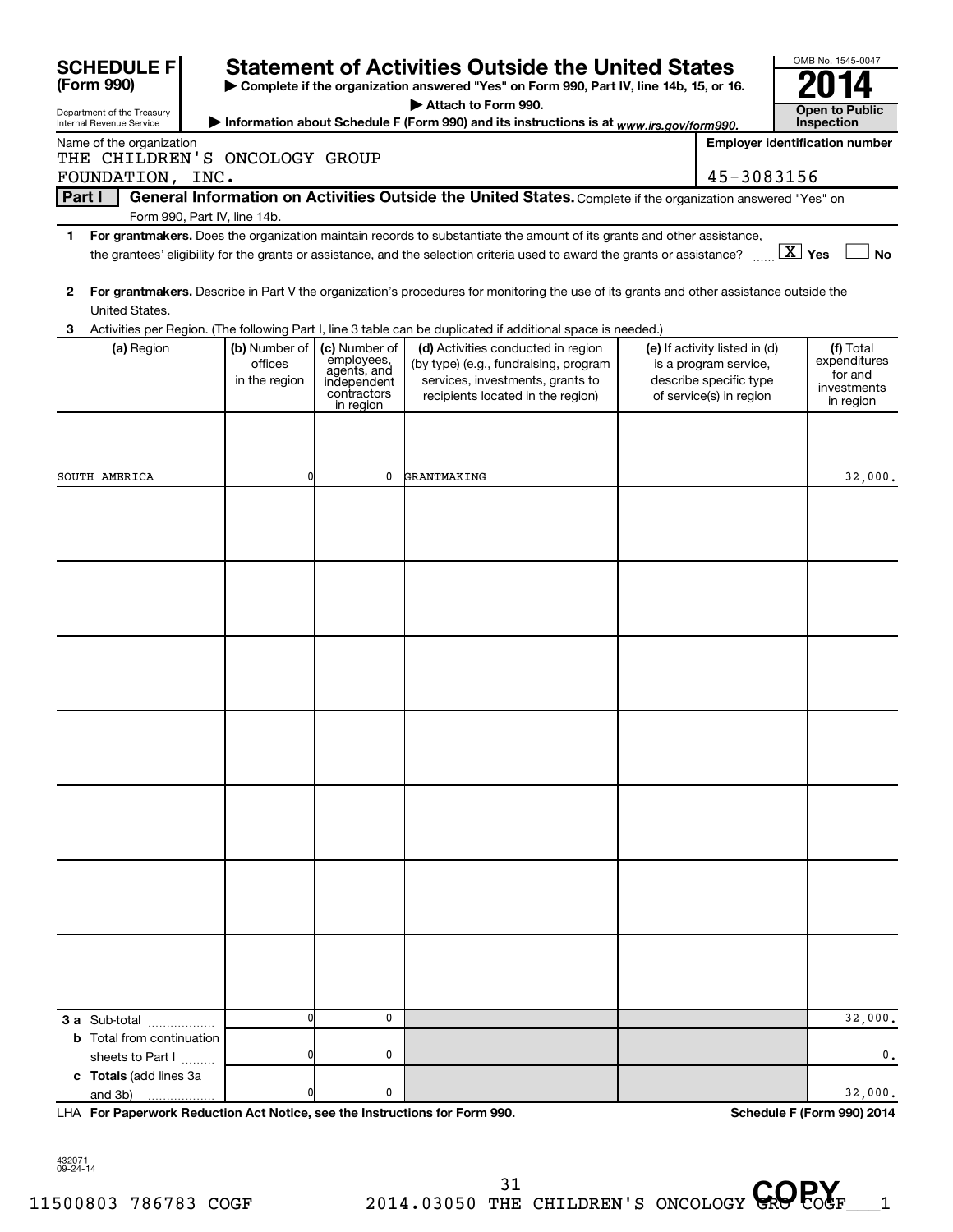Schedule F (Form 990) 2014  $\qquad \qquad$   $\qquad$   $\qquad$   $\qquad$   $\qquad$   $\qquad$   $\qquad$   $\qquad$   $\qquad$   $\qquad$   $\qquad$   $\qquad$   $\qquad$   $\qquad$   $\qquad$   $\qquad$   $\qquad$   $\qquad$   $\qquad$   $\qquad$   $\qquad$   $\qquad$   $\qquad$   $\qquad$   $\qquad$   $\qquad$   $\qquad$   $\qquad$   $\qquad$   $\qquad$   $\qquad$   $\qquad$ 

Part II | Grants and Other Assistance to Organizations or Entities Outside the United States. Complete if the organization answered "Yes" on Form 990, Part IV, line 15, for any recipient who received more than \$5,000. Part II can be duplicated if additional space is needed.

| 1<br>(a) Name of organization                           | (b) IRS code section<br>and EIN (if applicable) | (c) Region    | (d) Purpose of<br>grant                                                                                                                         | (e) Amount    | (f) Manner of<br>of cash grant cash disbursement | (g) Amount of<br>non-cash<br>assistance | (h) Description<br>of non-cash<br>assistance | (i) Method of<br>valuation (book, FMV,<br>appraisal, other) |
|---------------------------------------------------------|-------------------------------------------------|---------------|-------------------------------------------------------------------------------------------------------------------------------------------------|---------------|--------------------------------------------------|-----------------------------------------|----------------------------------------------|-------------------------------------------------------------|
|                                                         |                                                 |               | TO CURE CHILDREN AND                                                                                                                            |               |                                                  |                                         |                                              |                                                             |
|                                                         |                                                 |               | IMPROVE CAPACITY &<br>QUALITY OF TREATMENT                                                                                                      |               |                                                  |                                         |                                              |                                                             |
|                                                         |                                                 | SOUTH AMERICA | IN LATIN AMERICA.                                                                                                                               | 32,000. CHECK |                                                  | $\mathbf{0}$                            |                                              |                                                             |
|                                                         |                                                 |               |                                                                                                                                                 |               |                                                  |                                         |                                              |                                                             |
|                                                         |                                                 |               |                                                                                                                                                 |               |                                                  |                                         |                                              |                                                             |
|                                                         |                                                 |               |                                                                                                                                                 |               |                                                  |                                         |                                              |                                                             |
|                                                         |                                                 |               |                                                                                                                                                 |               |                                                  |                                         |                                              |                                                             |
|                                                         |                                                 |               |                                                                                                                                                 |               |                                                  |                                         |                                              |                                                             |
|                                                         |                                                 |               |                                                                                                                                                 |               |                                                  |                                         |                                              |                                                             |
|                                                         |                                                 |               |                                                                                                                                                 |               |                                                  |                                         |                                              |                                                             |
|                                                         |                                                 |               |                                                                                                                                                 |               |                                                  |                                         |                                              |                                                             |
|                                                         |                                                 |               |                                                                                                                                                 |               |                                                  |                                         |                                              |                                                             |
|                                                         |                                                 |               |                                                                                                                                                 |               |                                                  |                                         |                                              |                                                             |
|                                                         |                                                 |               |                                                                                                                                                 |               |                                                  |                                         |                                              |                                                             |
|                                                         |                                                 |               |                                                                                                                                                 |               |                                                  |                                         |                                              |                                                             |
|                                                         |                                                 |               |                                                                                                                                                 |               |                                                  |                                         |                                              |                                                             |
|                                                         |                                                 |               |                                                                                                                                                 |               |                                                  |                                         |                                              |                                                             |
|                                                         |                                                 |               |                                                                                                                                                 |               |                                                  |                                         |                                              |                                                             |
|                                                         |                                                 |               |                                                                                                                                                 |               |                                                  |                                         |                                              |                                                             |
|                                                         |                                                 |               |                                                                                                                                                 |               |                                                  |                                         |                                              |                                                             |
|                                                         |                                                 |               |                                                                                                                                                 |               |                                                  |                                         |                                              |                                                             |
|                                                         |                                                 |               |                                                                                                                                                 |               |                                                  |                                         |                                              |                                                             |
|                                                         |                                                 |               |                                                                                                                                                 |               |                                                  |                                         |                                              |                                                             |
|                                                         |                                                 |               |                                                                                                                                                 |               |                                                  |                                         |                                              |                                                             |
| $\mathbf{2}$                                            |                                                 |               | Enter total number of recipient organizations listed above that are recognized as charities by the foreign country, recognized as tax-exempt by |               |                                                  |                                         |                                              |                                                             |
|                                                         |                                                 |               |                                                                                                                                                 |               |                                                  |                                         |                                              | $\mathbf{1}$<br>$\overline{0}$                              |
| 3 Enter total number of other organizations or entities |                                                 |               |                                                                                                                                                 |               |                                                  |                                         |                                              |                                                             |

**Schedule F (Form 990) 2014**

**COPY**

**2**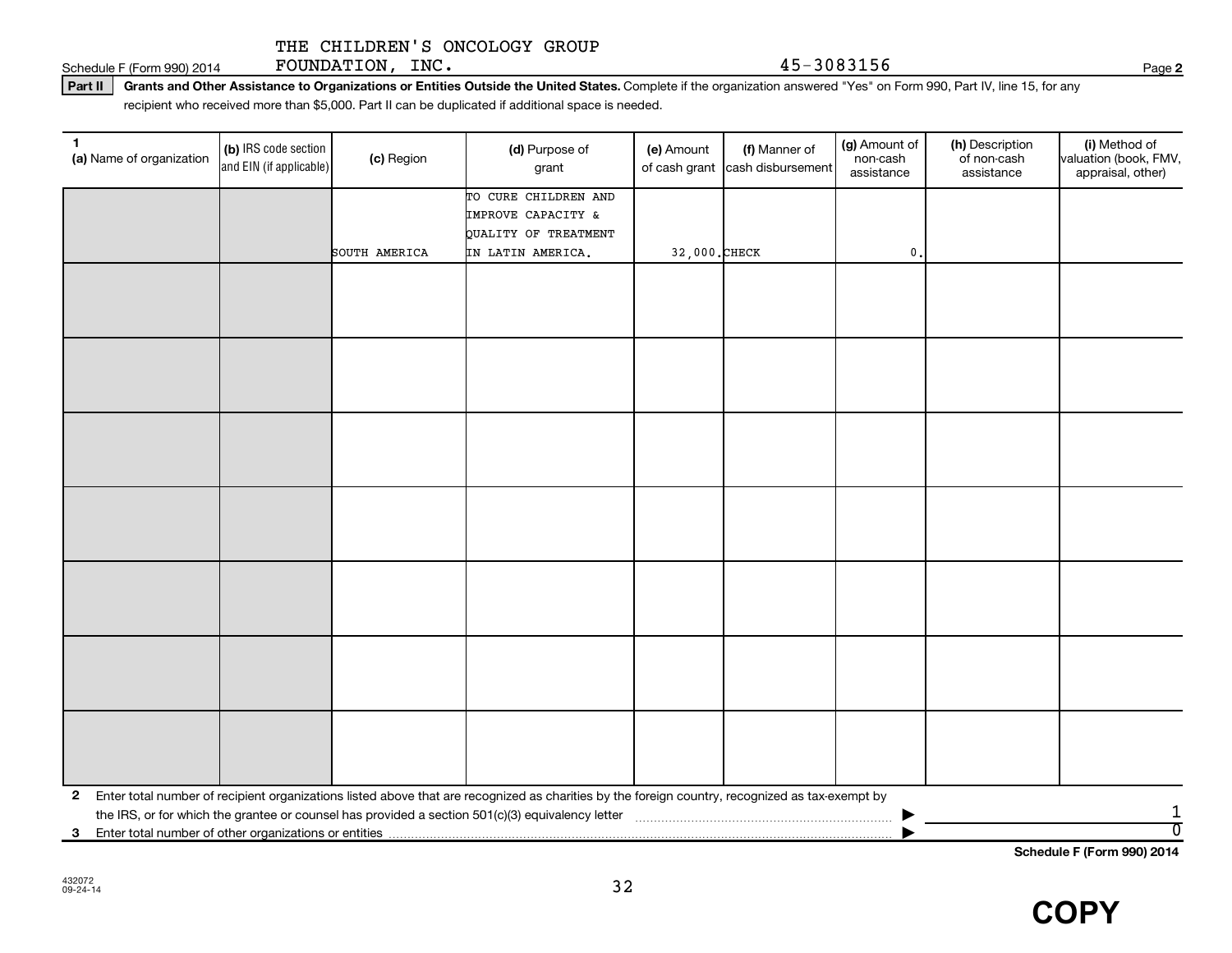Schedule F (Form 990) 2014  $\qquad \qquad$   $\qquad$   $\qquad$   $\qquad$   $\qquad$   $\qquad$   $\qquad$   $\qquad$   $\qquad$   $\qquad$   $\qquad$   $\qquad$   $\qquad$   $\qquad$   $\qquad$   $\qquad$   $\qquad$   $\qquad$   $\qquad$   $\qquad$   $\qquad$   $\qquad$   $\qquad$   $\qquad$   $\qquad$   $\qquad$   $\qquad$   $\qquad$   $\qquad$   $\qquad$   $\qquad$   $\qquad$ 

Part III Grants and Other Assistance to Individuals Outside the United States. Complete if the organization answered "Yes" on Form 990, Part IV, line 16. Part III can be duplicated if additional space is needed.

| T are in carried depileated in additional space is riceded.<br>(a) Type of grant or assistance | (b) Region | (c) Number of (d) Amount of<br>recipients cash grant | (e) Manner of<br>cash disbursement | (f) Amount of<br>non-cash<br>assistance | (g) Description of<br>non-cash assistance | (h) Method of<br>valuation<br>(book, FMV,<br>appraisal, other) |
|------------------------------------------------------------------------------------------------|------------|------------------------------------------------------|------------------------------------|-----------------------------------------|-------------------------------------------|----------------------------------------------------------------|
|                                                                                                |            |                                                      |                                    |                                         |                                           |                                                                |
|                                                                                                |            |                                                      |                                    |                                         |                                           |                                                                |
|                                                                                                |            |                                                      |                                    |                                         |                                           |                                                                |
|                                                                                                |            |                                                      |                                    |                                         |                                           |                                                                |
|                                                                                                |            |                                                      |                                    |                                         |                                           |                                                                |
|                                                                                                |            |                                                      |                                    |                                         |                                           |                                                                |
|                                                                                                |            |                                                      |                                    |                                         |                                           |                                                                |
|                                                                                                |            |                                                      |                                    |                                         |                                           |                                                                |
|                                                                                                |            |                                                      |                                    |                                         |                                           |                                                                |
|                                                                                                |            |                                                      |                                    |                                         |                                           |                                                                |

**Schedule F (Form 990) 2014**

**3**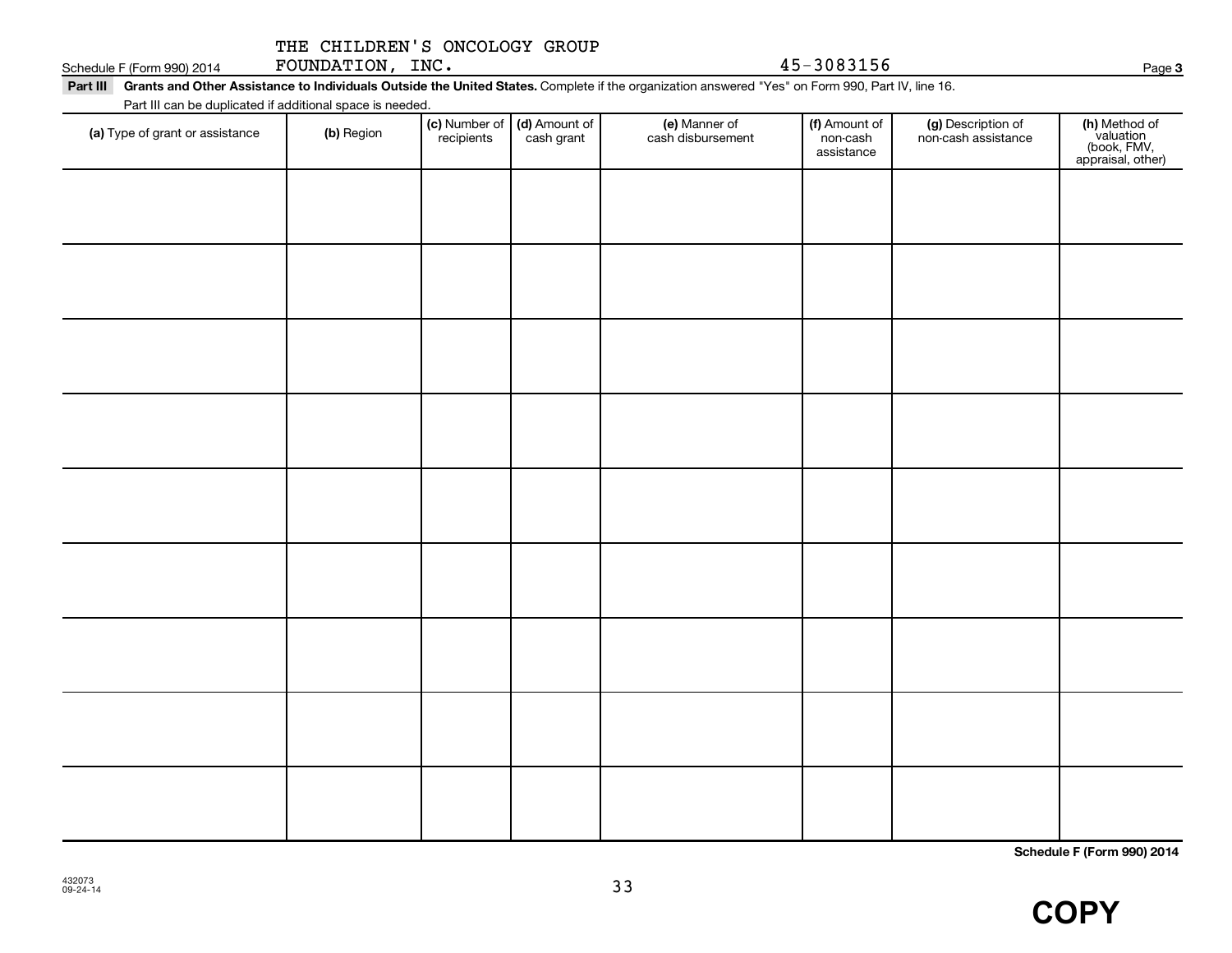THE CHILDREN'S ONCOLOGY GROUP FOUNDATION, INC. 45-3083156

| <b>Part IV</b> | <b>Foreign Forms</b>                                                                                                                                                                                                                                                                                                                                                                                         |     |                       |
|----------------|--------------------------------------------------------------------------------------------------------------------------------------------------------------------------------------------------------------------------------------------------------------------------------------------------------------------------------------------------------------------------------------------------------------|-----|-----------------------|
| $\mathbf{1}$   | Was the organization a U.S. transferor of property to a foreign corporation during the tax year? If "Yes," the<br>organization may be required to file Form 926, Return by a U.S. Transferor of Property to a Foreign<br>Corporation (see Instructions for Form 926) manufactured controller controller to the control of the control of                                                                     | Yes | $X_{N0}$              |
| $\overline{2}$ | Did the organization have an interest in a foreign trust during the tax year? If "Yes," the organization<br>may be required to file Form 3520, Annual Return To Report Transactions With Foreign Trusts and<br>Receipt of Certain Foreign Gifts, and/or Form 3520-A, Annual Information Return of Foreign Trust With<br>a U.S. Owner (see Instructions for Forms 3520 and 3520-A; do not file with Form 990) | Yes | $X _{No}$             |
| 3              | Did the organization have an ownership interest in a foreign corporation during the tax year? If "Yes,"<br>the organization may be required to file Form 5471, Information Return of U.S. Persons With Respect To                                                                                                                                                                                            | Yes | $X _{NQ}$             |
| 4              | Was the organization a direct or indirect shareholder of a passive foreign investment company or a<br>qualified electing fund during the tax year? If "Yes," the organization may be required to file Form 8621,<br>Information Return by a Shareholder of a Passive Foreign Investment Company or Qualified Electing Fund<br>(see Instructions for Form 8621)                                               | Yes | $\boxed{\text{X}}$ No |
| 5              | Did the organization have an ownership interest in a foreign partnership during the tax year? If "Yes,"<br>the organization may be required to file Form 8865, Return of U.S. Persons With Respect to Certain<br>Foreign Partnerships (see Instructions for Form 8865)                                                                                                                                       | Yes | $\mid X \mid$ No      |
| 6              | Did the organization have any operations in or related to any boycotting countries during the tax year? If<br>"Yes," the organization may be required to file Form 5713, International Boycott Report (see Instructions<br>for Form 5713; do not file with Form 990)                                                                                                                                         | Yes | x                     |

**Schedule F (Form 990) 2014**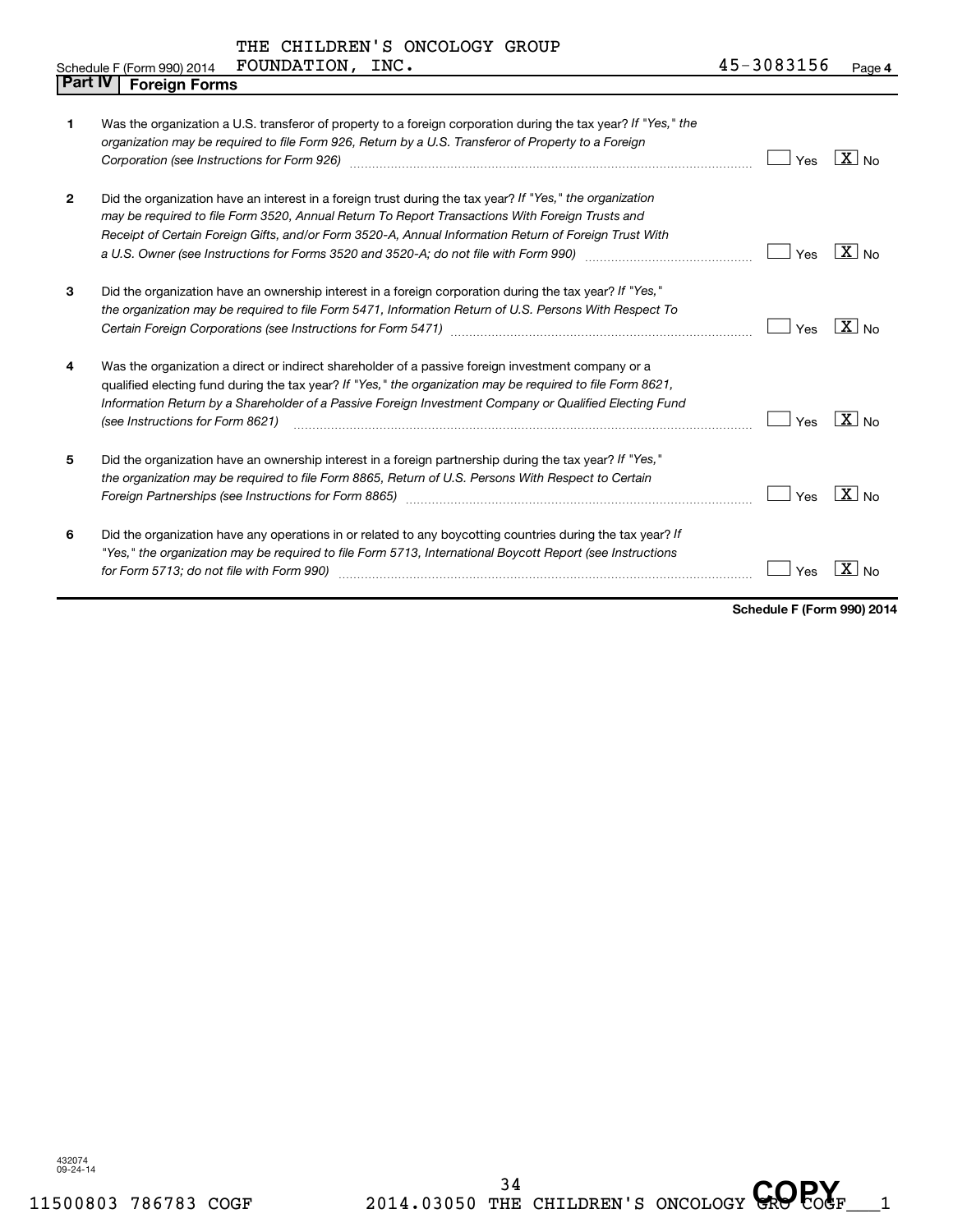THE CHILDREN'S ONCOLOGY GROUP FOUNDATION,

**Part V Supplemental Information**

Provide the information required by Part I, line 2 (monitoring of funds); Part I, line 3, column (f) (accounting method; amounts of investments vs. expenditures per region); Part II, line 1 (accounting method); Part III (accounting method); and Part III, column (c) (estimated number of recipients), as applicable. Also complete this part to provide any additional information.

PART I, LINE 2:

THE FOUNDATION WORKS DIRECTLY WITH THE CHILDREN'S ONCOLOGY GROUP IN

ASSURING THAT FUNDS DISPERSED ARE UTILIZED AS INTENDED. OVERSIGHT

INCLUDES A WORK ORDER ISSUED TO EACH INSTITUTION RECEIVING FUNDS

DETAILING THE EXPECTED WORK TO BE PERFORMED WITH THE FUNDS IN SUPPORT OF

COG RESEARCH. THE FOUNDATION RECEIVES REGULAR REPORTS FROM THE COG ON THE

PERFORMANCE OF ALL SITES INVOLVED WITH COG RESEARCH. IN ADDITION, SITES

ARE MONITORED REGULARLY TO ASSURE THE QUALITY OF WORK BEING PERFORMED.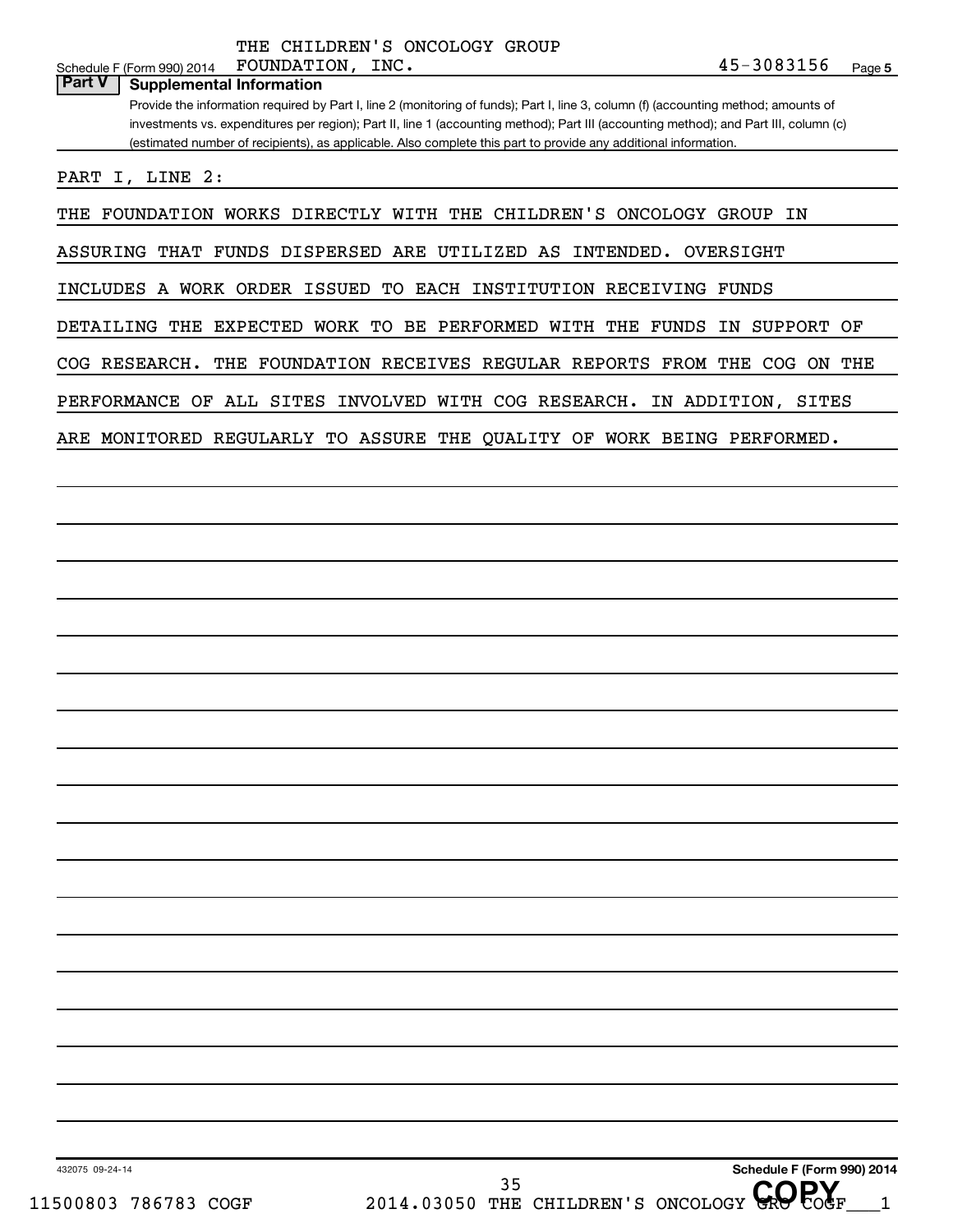| <b>SCHEDULE I</b>                                                                                                        |                                                                                                                                                                                                                                                                                                             |            | <b>Grants and Other Assistance to Organizations,</b>                                                                                  |                             |                                         |                                               |                                           | OMB No. 1545-0047                                                                                                                                          |
|--------------------------------------------------------------------------------------------------------------------------|-------------------------------------------------------------------------------------------------------------------------------------------------------------------------------------------------------------------------------------------------------------------------------------------------------------|------------|---------------------------------------------------------------------------------------------------------------------------------------|-----------------------------|-----------------------------------------|-----------------------------------------------|-------------------------------------------|------------------------------------------------------------------------------------------------------------------------------------------------------------|
| (Form 990)                                                                                                               |                                                                                                                                                                                                                                                                                                             |            | Governments, and Individuals in the United States<br>Complete if the organization answered "Yes" to Form 990, Part IV, line 21 or 22. |                             |                                         |                                               |                                           | 2014                                                                                                                                                       |
| Department of the Treasury<br>Internal Revenue Service                                                                   |                                                                                                                                                                                                                                                                                                             |            | Information about Schedule I (Form 990) and its instructions is at www.irs.gov/form990.                                               | Attach to Form 990.         |                                         |                                               |                                           | <b>Open to Public</b><br>Inspection                                                                                                                        |
| Name of the organization                                                                                                 | FOUNDATION, INC.                                                                                                                                                                                                                                                                                            |            | THE CHILDREN'S ONCOLOGY GROUP                                                                                                         |                             |                                         |                                               |                                           | <b>Employer identification number</b><br>45-3083156                                                                                                        |
| Part I                                                                                                                   | <b>General Information on Grants and Assistance</b>                                                                                                                                                                                                                                                         |            |                                                                                                                                       |                             |                                         |                                               |                                           |                                                                                                                                                            |
| $\mathbf 1$<br>$\mathbf{2}$                                                                                              | Does the organization maintain records to substantiate the amount of the grants or assistance, the grantees' eligibility for the grants or assistance, and the selection<br>Describe in Part IV the organization's procedures for monitoring the use of grant funds in the United States.                   |            |                                                                                                                                       |                             |                                         |                                               |                                           | $\boxed{\text{X}}$ Yes<br>l No                                                                                                                             |
| Part II                                                                                                                  | Grants and Other Assistance to Domestic Organizations and Domestic Governments. Complete if the organization answered "Yes" to Form 990, Part IV, line 21, for any                                                                                                                                          |            |                                                                                                                                       |                             |                                         |                                               |                                           |                                                                                                                                                            |
|                                                                                                                          | recipient that received more than \$5,000. Part II can be duplicated if additional space is needed.                                                                                                                                                                                                         |            |                                                                                                                                       |                             |                                         | (f) Method of                                 |                                           |                                                                                                                                                            |
|                                                                                                                          | 1 (a) Name and address of organization<br>or government                                                                                                                                                                                                                                                     | $(b)$ EIN  | (c) IRC section<br>if applicable                                                                                                      | (d) Amount of<br>cash grant | (e) Amount of<br>non-cash<br>assistance | valuation (book,<br>FMV, appraisal,<br>other) | (g) Description of<br>non-cash assistance | (h) Purpose of grant<br>or assistance                                                                                                                      |
| CHILDREN'S HOSPITAL OF<br>PHILADELPHIA - RESEARCH INSTITUTE<br>- 3615 CIVIC CENTER BOULEVARD -<br>PHILADELPHIA, PA 19104 |                                                                                                                                                                                                                                                                                                             | 23-1352166 | 501(C)(3)                                                                                                                             | 5,456,708.                  | 0.                                      |                                               |                                           | NEUROBLASTMA, EVERYCHILD,<br>GROUP MEETING, COOKIES<br>FOR KIDS, PCR & HIGH<br>IMPACT INITIATIVE.                                                          |
|                                                                                                                          |                                                                                                                                                                                                                                                                                                             |            |                                                                                                                                       |                             |                                         |                                               |                                           |                                                                                                                                                            |
|                                                                                                                          |                                                                                                                                                                                                                                                                                                             |            |                                                                                                                                       |                             |                                         |                                               |                                           |                                                                                                                                                            |
|                                                                                                                          |                                                                                                                                                                                                                                                                                                             |            |                                                                                                                                       |                             |                                         |                                               |                                           |                                                                                                                                                            |
|                                                                                                                          |                                                                                                                                                                                                                                                                                                             |            |                                                                                                                                       |                             |                                         |                                               |                                           |                                                                                                                                                            |
|                                                                                                                          |                                                                                                                                                                                                                                                                                                             |            |                                                                                                                                       |                             |                                         |                                               |                                           |                                                                                                                                                            |
|                                                                                                                          |                                                                                                                                                                                                                                                                                                             |            |                                                                                                                                       |                             |                                         |                                               |                                           |                                                                                                                                                            |
|                                                                                                                          |                                                                                                                                                                                                                                                                                                             |            |                                                                                                                                       |                             |                                         |                                               |                                           |                                                                                                                                                            |
|                                                                                                                          |                                                                                                                                                                                                                                                                                                             |            |                                                                                                                                       |                             |                                         |                                               |                                           |                                                                                                                                                            |
|                                                                                                                          |                                                                                                                                                                                                                                                                                                             |            |                                                                                                                                       |                             |                                         |                                               |                                           |                                                                                                                                                            |
| 2                                                                                                                        |                                                                                                                                                                                                                                                                                                             |            |                                                                                                                                       |                             |                                         |                                               |                                           | 1.<br>$\overline{0}$ .                                                                                                                                     |
| 3<br>$ -$                                                                                                                | $\mathbf{r}$ , $\mathbf{r}$ , $\mathbf{r}$ , $\mathbf{r}$ , $\mathbf{r}$ , $\mathbf{r}$ , $\mathbf{r}$ , $\mathbf{r}$ , $\mathbf{r}$ , $\mathbf{r}$ , $\mathbf{r}$ , $\mathbf{r}$ , $\mathbf{r}$ , $\mathbf{r}$ , $\mathbf{r}$ , $\mathbf{r}$ , $\mathbf{r}$ , $\mathbf{r}$ , $\mathbf{r}$ , $\mathbf{r}$ , |            |                                                                                                                                       |                             |                                         |                                               |                                           | $\mathbf{1} \mathbf{1}$ $\mathbf{1} \mathbf{1}$ $\mathbf{1} \mathbf{1}$ $\mathbf{1} \mathbf{1}$ $\mathbf{1} \mathbf{1}$ $\mathbf{1} \mathbf{1} \mathbf{1}$ |

**For Paperwork Reduction Act Notice, see the Instructions for Form 990. Schedule I (Form 990) (2014)** LHA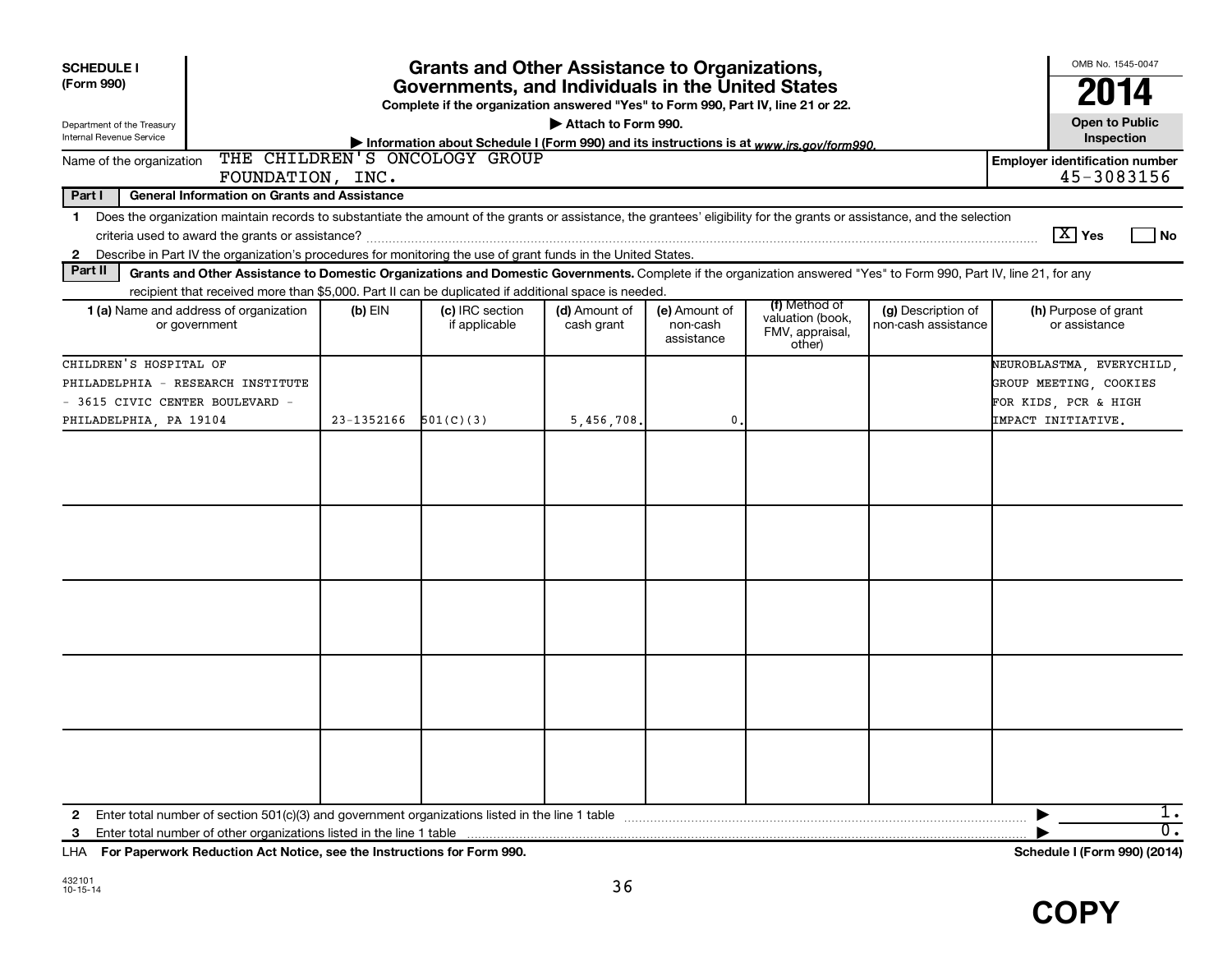FOUNDATION, INC.

Schedule I (Form 990) (2014) POUNDATION, INC.

**2**

Part III | Grants and Other Assistance to Domestic Individuals. Complete if the organization answered "Yes" to Form 990, Part IV, line 22. Part III can be duplicated if additional space is needed.

| (a) Type of grant or assistance                                                                                                                      | (b) Number of<br>recipients | (c) Amount of<br>cash grant | (d) Amount of non-<br>cash assistance | (e) Method of valuation<br>(book, FMV, appraisal, other) | (f) Description of non-cash assistance |
|------------------------------------------------------------------------------------------------------------------------------------------------------|-----------------------------|-----------------------------|---------------------------------------|----------------------------------------------------------|----------------------------------------|
|                                                                                                                                                      |                             |                             |                                       |                                                          |                                        |
|                                                                                                                                                      |                             |                             |                                       |                                                          |                                        |
|                                                                                                                                                      |                             |                             |                                       |                                                          |                                        |
|                                                                                                                                                      |                             |                             |                                       |                                                          |                                        |
|                                                                                                                                                      |                             |                             |                                       |                                                          |                                        |
|                                                                                                                                                      |                             |                             |                                       |                                                          |                                        |
|                                                                                                                                                      |                             |                             |                                       |                                                          |                                        |
|                                                                                                                                                      |                             |                             |                                       |                                                          |                                        |
|                                                                                                                                                      |                             |                             |                                       |                                                          |                                        |
|                                                                                                                                                      |                             |                             |                                       |                                                          |                                        |
| Supplemental Information. Provide the information required in Part I, line 2, Part III, column (b), and any other additional information.<br>Part IV |                             |                             |                                       |                                                          |                                        |

PART I, LINE 2:

THE FOUNDATION WORKS DIRECTLY WITH THE CHILDREN'S ONCOLOGY GROUP IN

ASSURING THAT FUNDS DISPERSED ARE UTILIZED AS INTENDED. OVERSIGHT INCLUDES

A WORK ORDER ISSUED TO EACH INSTITUTION RECEIVING FUNDS DETAILING THE

EXPECTED WORK TO BE PERFORMED WITH THE FUNDS IN SUPPORT OF COG RESEARCH.

THE FOUNDATION RECEIVES REGULAR REPORTS FROM THE COG ON THE PERFORMANCE OF

ALL SITES INVOLVED WITH COG RESEARCH. IN ADDITION, SITES ARE MONITORED

REGULARLY TO ASSURE THE QUALITY OF WORK BEING PERFORMED.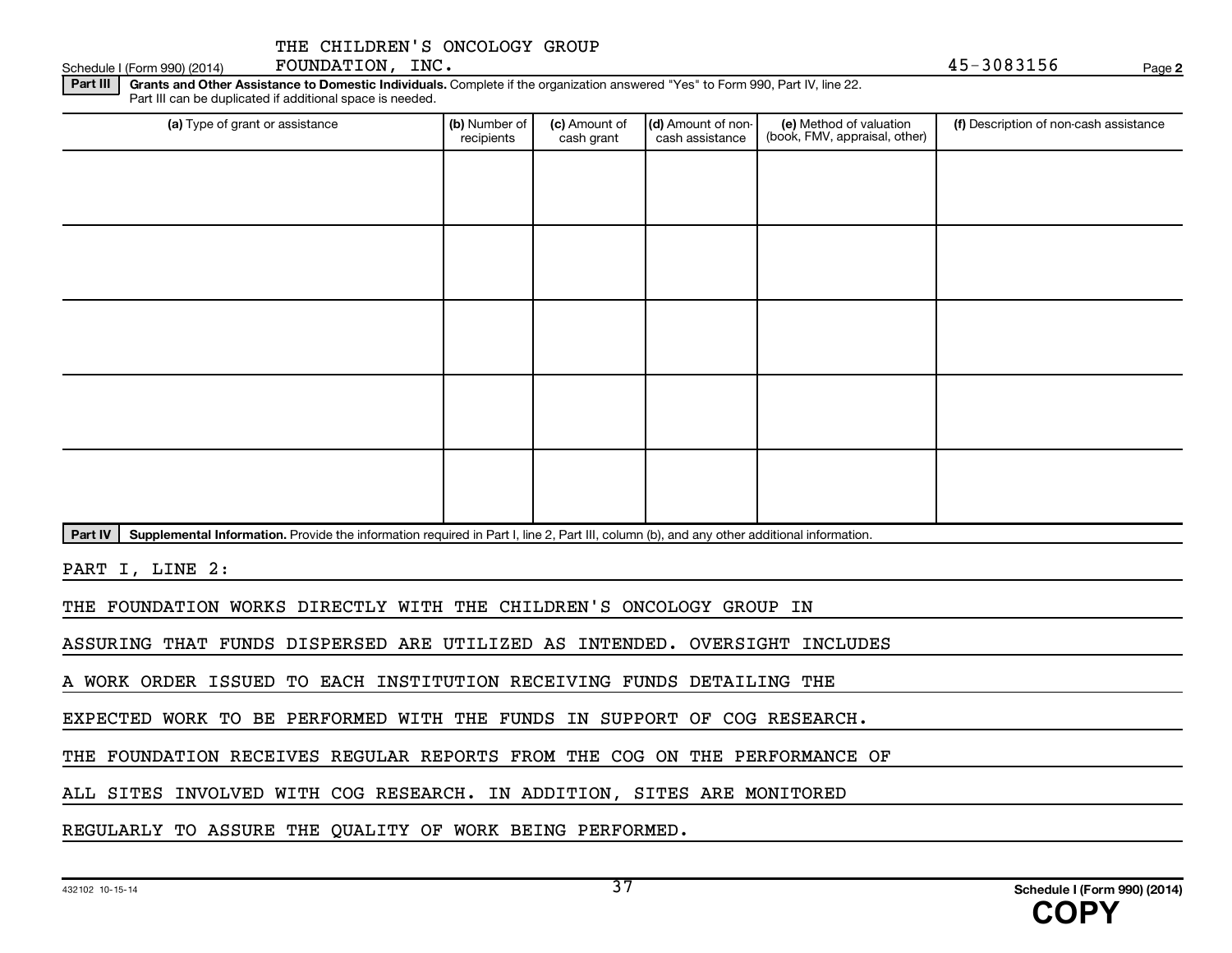OMB No. 1545-0047 Department of the Treasury Internal Revenue Service Information about Schedule O (Form 990 or 990-EZ) and its instructions is at www.irs.gov/form990. **Complete to provide information for responses to specific questions on Form 990 or 990-EZ or to provide any additional information. | Attach to Form 990 or 990-EZ. (Form 990 or 990-EZ) Open to Public Inspection Employer identification number** Name of the organization **SCHEDULE O Supplemental Information to Form 990 or 990-EZ 2014** THE CHILDREN'S ONCOLOGY GROUP FOUNDATION, INC. 45-3083156 FORM 990, PART III, LINE 4A, PROGRAM SERVICE ACCOMPLISHMENTS: MANY TYPES OF CHILDHOOD CANCERS, STUDIES AIMED AT DETERMINING THE UNDERLYING BIOLOGY OF THESE DISEASES, AND TRIALS INVOLVING NEW AND EMERGING TREATMENTS, SUPPORTIVE CARE, AND SURVIVORSHIP. THE CHILDREN'S ONCOLOGY GROUP RESEARCH HAS TURNED CHILDREN'S CANCER FROM A VIRTUALLY INCURABLE DISEASE 50 YEARS AGO TO ONE WITH A COMBINED 5-YEAR SURVIVAL RATE OF 80% TODAY. OUR GOAL IS TO CURE ALL CHILDREN AND ADOLESCENTS WITH CANCER, REDUCE THE SHORT AND LONG-TERM COMPLICATIONS OF CANCER TREATMENTS, AND DETERMINE THE CAUSES AND FIND WAYS TO PREVENT CHILDHOOD CANCER.

PROJECT:EVERYCHILD: CHILDREN'S ONCOLOGY GROUP'S PROJECT:EVERYCHILD IS OUR AMBITIOUS INITIATIVE TO FIND BETTER CURES FOR EVERY TYPE OF CHILDHOOD CANCER, NO MATTER HOW RARE. ALL CHILDREN WITH CANCER CARED FOR AT COG'S MORE THAN 200 PEDIATRIC CANCER PROGRAMS WILL BE ABLE TO PARTICIPATE IN PROJECT:EVERYCHILD.

FORM 990, PART VI, SECTION A, LINE 6:

THE MEMBERS SHALL CONSIST OF THE VOTING MEMBERS OF THE EXECUTIVE COMMITTEE

OF THE CHILDREN'S ONCOLOGY GROUP.

FORM 990, PART VI, SECTION A, LINE 7A:

EACH MEMBER SHALL BE ENTITLED TO ONE VOTE ON EACH MATTER PRESENTED TO THE

MEMBERS.

```
FORM 990, PART VI, SECTION A, LINE 7B:
```
432211 08-27-14 LHA For Paperwork Reduction Act Notice, see the Instructions for Form 990 or 990-EZ. Schedule O (Form 990 or 990-EZ) (2014)